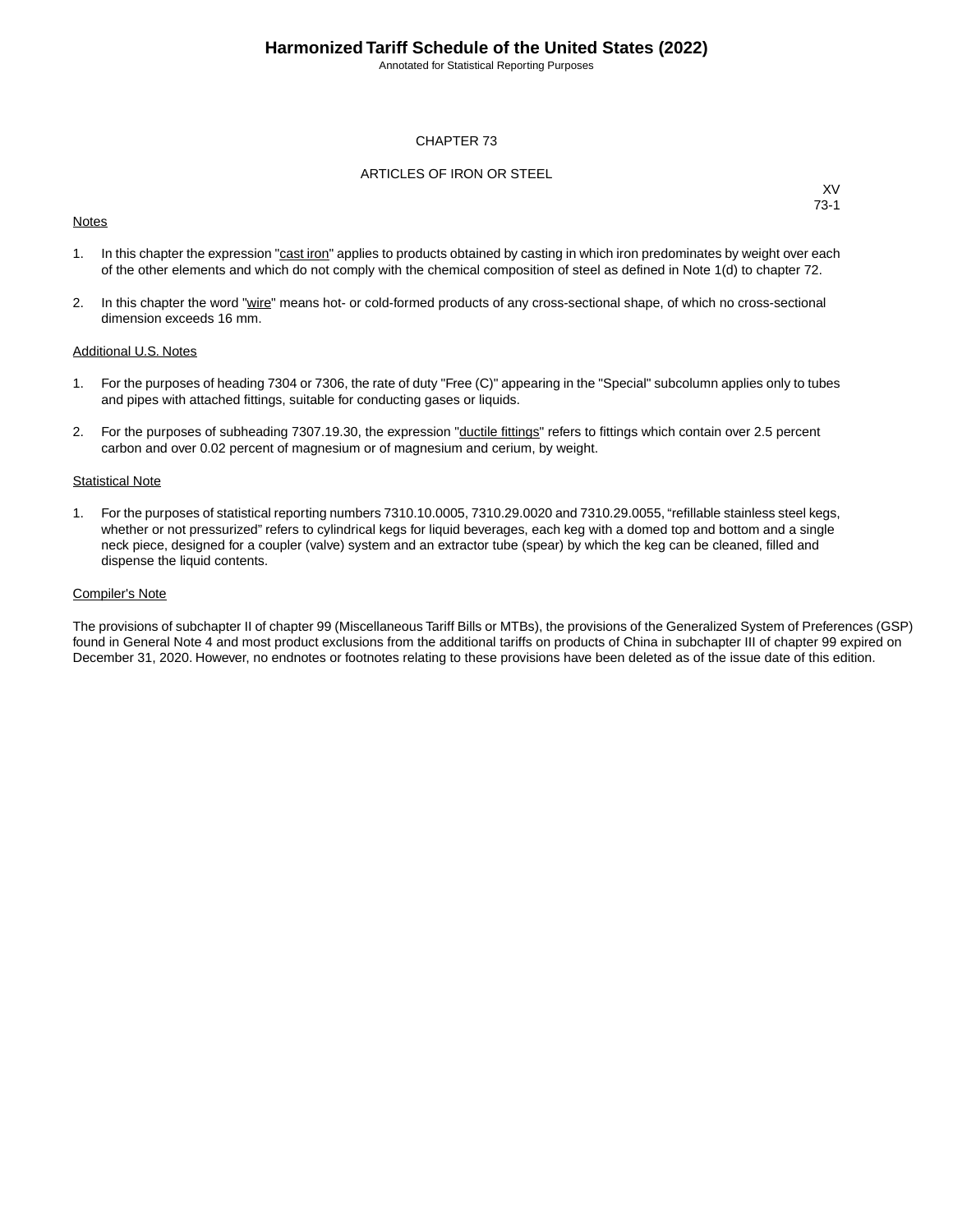Annotated for Statistical Reporting Purposes

| Heading/                      | Stat.       |                                                                                                                                                                                                                                                                                                                                                                                                | Unit           |                    | Rates of Duty |     |
|-------------------------------|-------------|------------------------------------------------------------------------------------------------------------------------------------------------------------------------------------------------------------------------------------------------------------------------------------------------------------------------------------------------------------------------------------------------|----------------|--------------------|---------------|-----|
| Subheading                    | Suf-<br>fix | <b>Article Description</b>                                                                                                                                                                                                                                                                                                                                                                     | of<br>Quantity | General            | 1<br>Special  | 2   |
| 7301                          |             | Sheet piling of iron or steel, whether or not drilled, punched or<br>made from assembled elements; welded angles, shapes and<br>sections, of iron or steel:                                                                                                                                                                                                                                    |                |                    |               |     |
| 7301.10.00                    | 00          |                                                                                                                                                                                                                                                                                                                                                                                                |                |                    |               | 2%  |
| 7301.20<br>7301.20.10         | 00          | Angles, shapes and sections:                                                                                                                                                                                                                                                                                                                                                                   |                |                    |               | 20% |
| 7301.20.50                    | 00          |                                                                                                                                                                                                                                                                                                                                                                                                |                |                    |               | 28% |
| 7302<br>7302.10<br>7302.10.10 |             | Railway or tramway track construction material of iron or steel,<br>the following: rails, check-rails and rack rails, switch blades,<br>crossing frogs, point rods and other crossing pieces, sleepers<br>(cross-ties), fish-plates, chairs, chair wedges, sole plates (base<br>plates), rail clips, bedplates, ties and other material specialized<br>for jointing or fixing rails:<br>Rails: |                |                    |               | 1%  |
|                               |             | New:<br>Not heat treated:                                                                                                                                                                                                                                                                                                                                                                      |                |                    |               |     |
|                               | 10          | Standard tee rails over 30 kg per meter kg                                                                                                                                                                                                                                                                                                                                                     |                |                    |               |     |
|                               | 15          | Other:                                                                                                                                                                                                                                                                                                                                                                                         |                |                    |               |     |
|                               | 25          |                                                                                                                                                                                                                                                                                                                                                                                                |                |                    |               |     |
|                               | 35          | Heat treated:<br>Standard tee rails over 30 kg per meter kg                                                                                                                                                                                                                                                                                                                                    |                |                    |               |     |
|                               | 45          | Other:                                                                                                                                                                                                                                                                                                                                                                                         |                |                    |               |     |
|                               | 55          |                                                                                                                                                                                                                                                                                                                                                                                                |                |                    |               |     |
|                               | 65          | Used:                                                                                                                                                                                                                                                                                                                                                                                          |                |                    |               |     |
|                               | 75          |                                                                                                                                                                                                                                                                                                                                                                                                |                |                    |               |     |
| 7302.10.50                    | 20          |                                                                                                                                                                                                                                                                                                                                                                                                |                | Free $\frac{1}{2}$ |               | 9%  |
|                               |             | Used:                                                                                                                                                                                                                                                                                                                                                                                          |                |                    |               |     |
|                               | 40          |                                                                                                                                                                                                                                                                                                                                                                                                |                |                    |               |     |
| 7302.30.00                    | 60<br>00    | Switch blades, crossing frogs, point rods and other                                                                                                                                                                                                                                                                                                                                            |                |                    |               |     |
|                               |             |                                                                                                                                                                                                                                                                                                                                                                                                |                |                    |               | 45% |
| 7302.40.00 00                 |             |                                                                                                                                                                                                                                                                                                                                                                                                |                |                    |               | 2%  |
| 7302.90<br>7302.90.10 00      |             | Other:                                                                                                                                                                                                                                                                                                                                                                                         |                |                    |               | 2%  |
| 7302.90.90                    | 00          |                                                                                                                                                                                                                                                                                                                                                                                                |                |                    |               | 45% |
| 7303.00.00                    |             |                                                                                                                                                                                                                                                                                                                                                                                                |                |                    |               | 33% |
|                               | 30<br>60    | Pressure pipe with an inside diameter of less than                                                                                                                                                                                                                                                                                                                                             |                |                    |               |     |
|                               |             |                                                                                                                                                                                                                                                                                                                                                                                                |                |                    |               |     |
|                               | 90          |                                                                                                                                                                                                                                                                                                                                                                                                |                |                    |               |     |
|                               |             |                                                                                                                                                                                                                                                                                                                                                                                                |                |                    |               |     |
|                               |             |                                                                                                                                                                                                                                                                                                                                                                                                |                |                    |               |     |
|                               |             |                                                                                                                                                                                                                                                                                                                                                                                                |                |                    |               |     |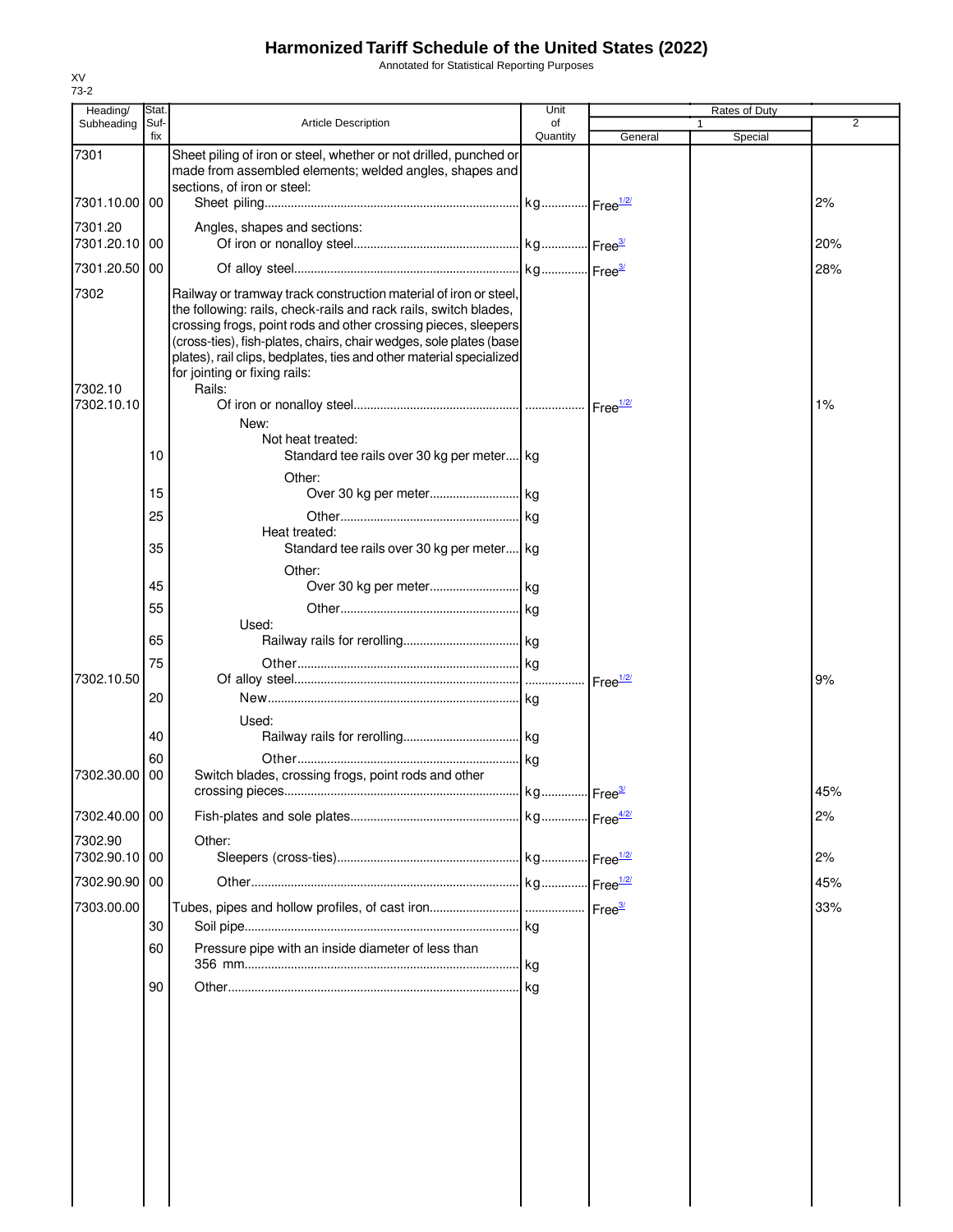Annotated for Statistical Reporting Purposes

| Heading/           | Stat.       |                                                                                                                                               | Unit           |                      | Rates of Duty |     |
|--------------------|-------------|-----------------------------------------------------------------------------------------------------------------------------------------------|----------------|----------------------|---------------|-----|
| Subheading         | Suf-<br>fix | Article Description                                                                                                                           | of<br>Quantity | General              | 1<br>Special  | 2   |
| 7304<br>7304.11.00 |             | Tubes, pipes and hollow profiles, seamless, of iron (other than<br>cast iron) or steel:<br>Line pipe of a kind used for oil or gas pipelines: |                |                      |               | 35% |
|                    | 20          | Having an outside diameter not exceeding                                                                                                      |                |                      |               |     |
|                    | 50          | Having an outside diameter exceeding 114.3 mm                                                                                                 |                |                      |               |     |
| 7304.19            | 80          | Having an outside diameter exceeding                                                                                                          |                |                      |               |     |
| 7304.19.10         | 20          | Other:<br>Having an outside diameter not exceeding                                                                                            |                |                      |               | 25% |
|                    | 30          | Having an outside diameter exceeding                                                                                                          |                |                      |               |     |
|                    | 45          | Having an outside diameter of 215.9 mm or<br>more but not exceeding 406.4 mm:<br>Having a wall thickness less than                            | l kg           |                      |               |     |
|                    | 60          | Having a wall thickness of 12.7 mm or                                                                                                         |                |                      |               |     |
| 7304.19.50         | 80          | Having an outside diameter exceeding                                                                                                          | . kg<br>.      | Free <sup>1/2/</sup> |               | 35% |
|                    | 20          | Having an outside diameter not exceeding                                                                                                      |                |                      |               |     |
|                    | 50          | Having an outside diameter exceeding<br>114.3 mm but not exceeding 406.4 mm kg                                                                |                |                      |               |     |
|                    | 80          | Having an outside diameter exceeding                                                                                                          | .lkg           |                      |               |     |
|                    |             |                                                                                                                                               |                |                      |               |     |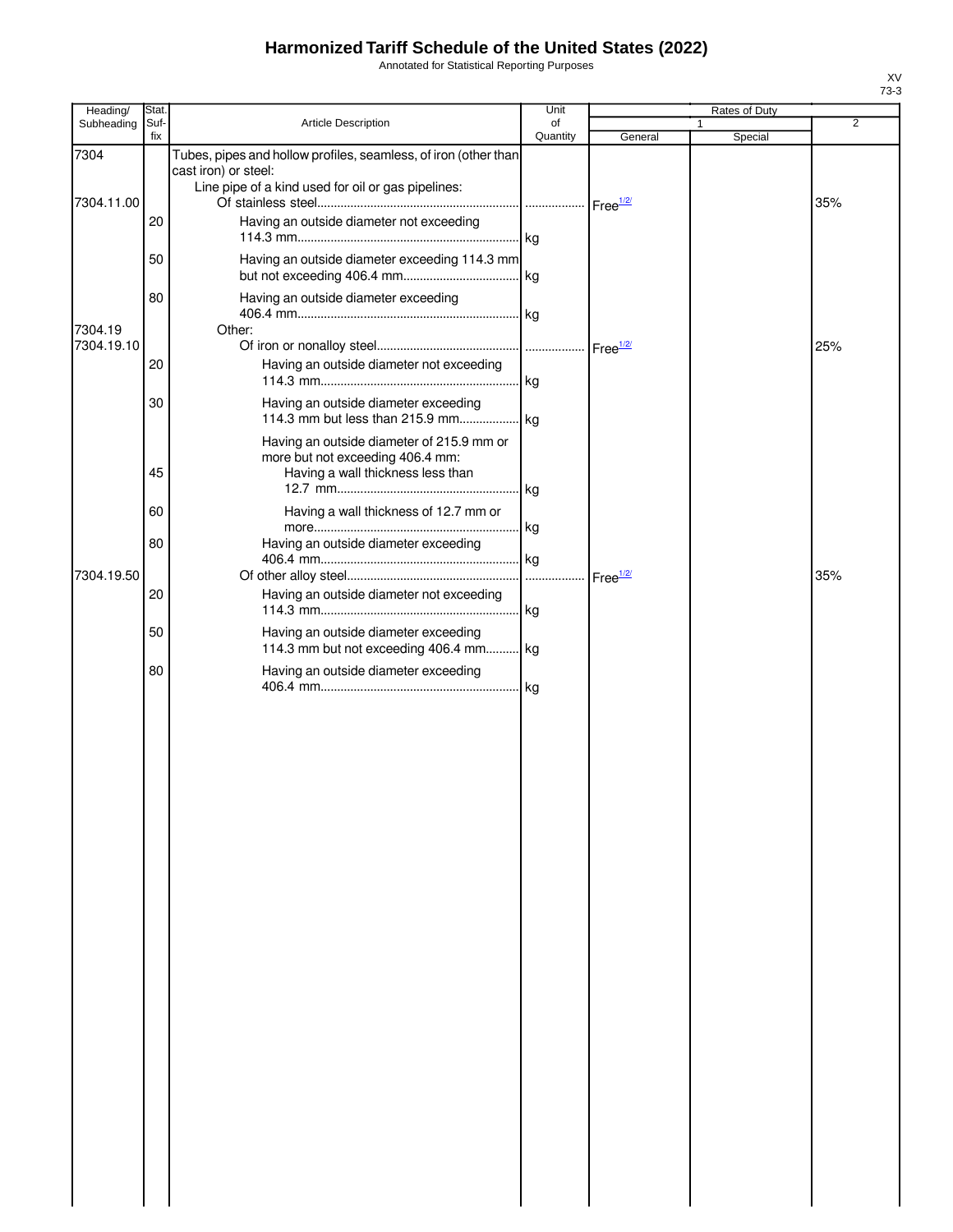Annotated for Statistical Reporting Purposes

| Heading/                  | Stat.       |                                                                                                                                                                                | Unit           |         | Rates of Duty |                |
|---------------------------|-------------|--------------------------------------------------------------------------------------------------------------------------------------------------------------------------------|----------------|---------|---------------|----------------|
| Subheading                | Suf-<br>fix | <b>Article Description</b>                                                                                                                                                     | of<br>Quantity | General | 1<br>Special  | $\overline{2}$ |
| 7304 (con.)<br>7304.22.00 |             | Tubes, pipes and hollow profiles, seamless, of iron (other than<br>cast iron) or steel: (con.)<br>Casing, tubing and drill pipe, of a kind used in drilling for<br>oil or gas: |                |         |               | 35%            |
|                           | 30          | Having an outside diameter not exceeding<br>168.3 mm:<br>Having a wall thickness not exceeding                                                                                 |                |         |               |                |
|                           | 45<br>60    | Having a wall thickness exceeding 9.5 mm kg                                                                                                                                    |                |         |               |                |
| 7304.23<br>7304.23.30     | 00          | Having an outside diameter exceeding<br>Other drill pipe:                                                                                                                      |                |         |               | 25%            |
| 7304.23.60                |             | Having an outside diameter not exceeding                                                                                                                                       |                |         |               | 35%            |
|                           | 30          | 168.3 mm:<br>Having a wall thickness not exceeding                                                                                                                             |                |         |               |                |
|                           | 45          | Having a wall thickness exceeding                                                                                                                                              |                |         |               |                |
| 7304.24                   | 60          | Having an outside diameter exceeding<br>Other, of stainless steel:                                                                                                             |                |         |               |                |
| 7304.24.30                |             | Casing:<br>Having an outside diameter less than                                                                                                                                |                |         |               | 28%            |
|                           | 10          | 215.9 mm:<br>Having a wall thickness less than                                                                                                                                 |                |         |               |                |
|                           | 20          | Having a wall thickness of 12.7 mm or                                                                                                                                          |                |         |               |                |
|                           | 30          | Having an outside diameter of 215.9 mm<br>or more but not exceeding 285.8 mm:<br>Having a wall thickness less than                                                             |                |         |               |                |
|                           | 40          | Having a wall thickness of 12.7 mm or                                                                                                                                          |                |         |               |                |
|                           | 45<br>80    | Having an outside diameter exceeding<br>285.8 mm but not exceeding 406.4 mm kg                                                                                                 |                |         |               |                |
|                           |             | Having an outside diameter exceeding                                                                                                                                           |                |         |               |                |
|                           |             |                                                                                                                                                                                |                |         |               |                |
|                           |             |                                                                                                                                                                                |                |         |               |                |
|                           |             |                                                                                                                                                                                |                |         |               |                |
|                           |             |                                                                                                                                                                                |                |         |               |                |
|                           |             |                                                                                                                                                                                |                |         |               |                |
|                           |             |                                                                                                                                                                                |                |         |               |                |
|                           |             |                                                                                                                                                                                |                |         |               |                |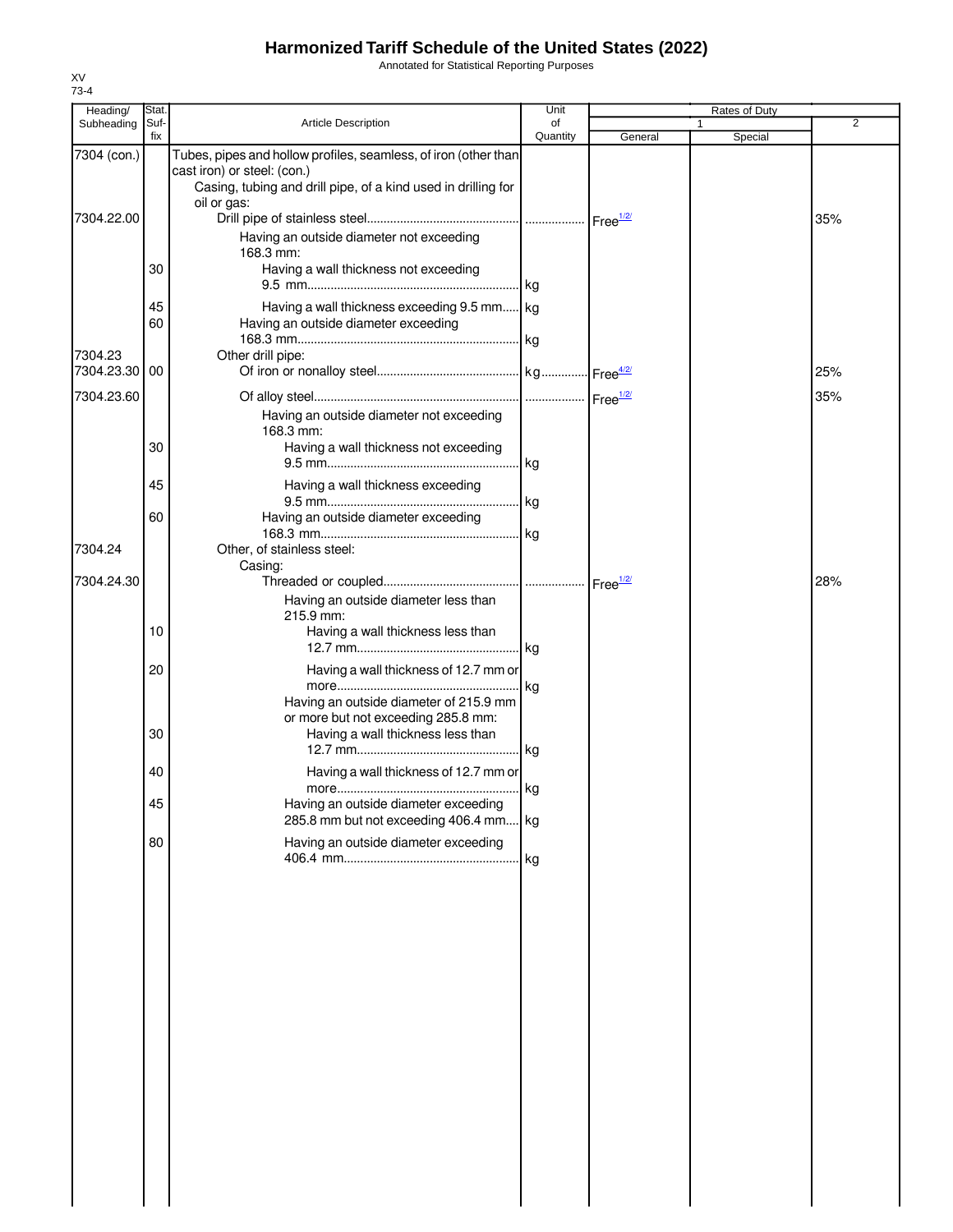Annotated for Statistical Reporting Purposes

| Heading/               | Stat.       |                                                                                                                                                                                                                            | Unit                 | Rates of Duty |   |         |      |
|------------------------|-------------|----------------------------------------------------------------------------------------------------------------------------------------------------------------------------------------------------------------------------|----------------------|---------------|---|---------|------|
| Subheading             | Suf-<br>fix | <b>Article Description</b>                                                                                                                                                                                                 | of<br>Quantity       | General       | 1 | Special | 2    |
| 7304 (con.)<br>7304.24 |             | Tubes, pipes and hollow profiles, seamless, of iron (other than<br>cast iron) or steel: (con.)<br>Casing, tubing and drill pipe, of a kind used in drilling for<br>oil or gas: (con.)<br>Other, of stainless steel: (con.) |                      |               |   |         |      |
| (con.)                 |             | Casing: (con.)                                                                                                                                                                                                             |                      |               |   |         |      |
| 7304.24.40             | 10          | Having an outside diameter less than<br>215.9 mm:<br>Having a wall thickness less than                                                                                                                                     |                      |               |   |         | 8.5% |
|                        | 20          | Having a wall thickness of 12.7 mm or                                                                                                                                                                                      |                      |               |   |         |      |
|                        | 30          | Having an outside diameter of 215.9 mm<br>or more but not exceeding 285.8 mm:<br>Having a wall thickness less than                                                                                                         |                      |               |   |         |      |
|                        | 40          | Having a wall thickness of 12.7 mm or<br>Having an outside diameter exceeding<br>285.8 mm but not exceeding 406.4 mm:                                                                                                      | kg                   |               |   |         |      |
|                        | 50          | Having a wall thickness less than                                                                                                                                                                                          |                      |               |   |         |      |
|                        | 60<br>80    | Having a wall thickness of 12.7 mm or<br>Having an outside diameter exceeding                                                                                                                                              |                      |               |   |         |      |
| 7304.24.60             |             |                                                                                                                                                                                                                            | Free <sup>1/2/</sup> |               |   |         | 35%  |
|                        | 15          | Having an outside diameter not exceeding<br>114.3 mm:<br>Having a wall thickness not exceeding                                                                                                                             |                      |               |   |         |      |
|                        | 30          | Having a wall thickness exceeding                                                                                                                                                                                          |                      |               |   |         |      |
|                        | 45          | Having an outside diameter exceeding                                                                                                                                                                                       | . kg                 |               |   |         |      |
|                        | 60          | Having an outside diameter of 215.9 mm or                                                                                                                                                                                  |                      |               |   |         |      |
|                        | 75          | Having an outside diameter exceeding                                                                                                                                                                                       |                      |               |   |         |      |
|                        |             |                                                                                                                                                                                                                            |                      |               |   |         |      |
|                        |             |                                                                                                                                                                                                                            |                      |               |   |         |      |
|                        |             |                                                                                                                                                                                                                            |                      |               |   |         |      |
|                        |             |                                                                                                                                                                                                                            |                      |               |   |         |      |
|                        |             |                                                                                                                                                                                                                            |                      |               |   |         |      |
|                        |             |                                                                                                                                                                                                                            |                      |               |   |         |      |
|                        |             |                                                                                                                                                                                                                            |                      |               |   |         |      |
|                        |             |                                                                                                                                                                                                                            |                      |               |   |         |      |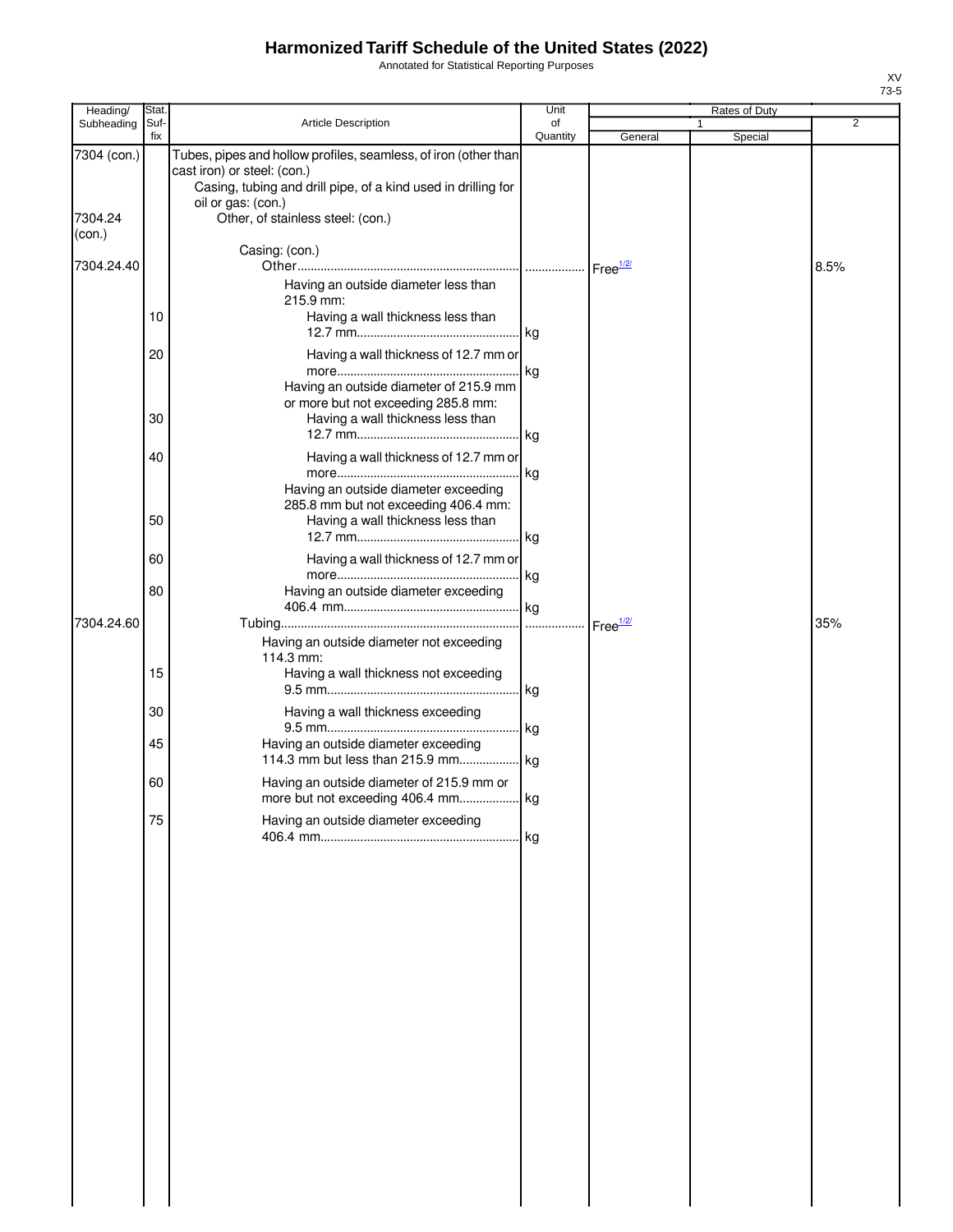Annotated for Statistical Reporting Purposes

| Heading/    | <b>Stat</b> |                                                                                                                                                                 | Unit           |                    | Rates of Duty |                |
|-------------|-------------|-----------------------------------------------------------------------------------------------------------------------------------------------------------------|----------------|--------------------|---------------|----------------|
| Subheading  | Suf-<br>fix | <b>Article Description</b>                                                                                                                                      | of<br>Quantity | General            | Special       | $\overline{2}$ |
| 7304 (con.) |             | Tubes, pipes and hollow profiles, seamless, of iron (other than<br>cast iron) or steel: (con.)<br>Casing, tubing and drill pipe, of a kind used in drilling for |                |                    |               |                |
| 7304.29     |             | oil or gas: (con.)<br>Other:<br>Casing:                                                                                                                         |                |                    |               |                |
| 7304.29.10  |             | Of iron or nonalloy steel:<br>Having an outside diameter less than                                                                                              |                |                    |               | 20%            |
|             | 10          | 215.9 mm:<br>Having a wall thickness less than                                                                                                                  |                |                    |               |                |
|             | 20          | Having a wall thickness of<br>12.7 mm or more kg                                                                                                                |                |                    |               |                |
|             |             | Having an outside diameter of<br>215.9 mm or more but not exceeding<br>285.8 mm:                                                                                |                |                    |               |                |
|             | 30          | Having a wall thickness less than                                                                                                                               |                |                    |               |                |
|             | 40          | Having a wall thickness of<br>Having an outside diameter exceeding<br>285.8 mm but not exceeding                                                                |                |                    |               |                |
|             | 50          | 406.4 mm:<br>Having a wall thickness less than                                                                                                                  |                |                    |               |                |
|             | 60          | Having a wall thickness of<br>12.7 mm or more kg                                                                                                                |                |                    |               |                |
| 7304.29.20  | 80          | Having an outside diameter exceeding                                                                                                                            |                | Free $\frac{1}{2}$ |               | 1%             |
|             | 10          | Having an outside diameter less than<br>215.9 mm:<br>Having a wall thickness less than                                                                          |                |                    |               |                |
|             | 20          | Having a wall thickness of<br>Having an outside diameter of<br>215.9 mm or more but not exceeding                                                               |                |                    |               |                |
|             | 30          | 285.8 mm:<br>Having a wall thickness less than                                                                                                                  | . kg           |                    |               |                |
|             | 40          | Having a wall thickness of<br>12.7 mm or more kg<br>Having an outside diameter exceeding<br>285.8 mm but not exceeding<br>406.4 mm:                             |                |                    |               |                |
|             | 50          | Having a wall thickness less than                                                                                                                               |                |                    |               |                |
|             | 60<br>80    | Having a wall thickness of<br>Having an outside diameter exceeding                                                                                              |                |                    |               |                |
|             |             |                                                                                                                                                                 |                |                    |               |                |
|             |             |                                                                                                                                                                 |                |                    |               |                |
|             |             |                                                                                                                                                                 |                |                    |               |                |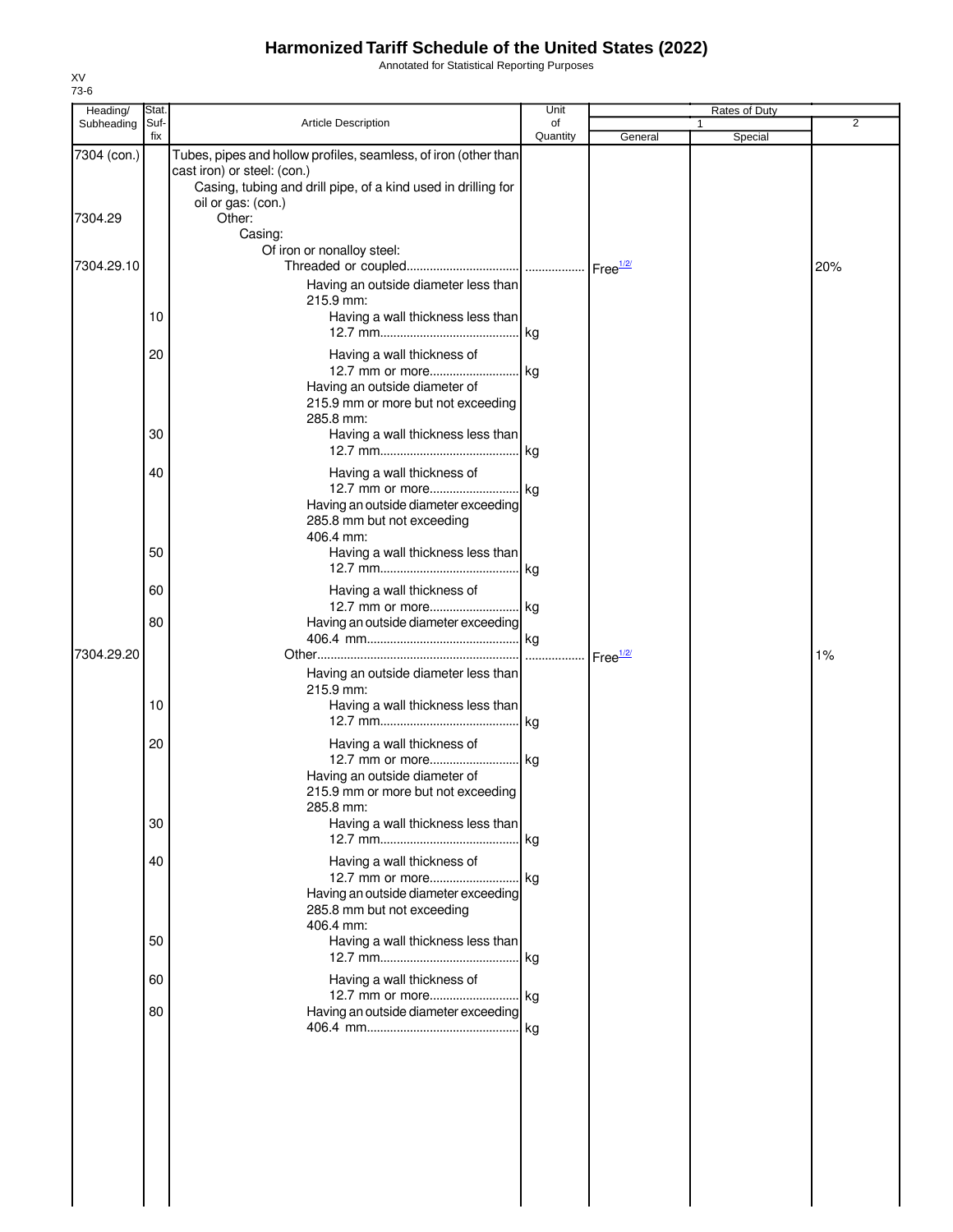Annotated for Statistical Reporting Purposes

| Heading/               | Stat.       |                                                                                                                                                                                                        | Unit           |                    | <b>Rates of Duty</b>    |                |
|------------------------|-------------|--------------------------------------------------------------------------------------------------------------------------------------------------------------------------------------------------------|----------------|--------------------|-------------------------|----------------|
| Subheading             | Suf-<br>fix | Article Description                                                                                                                                                                                    | of<br>Quantity | General            | $\mathbf{1}$<br>Special | $\overline{2}$ |
| 7304 (con.)<br>7304.29 |             | Tubes, pipes and hollow profiles, seamless, of iron (other than<br>cast iron) or steel: (con.)<br>Casing, tubing and drill pipe, of a kind used in drilling for<br>oil or gas: (con.)<br>Other: (con.) |                |                    |                         |                |
| (con.)                 |             |                                                                                                                                                                                                        |                |                    |                         |                |
| 7304.29.31             |             | Casing: (con.)<br>Of other alloy steel:                                                                                                                                                                |                |                    |                         | 28%            |
|                        | 10          | Having an outside diameter less than<br>215.9 mm:<br>Having a wall thickness less than                                                                                                                 |                |                    |                         |                |
|                        | 20          | Having a wall thickness of<br>Having an outside diameter of<br>215.9 mm or more but not exceeding<br>285.8 mm:                                                                                         |                |                    |                         |                |
|                        | 30          | Having a wall thickness less than                                                                                                                                                                      |                |                    |                         |                |
|                        | 40          | Having a wall thickness of<br>12.7 mm or more kg<br>Having an outside diameter exceeding<br>285.8 mm but not exceeding<br>406.4 mm:                                                                    |                |                    |                         |                |
|                        | 50          | Having a wall thickness less than                                                                                                                                                                      |                |                    |                         |                |
|                        | 60          | Having a wall thickness of<br>12.7 mm or more kg                                                                                                                                                       |                |                    |                         |                |
| 7304.29.41             | 80          | Having an outside diameter exceeding                                                                                                                                                                   |                | Free $\frac{1}{2}$ |                         | 8.5%           |
|                        | 10          | Having an outside diameter less than<br>215.9 mm:<br>Having a wall thickness less than                                                                                                                 |                |                    |                         |                |
|                        | 20          | Having a wall thickness of                                                                                                                                                                             |                |                    |                         |                |
|                        |             | 12.7 mm or more kg<br>Having an outside diameter of<br>215.9 mm or more but not exceeding<br>285.8 mm:                                                                                                 |                |                    |                         |                |
|                        | 30          | Having a wall thickness less than                                                                                                                                                                      |                |                    |                         |                |
|                        | 40          | Having a wall thickness of<br>12.7 mm or more kg<br>Having an outside diameter exceeding<br>285.8 mm but not exceeding<br>406.4 mm:                                                                    |                |                    |                         |                |
|                        | 50          | Having a wall thickness less than                                                                                                                                                                      |                |                    |                         |                |
|                        | 60          | Having a wall thickness of<br>12.7 mm or more kg                                                                                                                                                       |                |                    |                         |                |
|                        | 80          | Having an outside diameter exceeding                                                                                                                                                                   |                |                    |                         |                |
|                        |             |                                                                                                                                                                                                        |                |                    |                         |                |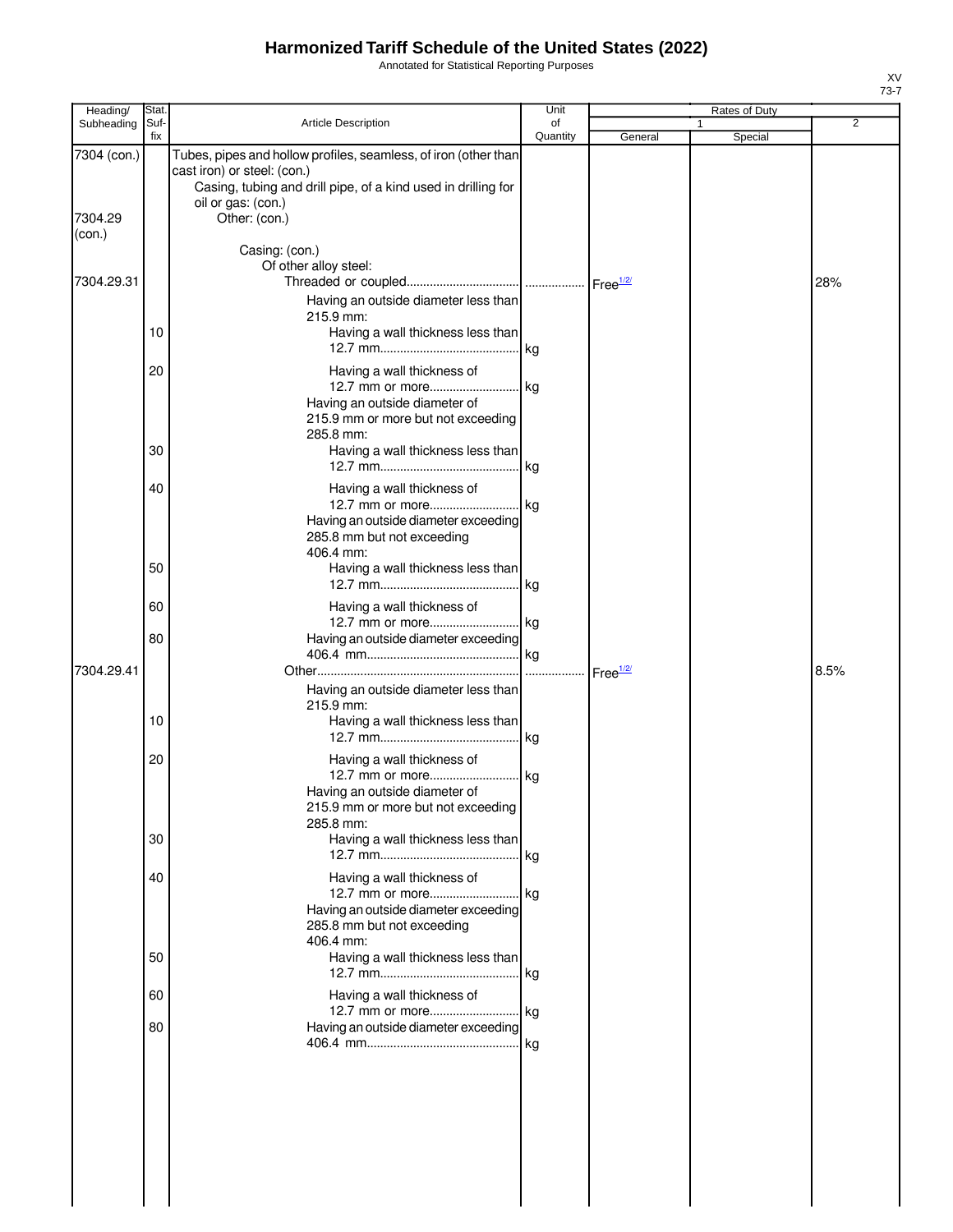Annotated for Statistical Reporting Purposes

| Heading/               | Stat.       |                                                                                                                                                                                                        | Unit           | Rates of Duty |              |         |                |
|------------------------|-------------|--------------------------------------------------------------------------------------------------------------------------------------------------------------------------------------------------------|----------------|---------------|--------------|---------|----------------|
| Subheading             | Suf-<br>fix | Article Description                                                                                                                                                                                    | of<br>Quantity | General       | $\mathbf{1}$ | Special | $\overline{2}$ |
| 7304 (con.)<br>7304.29 |             | Tubes, pipes and hollow profiles, seamless, of iron (other than<br>cast iron) or steel: (con.)<br>Casing, tubing and drill pipe, of a kind used in drilling for<br>oil or gas: (con.)<br>Other: (con.) |                |               |              |         |                |
| (con.)                 |             |                                                                                                                                                                                                        |                |               |              |         |                |
| 7304.29.50             |             | Tubing:<br>Having an outside diameter not exceeding                                                                                                                                                    |                |               |              |         | 25%            |
|                        | 15          | 114.3 mm:<br>Having a wall thickness not exceeding                                                                                                                                                     |                |               |              |         |                |
|                        | 30          | Having a wall thickness exceeding                                                                                                                                                                      |                |               |              |         |                |
|                        | 45          | Having an outside diameter exceeding<br>114.3 mm but less than 215.9 mm kg                                                                                                                             | kg             |               |              |         |                |
|                        | 60          | Having an outside diameter of 215.9 mm<br>or more but not exceeding 406.4 mm kg                                                                                                                        |                |               |              |         |                |
| 7304.29.61             | 75          | Having an outside diameter exceeding                                                                                                                                                                   |                |               |              |         | 35%            |
|                        | 15          | Having an outside diameter not exceeding<br>114.3 mm:<br>Having a wall thickness not exceeding                                                                                                         | kg             |               |              |         |                |
|                        | 30          | Having a wall thickness exceeding                                                                                                                                                                      |                |               |              |         |                |
|                        | 45          | Having an outside diameter exceeding<br>114.3 mm but less than 215.9 mm kg                                                                                                                             | kg             |               |              |         |                |
|                        | 60          | Having an outside diameter of 215.9 mm<br>or more but not exceeding 406.4 mm kg                                                                                                                        |                |               |              |         |                |
|                        | 75          | Having an outside diameter exceeding                                                                                                                                                                   | kg             |               |              |         |                |
|                        |             |                                                                                                                                                                                                        |                |               |              |         |                |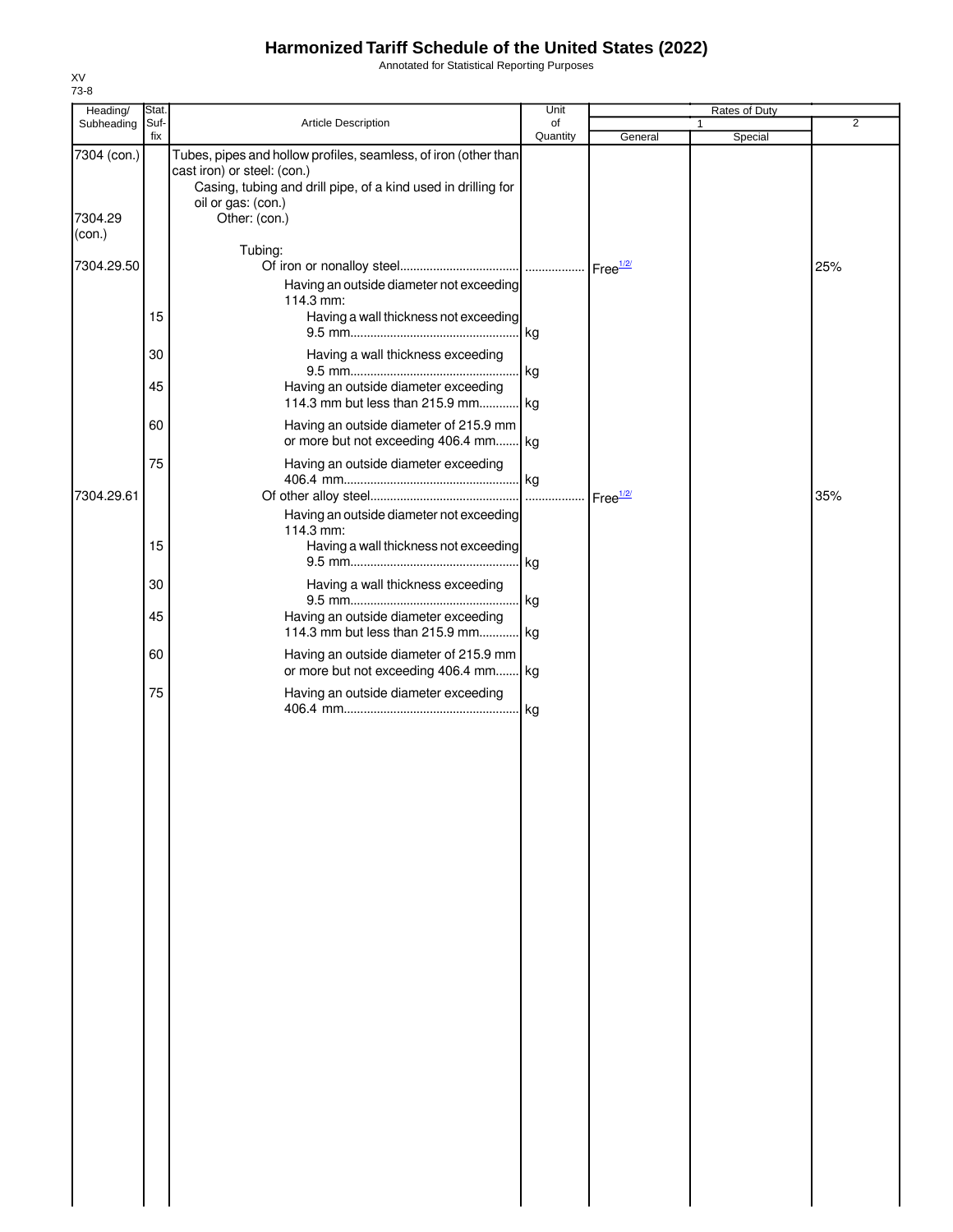Annotated for Statistical Reporting Purposes

| Heading/                             | Stat.       |                                                                                                                                                                                                             | Unit                    | Rates of Duty |                         |                |
|--------------------------------------|-------------|-------------------------------------------------------------------------------------------------------------------------------------------------------------------------------------------------------------|-------------------------|---------------|-------------------------|----------------|
| Subheading                           | Suf-<br>fix | Article Description                                                                                                                                                                                         | of<br>Quantity          | General       | $\mathbf{1}$<br>Special | $\overline{2}$ |
| 7304 (con.)<br>7304.31<br>7304.31.30 | 00          | Tubes, pipes and hollow profiles, seamless, of iron (other than<br>cast iron) or steel: (con.)<br>Other, of circular cross section, of iron or nonalloy steel:<br>Cold-drawn or cold-rolled (cold-reduced): |                         |               |                         | 22%            |
| 7304.31.60                           |             |                                                                                                                                                                                                             |                         |               |                         | 25%            |
|                                      | 10          | Suitable for use in boilers, superheaters, heat<br>exchangers, condensers, refining furnaces                                                                                                                |                         |               |                         |                |
|                                      | 50          |                                                                                                                                                                                                             |                         |               |                         |                |
| 7304.39.00                           |             | Suitable for use in boilers, superheaters, heat<br>exchangers, condensers, refining furnaces and<br>feedwater heaters:                                                                                      | -  Free <sup>1/2/</sup> |               |                         | 25%            |
|                                      | 02          | Having an outside diameter less than                                                                                                                                                                        | kg                      |               |                         |                |
|                                      | 04          | Having an outside diameter of 38.1 mm or                                                                                                                                                                    |                         |               |                         |                |
|                                      | 06          | Having an outside diameter of 190.5 mm or                                                                                                                                                                   |                         |               |                         |                |
|                                      | 08          | Having an outside diameter exceeding                                                                                                                                                                        |                         |               |                         |                |
|                                      |             |                                                                                                                                                                                                             |                         |               |                         |                |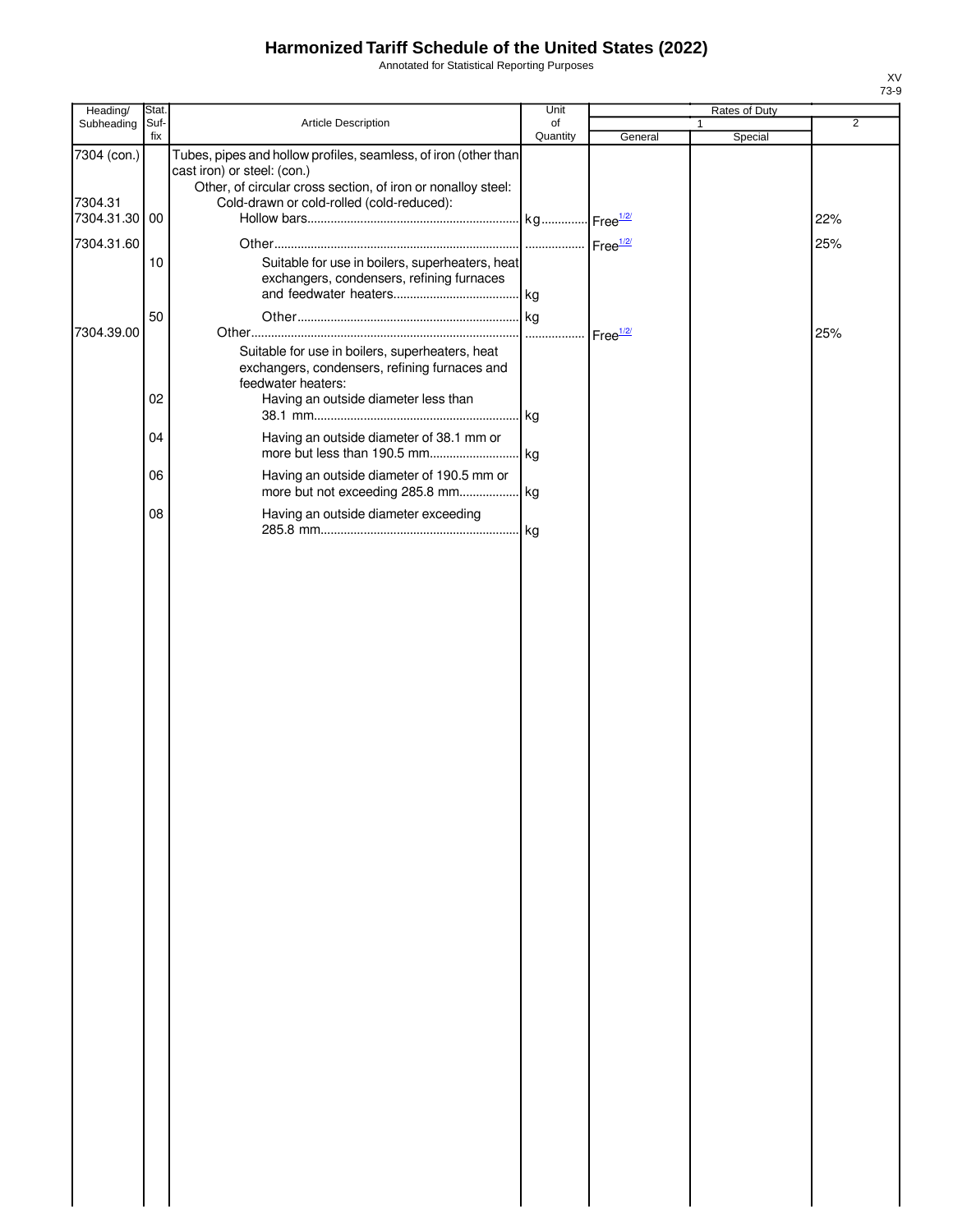Annotated for Statistical Reporting Purposes

| Heading/                            | Stat.       |                                                                                                                                                                                          | Unit           |         | Rates of Duty |   |
|-------------------------------------|-------------|------------------------------------------------------------------------------------------------------------------------------------------------------------------------------------------|----------------|---------|---------------|---|
| Subheading                          | Suf-<br>fix | <b>Article Description</b>                                                                                                                                                               | of<br>Quantity | General | 1<br>Special  | 2 |
| 7304 (con.)<br>7304.39.00<br>(con.) |             | Tubes, pipes and hollow profiles, seamless, of iron (other than<br>cast iron) or steel: (con.)<br>Other, of circular cross section, of iron or nonalloy steel:<br>(con.)<br>Other (con.) |                |         |               |   |
|                                     | 16          | Other:<br>Galvanized, having an outside diameter not                                                                                                                                     |                |         |               |   |
|                                     | 20          | Other:<br>Having an outside diameter less than                                                                                                                                           | lkg.           |         |               |   |
|                                     | 24          | Having an outside diameter of 38.1 mm or<br>more but not exceeding 114.3 mm:<br>Having a wall thickness less than                                                                        |                |         |               |   |
|                                     | 28          | Having a wall thickness of 6.4 mm or<br>more but not exceeding 12.7 mm kg                                                                                                                | . kg           |         |               |   |
|                                     | 32          | Having a wall thickness exceeding<br>Having an outside diameter exceeding                                                                                                                | kg             |         |               |   |
|                                     | 36          | 114.3 mm but less than 190.5 mm:<br>Having a wall thickness less than                                                                                                                    |                |         |               |   |
|                                     | 40          | Having a wall thickness of 12.7 mm or                                                                                                                                                    |                |         |               |   |
|                                     | 44          | Having a wall thickness of 19 mm or<br>Having an outside diameter of 190.5 mm<br>or more but not exceeding 285.8 mm:                                                                     | kg             |         |               |   |
|                                     | 48          | Having a wall thickness less than                                                                                                                                                        |                |         |               |   |
|                                     | 52          | Having a wall thickness of 12.7 mm or                                                                                                                                                    |                |         |               |   |
|                                     | 56          | Having a wall thickness of 19 mm or<br>Having an outside diameter exceeding<br>285.8 mm but not exceeding 406.4 mm:                                                                      | kg             |         |               |   |
|                                     | 62          | Having a wall thickness less than                                                                                                                                                        |                |         |               |   |
|                                     | 68          | Having a wall thickness of 12.7 mm or                                                                                                                                                    |                |         |               |   |
|                                     | 72          | Having a wall thickness of 19 mm or<br>Having an outside diameter exceeding<br>406.4 mm:                                                                                                 | kg             |         |               |   |
|                                     | 76          | Having a wall thickness less than                                                                                                                                                        |                |         |               |   |
|                                     | 80          | Having a wall thickness of 19 mm or                                                                                                                                                      | .  kg          |         |               |   |
|                                     |             |                                                                                                                                                                                          |                |         |               |   |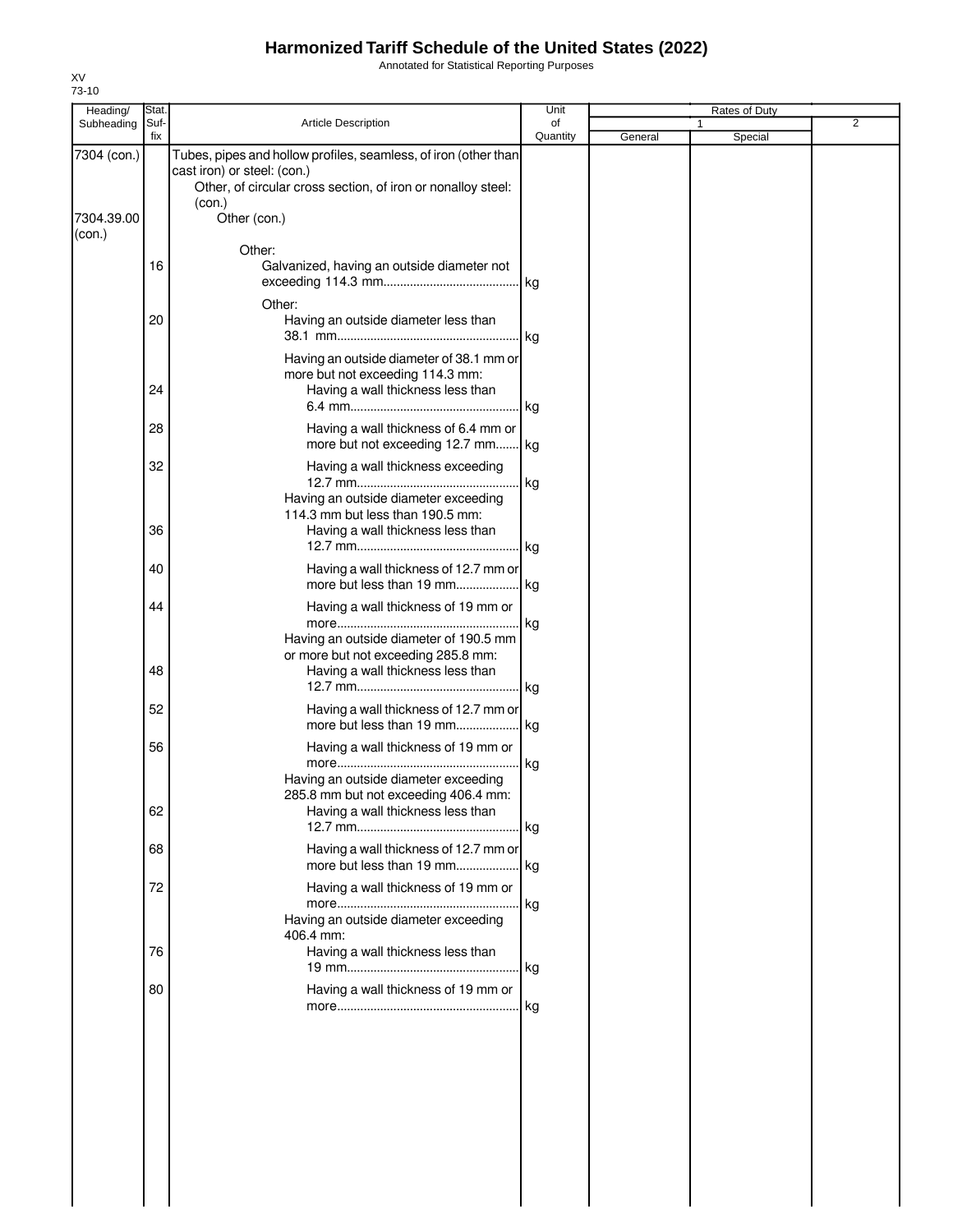Annotated for Statistical Reporting Purposes

| Heading/                             | Stat.                |                                                                                                                                                                                                                                                                | Unit           |                            | Rates of Duty |                |
|--------------------------------------|----------------------|----------------------------------------------------------------------------------------------------------------------------------------------------------------------------------------------------------------------------------------------------------------|----------------|----------------------------|---------------|----------------|
| Subheading                           | Suf-<br>fix          | Article Description                                                                                                                                                                                                                                            | of<br>Quantity | General                    | 1<br>Special  | $\overline{2}$ |
| 7304 (con.)<br>7304.41<br>7304.41.30 | 05                   | Tubes, pipes and hollow profiles, seamless, of iron (other than<br>cast iron) or steel: (con.)<br>Other, of circular cross section, of stainless steel:<br>Cold-drawn or cold-rolled (cold-reduced):<br>Other:                                                 |                |                            |               | 36%            |
| 7304.41.60                           | 15<br>45<br>05<br>15 | Suitable for use in boilers, superheaters,<br>heat exchangers, condensers, refining<br>furnaces and feedwater heaters kg<br>Other:<br>Suitable for use in boilers, superheaters,<br>heat exchangers, condensers, refining<br>furnaces and feedwater heaters kg |                | $\cdot$ Free $\frac{1}{2}$ |               | 36%            |
| 7304.49.00                           | 45<br>05             |                                                                                                                                                                                                                                                                |                |                            |               | 36%            |
|                                      | 15                   | Other:<br>Other:                                                                                                                                                                                                                                               |                |                            |               |                |
|                                      | 45<br>60             | Suitable for use in boilers, superheaters,<br>heat exchangers, condensers, refining<br>furnaces and feedwater heaters kg                                                                                                                                       |                |                            |               |                |
|                                      |                      |                                                                                                                                                                                                                                                                |                |                            |               |                |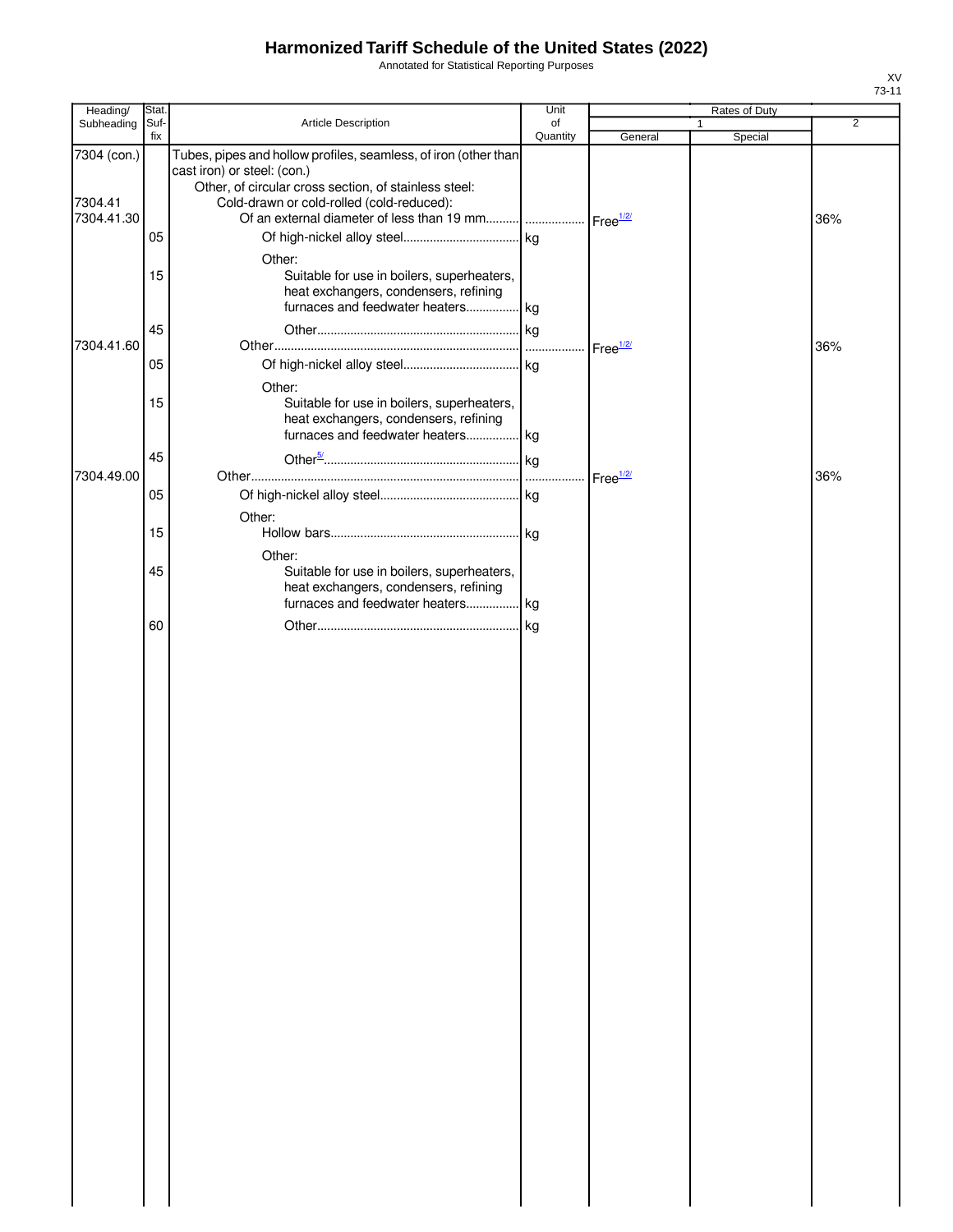Annotated for Statistical Reporting Purposes

| Heading/                 | Stat.       |                                                                                                    | Unit           |         | Rates of Duty |                |
|--------------------------|-------------|----------------------------------------------------------------------------------------------------|----------------|---------|---------------|----------------|
| Subheading               | Suf-<br>fix | <b>Article Description</b>                                                                         | of<br>Quantity | General | 1<br>Special  | $\overline{2}$ |
| 7304 (con.)              |             | Tubes, pipes and hollow profiles, seamless, of iron (other than                                    |                |         |               |                |
|                          |             | cast iron) or steel: (con.)                                                                        |                |         |               |                |
|                          |             | Other, of circular cross section, of other alloy steel:                                            |                |         |               |                |
| 7304.51<br>7304.51.10 00 |             | Cold-drawn or cold-rolled (cold-reduced):<br>Suitable for use in the manufacture of ball or roller |                |         |               |                |
|                          |             |                                                                                                    |                |         |               | 34%            |
|                          |             |                                                                                                    |                |         |               |                |
| 7304.51.50               |             |                                                                                                    |                |         |               | 35%            |
|                          | 05          |                                                                                                    |                |         |               |                |
|                          |             | Other:                                                                                             |                |         |               |                |
|                          |             | Suitable for use in boilers, superheaters,                                                         |                |         |               |                |
|                          |             | heat exchangers, condensers, refining<br>furnaces and feedwater heaters:                           |                |         |               |                |
|                          | 15          |                                                                                                    |                |         |               |                |
|                          | 45          |                                                                                                    |                |         |               |                |
|                          | 60          |                                                                                                    |                |         |               |                |
| 7304.59                  |             | Other:                                                                                             |                |         |               |                |
| 7304.59.10 00            |             | Suitable for use in the manufacture of ball or roller                                              |                |         |               |                |
|                          |             |                                                                                                    |                |         |               | 34%            |
|                          |             | Other:                                                                                             |                |         |               |                |
| 7304.59.20               |             | Suitable for use in boilers, superheaters, heat                                                    |                |         |               |                |
|                          |             | exchangers, condensers, refining furnaces                                                          |                |         |               |                |
|                          |             |                                                                                                    |                |         |               | 35%            |
|                          | 30          |                                                                                                    |                |         |               |                |
|                          |             | Other:                                                                                             |                |         |               |                |
|                          | 40          | Having an outside diameter less than                                                               |                |         |               |                |
|                          |             |                                                                                                    |                |         |               |                |
|                          | 45          | Having an outside diameter of<br>38.1 mm or more but not exceeding                                 |                |         |               |                |
|                          |             |                                                                                                    |                |         |               |                |
|                          | 55          |                                                                                                    |                |         |               |                |
|                          |             | Having an outside diameter exceeding<br>114.3 mm but less than 190.5 mm kg                         |                |         |               |                |
|                          | 60          | Having an outside diameter of                                                                      |                |         |               |                |
|                          |             | 190.5 mm or more but not exceeding                                                                 |                |         |               |                |
|                          |             |                                                                                                    |                |         |               |                |
|                          | 70          | Having an outside diameter exceeding                                                               |                |         |               |                |
|                          |             | 285.8 mm but not exceeding                                                                         |                |         |               |                |
|                          |             |                                                                                                    |                |         |               |                |
|                          | 80          | Having an outside diameter exceeding                                                               |                |         |               |                |
|                          |             |                                                                                                    | l kg           |         |               |                |
|                          |             |                                                                                                    |                |         |               |                |
|                          |             |                                                                                                    |                |         |               |                |
|                          |             |                                                                                                    |                |         |               |                |
|                          |             |                                                                                                    |                |         |               |                |
|                          |             |                                                                                                    |                |         |               |                |
|                          |             |                                                                                                    |                |         |               |                |
|                          |             |                                                                                                    |                |         |               |                |
|                          |             |                                                                                                    |                |         |               |                |
|                          |             |                                                                                                    |                |         |               |                |
|                          |             |                                                                                                    |                |         |               |                |
|                          |             |                                                                                                    |                |         |               |                |
|                          |             |                                                                                                    |                |         |               |                |
|                          |             |                                                                                                    |                |         |               |                |
|                          |             |                                                                                                    |                |         |               |                |
|                          |             |                                                                                                    |                |         |               |                |
|                          |             |                                                                                                    |                |         |               |                |
|                          |             |                                                                                                    |                |         |               |                |
|                          |             |                                                                                                    |                |         |               |                |
|                          |             |                                                                                                    |                |         |               |                |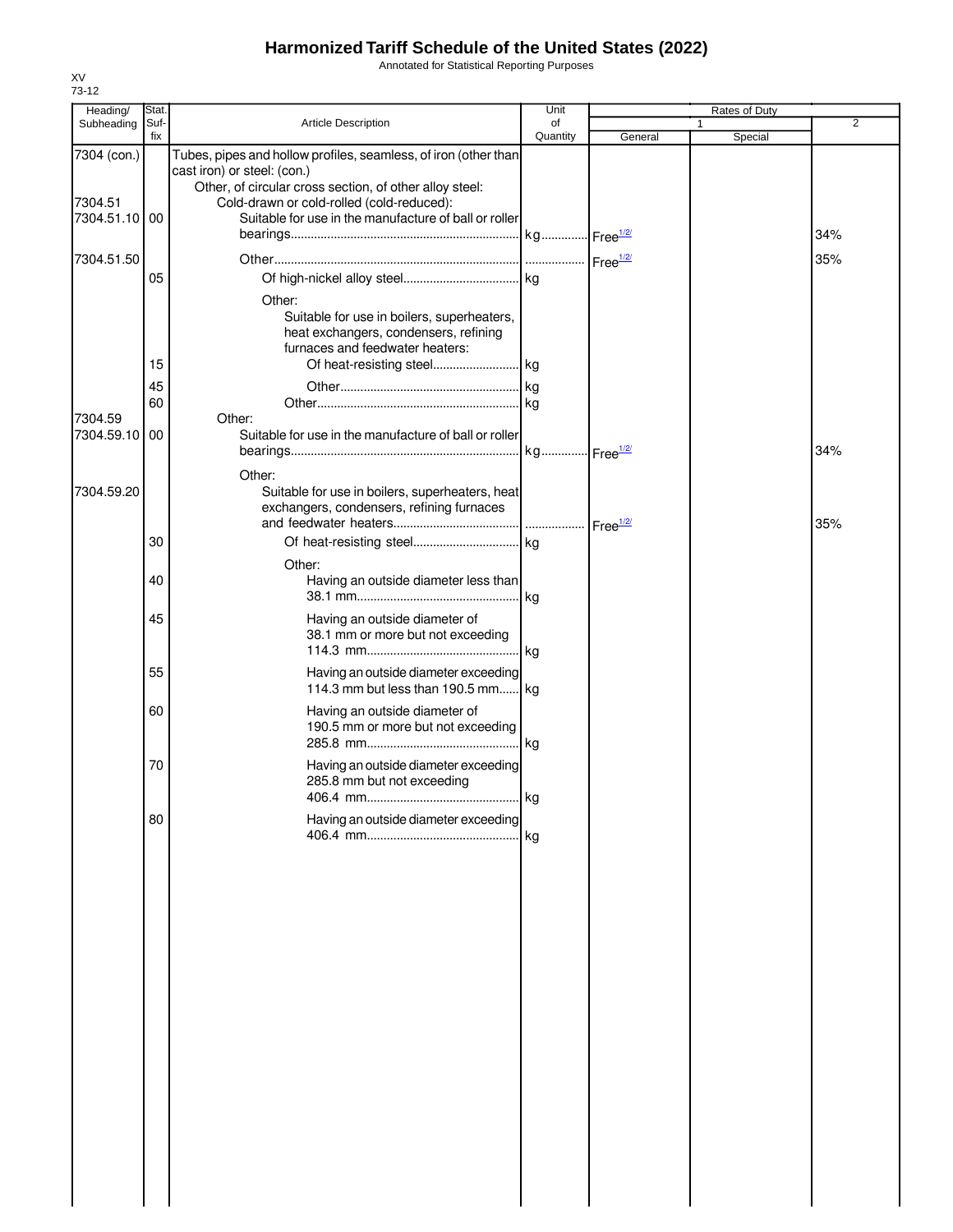Annotated for Statistical Reporting Purposes

| Heading/                         | Stat.       |                                                                                                                                                                                   | Unit           | Rates of Duty |              |                |
|----------------------------------|-------------|-----------------------------------------------------------------------------------------------------------------------------------------------------------------------------------|----------------|---------------|--------------|----------------|
| Subheading                       | Suf-<br>fix | <b>Article Description</b>                                                                                                                                                        | of<br>Quantity | General       | 1<br>Special | $\overline{2}$ |
| 7304 (con.)<br>7304.59<br>(con.) |             | Tubes, pipes and hollow profiles, seamless, of iron (other than<br>cast iron) or steel: (con.)<br>Other, of circular cross section, of other alloy steel: (con.)<br>Other: (con.) |                |               |              |                |
|                                  |             | Other: (con.)<br>Other:                                                                                                                                                           |                |               |              |                |
| 7304.59.60 00                    |             |                                                                                                                                                                                   |                |               |              | 36%            |
| 7304.59.80                       |             |                                                                                                                                                                                   |                |               |              | 35%            |
|                                  | 10          | Having an outside diameter less than                                                                                                                                              | kg             |               |              |                |
|                                  |             | Having an outside diameter of<br>38.1 mm or more but not exceeding<br>114.3 mm:                                                                                                   |                |               |              |                |
|                                  | 15          | Having a wall thickness less than                                                                                                                                                 | . kg           |               |              |                |
|                                  | 20          | Having a wall thickness of 6.4 mm<br>or more but not exceeding                                                                                                                    |                |               |              |                |
|                                  | 25          | Having a wall thickness exceeding<br>Having an outside diameter exceeding                                                                                                         | lkg.           |               |              |                |
|                                  | 30          | 114.3 mm but less than 190.5 mm:<br>Having a wall thickness less than                                                                                                             | kg             |               |              |                |
|                                  | 35          | Having a wall thickness of<br>12.7 mm or more but less than                                                                                                                       |                |               |              |                |
|                                  | 40          | Having a wall thickness of 19 mm                                                                                                                                                  | . kg           |               |              |                |
|                                  | 45          | Having an outside diameter of<br>190.5 mm or more but not exceeding<br>285.8 mm:<br>Having a wall thickness less than                                                             |                |               |              |                |
|                                  | 50          | Having a wall thickness of<br>12.7 mm or more but less than                                                                                                                       | . kg<br>l ka   |               |              |                |
|                                  | 55          | Having a wall thickness of 19 mm                                                                                                                                                  | . Ikg          |               |              |                |
|                                  |             | Having an outside diameter exceeding<br>285.8 mm but not exceeding<br>406.4 mm:                                                                                                   |                |               |              |                |
|                                  | 60          | Having a wall thickness less than                                                                                                                                                 | .Ikg           |               |              |                |
|                                  | 65          | Having a wall thickness of<br>12.7 mm or more but less than                                                                                                                       |                |               |              |                |
|                                  | 70          | Having a wall thickness of 19 mm                                                                                                                                                  | . I kg         |               |              |                |
|                                  | 80          | Having an outside diameter exceeding                                                                                                                                              | . kg           |               |              |                |
|                                  |             |                                                                                                                                                                                   |                |               |              |                |
|                                  |             |                                                                                                                                                                                   |                |               |              |                |
|                                  |             |                                                                                                                                                                                   |                |               |              |                |
|                                  |             |                                                                                                                                                                                   |                |               |              |                |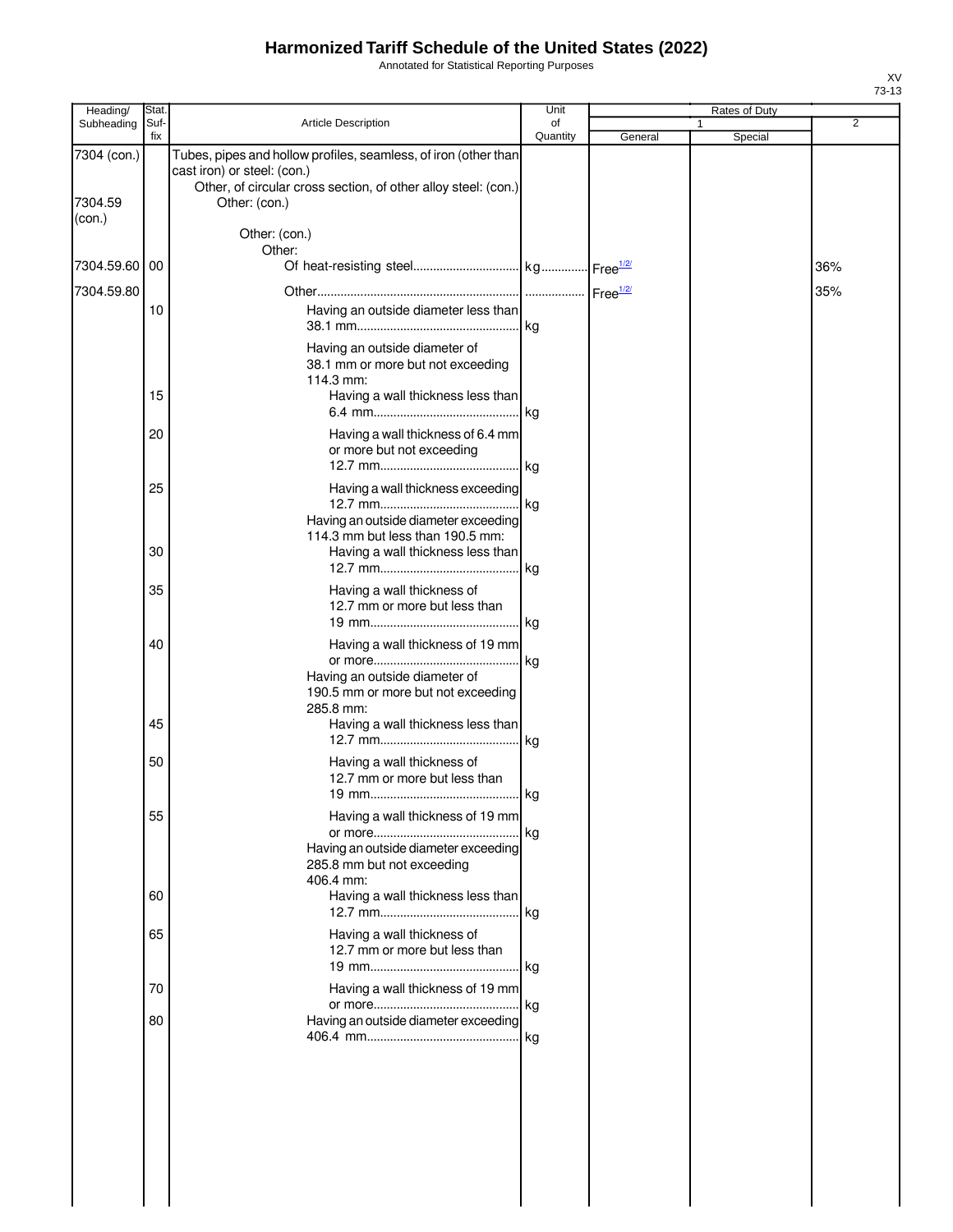Annotated for Statistical Reporting Purposes

| Heading/      | Stat.       |                                                                                                | Unit                  |         | Rates of Duty |                |
|---------------|-------------|------------------------------------------------------------------------------------------------|-----------------------|---------|---------------|----------------|
| Subheading    | Suf-<br>fix | Article Description                                                                            | $\circ$ f<br>Quantity | General | 1<br>Special  | $\overline{2}$ |
| 7304 (con.)   |             | Tubes, pipes and hollow profiles, seamless, of iron (other than<br>cast iron) or steel: (con.) |                       |         |               |                |
| 7304.90       |             | Other:                                                                                         |                       |         |               |                |
| 7304.90.10 00 |             | Having a wall thickness of 4 mm or more:                                                       |                       |         |               | 1%             |
| 7304.90.30 00 |             |                                                                                                |                       |         |               | 8.5%           |
|               |             | Having a wall thickness of less than 4 mm:                                                     |                       |         |               |                |
| 7304.90.50 00 |             |                                                                                                |                       |         |               | 25%            |
| 7304.90.70 00 |             |                                                                                                |                       |         |               | 35%            |
|               |             |                                                                                                |                       |         |               |                |
|               |             |                                                                                                |                       |         |               |                |
|               |             |                                                                                                |                       |         |               |                |
|               |             |                                                                                                |                       |         |               |                |
|               |             |                                                                                                |                       |         |               |                |
|               |             |                                                                                                |                       |         |               |                |
|               |             |                                                                                                |                       |         |               |                |
|               |             |                                                                                                |                       |         |               |                |
|               |             |                                                                                                |                       |         |               |                |
|               |             |                                                                                                |                       |         |               |                |
|               |             |                                                                                                |                       |         |               |                |
|               |             |                                                                                                |                       |         |               |                |
|               |             |                                                                                                |                       |         |               |                |
|               |             |                                                                                                |                       |         |               |                |
|               |             |                                                                                                |                       |         |               |                |
|               |             |                                                                                                |                       |         |               |                |
|               |             |                                                                                                |                       |         |               |                |
|               |             |                                                                                                |                       |         |               |                |
|               |             |                                                                                                |                       |         |               |                |
|               |             |                                                                                                |                       |         |               |                |
|               |             |                                                                                                |                       |         |               |                |
|               |             |                                                                                                |                       |         |               |                |
|               |             |                                                                                                |                       |         |               |                |
|               |             |                                                                                                |                       |         |               |                |
|               |             |                                                                                                |                       |         |               |                |
|               |             |                                                                                                |                       |         |               |                |
|               |             |                                                                                                |                       |         |               |                |
|               |             |                                                                                                |                       |         |               |                |
|               |             |                                                                                                |                       |         |               |                |
|               |             |                                                                                                |                       |         |               |                |
|               |             |                                                                                                |                       |         |               |                |
|               |             |                                                                                                |                       |         |               |                |
|               |             |                                                                                                |                       |         |               |                |
|               |             |                                                                                                |                       |         |               |                |
|               |             |                                                                                                |                       |         |               |                |
|               |             |                                                                                                |                       |         |               |                |
|               |             |                                                                                                |                       |         |               |                |
|               |             |                                                                                                |                       |         |               |                |
|               |             |                                                                                                |                       |         |               |                |
|               |             |                                                                                                |                       |         |               |                |
|               |             |                                                                                                |                       |         |               |                |
|               |             |                                                                                                |                       |         |               |                |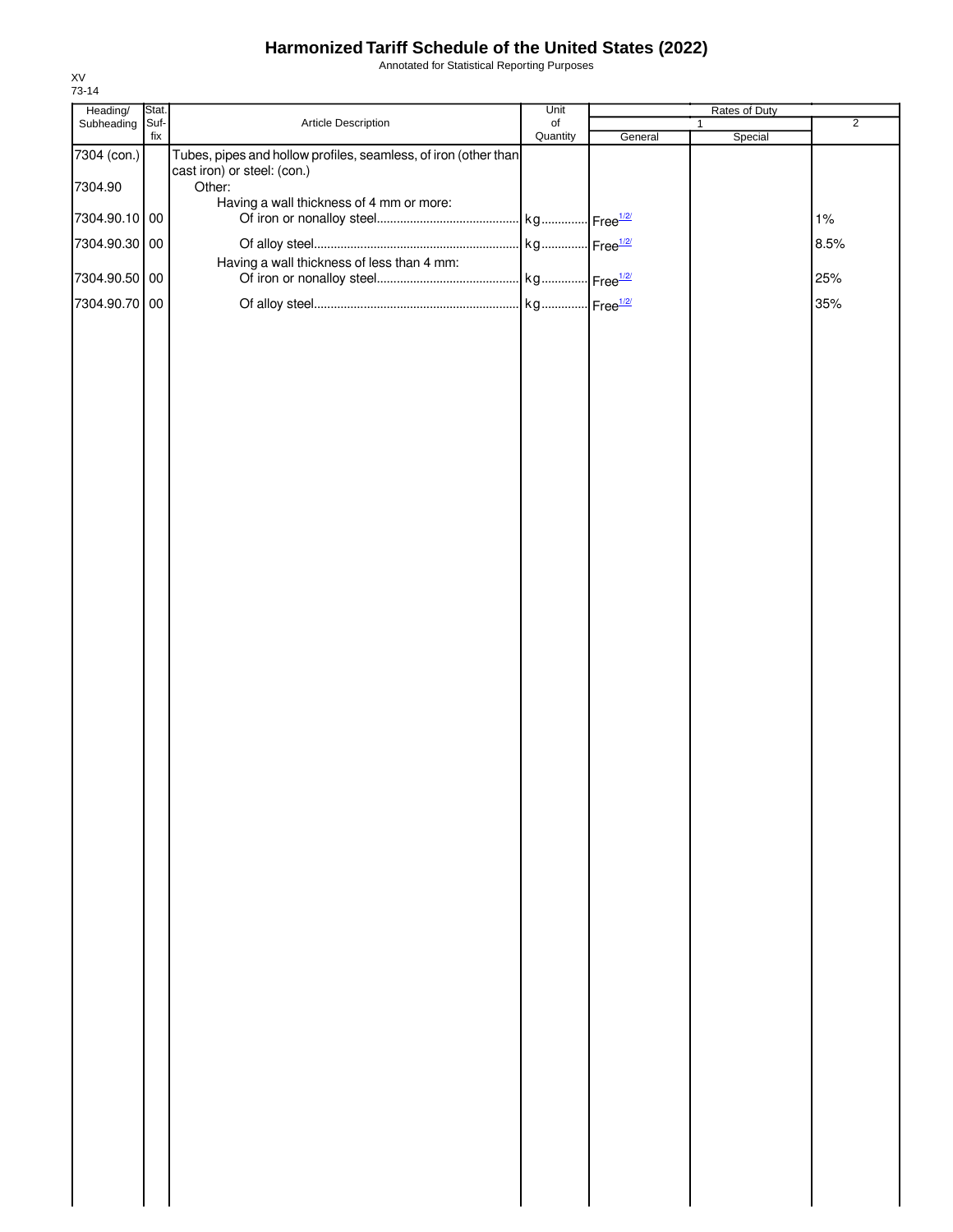Annotated for Statistical Reporting Purposes

| Heading/                            | Stat        |                                                                                                                                                                                                                                                                                  | Unit           |                    | Rates of Duty |             |
|-------------------------------------|-------------|----------------------------------------------------------------------------------------------------------------------------------------------------------------------------------------------------------------------------------------------------------------------------------|----------------|--------------------|---------------|-------------|
| Subheading                          | Suf-<br>fix | <b>Article Description</b>                                                                                                                                                                                                                                                       | of<br>Quantity | General            | 1             | 2           |
| 7305<br>7305.11<br>7305.11.10       |             | Other tubes and pipes (for example, welded, riveted or similarly<br>closed), having circular cross sections, the external diameter<br>of which exceeds 406.4 mm, of iron or steel:<br>Line pipe of a kind used for oil or gas pipelines:<br>Longitudinally submerged arc welded: |                |                    | Special       | 5.5%        |
|                                     | 30          | With an external diameter exceeding 406.4 mm                                                                                                                                                                                                                                     |                |                    |               |             |
|                                     | 60          | With an external diameter exceeding                                                                                                                                                                                                                                              |                |                    |               |             |
| 7305.11.50<br>7305.12<br>7305.12.10 | 00          | Other, longitudinally welded:                                                                                                                                                                                                                                                    |                |                    |               | 10%<br>5.5% |
|                                     | 30          | With an external diameter exceeding 406.4 mm                                                                                                                                                                                                                                     |                |                    |               |             |
|                                     | 60          | With an external diameter exceeding                                                                                                                                                                                                                                              |                |                    |               |             |
| 7305.12.50<br>7305.19<br>7305.19.10 | 00          | Other:                                                                                                                                                                                                                                                                           |                |                    |               | 10%         |
|                                     | 30          | With an external diameter exceeding 406.4 mm                                                                                                                                                                                                                                     |                |                    |               | 5.5%        |
|                                     | 60          | With an external diameter exceeding                                                                                                                                                                                                                                              |                |                    |               |             |
| 7305.19.50<br>7305.20               | 00          | Casing of a kind used in drilling for oil or gas:<br>Of iron or nonalloy steel:                                                                                                                                                                                                  |                |                    |               | 10%         |
| 7305.20.20                          | 00          |                                                                                                                                                                                                                                                                                  |                |                    |               | 20%         |
| 7305.20.40                          | 00          | Of alloy steel:                                                                                                                                                                                                                                                                  |                |                    |               | 1%          |
| 7305.20.60                          | 00          |                                                                                                                                                                                                                                                                                  |                |                    |               | 28%         |
| 7305.20.80<br>7305.31               | 00          | Other, welded:<br>Longitudinally welded:                                                                                                                                                                                                                                         |                |                    |               | 8.5%        |
| 7305.31.20                          | 00          | Tapered pipes and tubes of steel principally used                                                                                                                                                                                                                                |                |                    |               | 45%         |
| 7305.31.40 00                       |             | Other:                                                                                                                                                                                                                                                                           |                |                    |               | 5.5%        |
| 7305.31.60                          | 10          |                                                                                                                                                                                                                                                                                  |                | Free $\frac{1}{2}$ |               | 10%         |
| 7305.39<br>7305.39.10               | 90<br>00    | Other:                                                                                                                                                                                                                                                                           |                |                    |               | 5.5%        |
| 7305.39.50<br>7305.90               | 00          | Other:                                                                                                                                                                                                                                                                           |                |                    |               | 10%         |
| 7305.90.10                          | 00          |                                                                                                                                                                                                                                                                                  |                |                    |               | 5.5%        |
| 7305.90.50                          | 00          |                                                                                                                                                                                                                                                                                  |                |                    |               | 10%         |
|                                     |             |                                                                                                                                                                                                                                                                                  |                |                    |               |             |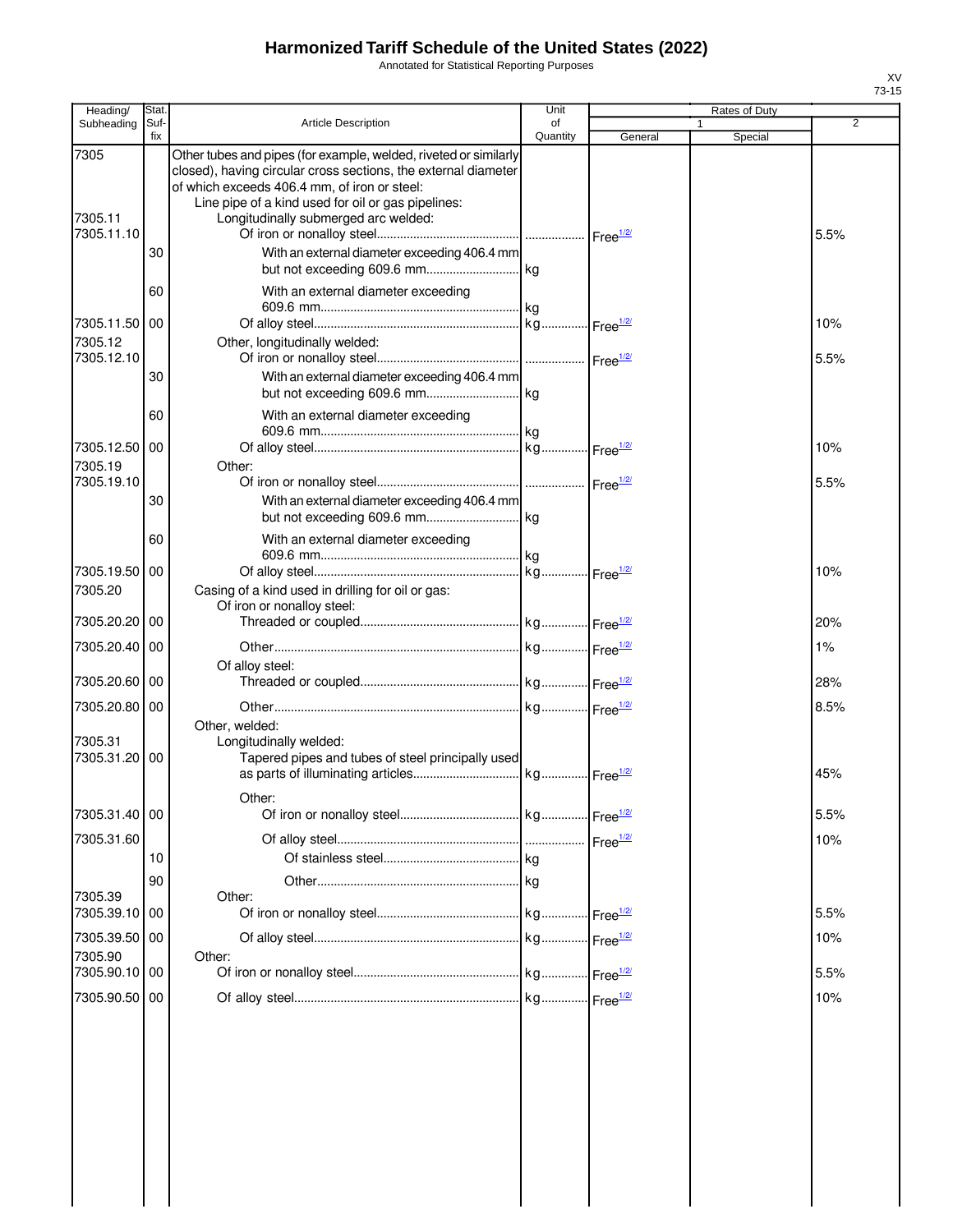Annotated for Statistical Reporting Purposes

| Heading/                    | Stat.       |                                                                                                                                                                                      | Unit           |                    | Rates of Duty |                |
|-----------------------------|-------------|--------------------------------------------------------------------------------------------------------------------------------------------------------------------------------------|----------------|--------------------|---------------|----------------|
| Subheading                  | Suf-<br>fix | <b>Article Description</b>                                                                                                                                                           | of<br>Quantity | General            | 1<br>Special  | $\overline{2}$ |
| 7306                        |             | Other tubes, pipes and hollow profiles (for example, open<br>seamed or welded, riveted or similarly closed), of iron or steel:<br>Line pipe of a kind used for oil or gas pipelines: |                |                    |               |                |
| 7306.11.00                  | 10          | With an outside diameter not exceeding                                                                                                                                               |                |                    |               | 10%            |
| 7306.19                     | 50          | With an outside diameter exceeding 114.3 mm kg<br>Other:                                                                                                                             |                |                    |               |                |
| 7306.19.10                  | 10          | With an outside diameter not exceeding                                                                                                                                               |                |                    |               | 5.5%           |
|                             | 50          | With an outside diameter exceeding                                                                                                                                                   |                |                    |               |                |
| 7306.19.51                  | 10          | With an outside diameter not exceeding                                                                                                                                               |                |                    |               | 10%            |
|                             | 50          | With an outside diameter exceeding<br>Casing and tubing of a kind used in drilling for oil or gas:                                                                                   |                |                    |               |                |
| 7306.21<br>7306.21.30       | 00          | Welded of stainless steel:<br>Casing:                                                                                                                                                |                |                    |               | 28%            |
| 7306.21.40 00<br>7306.21.80 |             |                                                                                                                                                                                      |                |                    |               | 8.5%<br>10%    |
|                             | 10<br>50    |                                                                                                                                                                                      |                |                    |               |                |
| 7306.29                     |             | Other:<br>Casing:<br>Of iron or nonalloy steel:                                                                                                                                      |                |                    |               |                |
| 7306.29.10                  | 30          |                                                                                                                                                                                      |                |                    |               | 20%            |
| 7306.29.20                  | 90<br>00    | Other:                                                                                                                                                                               |                |                    |               | 1%             |
| 7306.29.31                  | 00          |                                                                                                                                                                                      |                |                    |               | 28%            |
| 7306.29.41 00               |             | Tubing:                                                                                                                                                                              |                |                    |               | 8.5%           |
| 7306.29.60                  | 10<br>50    |                                                                                                                                                                                      |                |                    |               | 5.5%           |
| 7306.29.81                  | 10          |                                                                                                                                                                                      | .              | Free $\frac{1}{2}$ |               | 10%            |
|                             | 50          |                                                                                                                                                                                      |                |                    |               |                |
|                             |             |                                                                                                                                                                                      |                |                    |               |                |
|                             |             |                                                                                                                                                                                      |                |                    |               |                |
|                             |             |                                                                                                                                                                                      |                |                    |               |                |
|                             |             |                                                                                                                                                                                      |                |                    |               |                |
|                             |             |                                                                                                                                                                                      |                |                    |               |                |
|                             |             |                                                                                                                                                                                      |                |                    |               |                |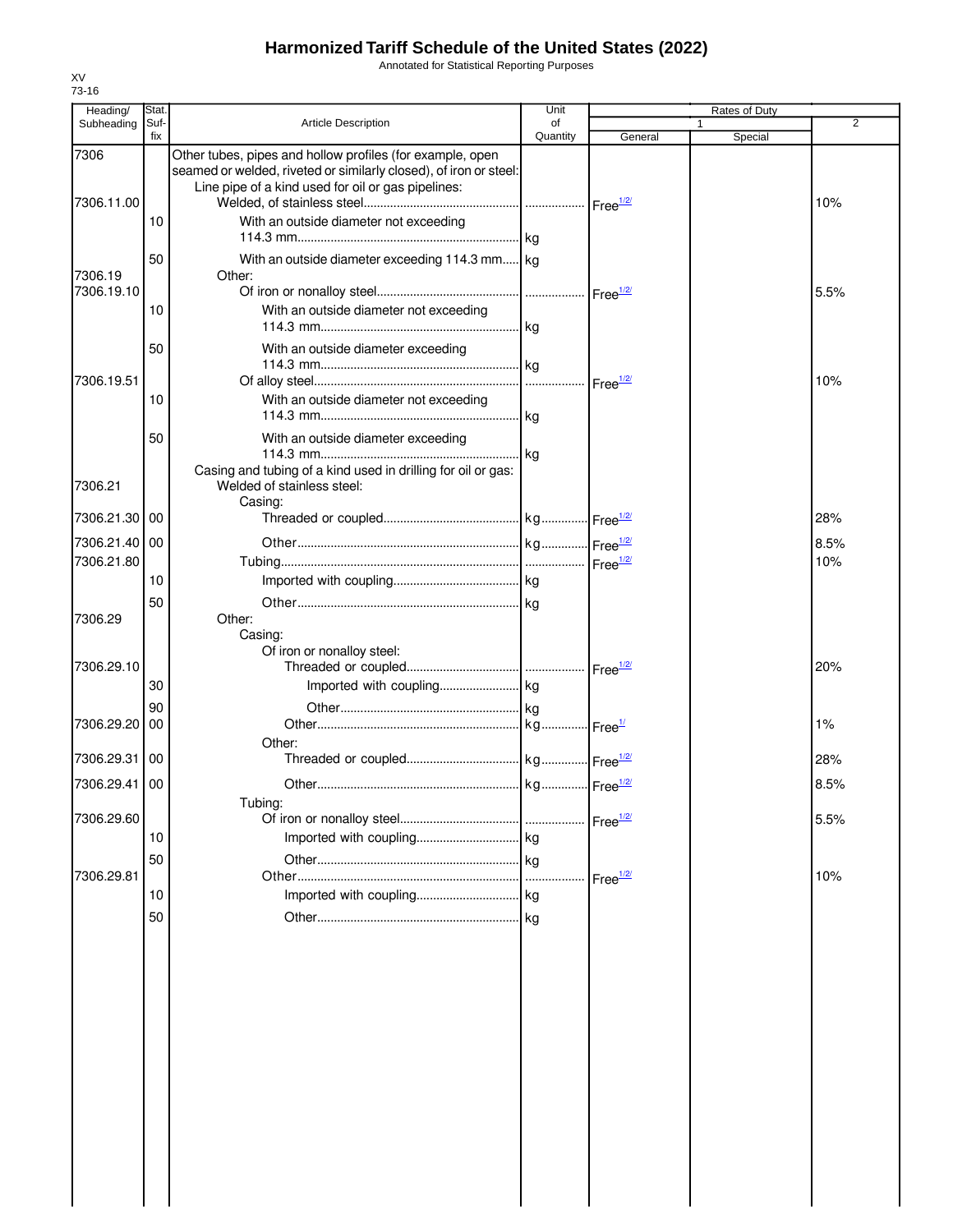Annotated for Statistical Reporting Purposes

| Heading/    | Stat.       |                                                                                                                                            | Unit           |         | <b>Rates of Duty</b>    |      |
|-------------|-------------|--------------------------------------------------------------------------------------------------------------------------------------------|----------------|---------|-------------------------|------|
| Subheading  | Suf-<br>fix | Article Description                                                                                                                        | of<br>Quantity | General | $\mathbf{1}$<br>Special | 2    |
| 7306 (con.) |             | Other tubes, pipes and hollow profiles (for example, open<br>seamed or welded, riveted or similarly closed), of iron or steel:             |                |         |                         |      |
| 7306.30     |             | (con.)<br>Other, welded, of circular cross section, of iron or nonalloy                                                                    |                |         |                         |      |
| 7306.30.10  | 00          | steel:<br>Having a wall thickness of less than 1.65 mm kg Free <sup>1/2/</sup>                                                             |                |         |                         | 25%  |
| 7306.30.30  | 00          | Having a wall thickness of 1.65 mm or more:<br>Tapered steel pipes and tubes principally used as                                           |                |         |                         | 45%  |
| 7306.30.50  |             |                                                                                                                                            |                |         |                         | 5.5% |
|             | 10          | Suitable for use in boilers, superheaters, heat<br>exchangers, condensers, refining furnaces<br>and feedwater heaters, whether or not cold | . kg           |         |                         |      |
|             | 15          |                                                                                                                                            |                |         |                         |      |
|             | 20          | Other, cold-rolled (cold-reduced) with a wall                                                                                              |                |         |                         |      |
|             |             | Other:<br>With an outside diameter not exceeding<br>114.3 mm:<br>Galvanized:                                                               |                |         |                         |      |
|             | 25          |                                                                                                                                            |                |         |                         |      |
|             | 28          | Internally coated or lined with a<br>non-electrically insulating material,<br>suitable for use as electrical                               |                |         |                         |      |
|             |             |                                                                                                                                            |                |         |                         |      |
|             | 32          | Other:                                                                                                                                     | .lkg           |         |                         |      |
|             | 35          | Tube and pipe hollows for                                                                                                                  |                |         |                         |      |
|             |             |                                                                                                                                            | . kg           |         |                         |      |
|             | 40          | Other, imported with coupling kg                                                                                                           |                |         |                         |      |
|             | 55          | With an outside diameter exceeding<br>114.3 mm but not exceeding 406.4 mm:                                                                 | kg.            |         |                         |      |
|             | 85          |                                                                                                                                            |                |         |                         |      |
|             | 90          |                                                                                                                                            |                |         |                         |      |
|             |             |                                                                                                                                            |                |         |                         |      |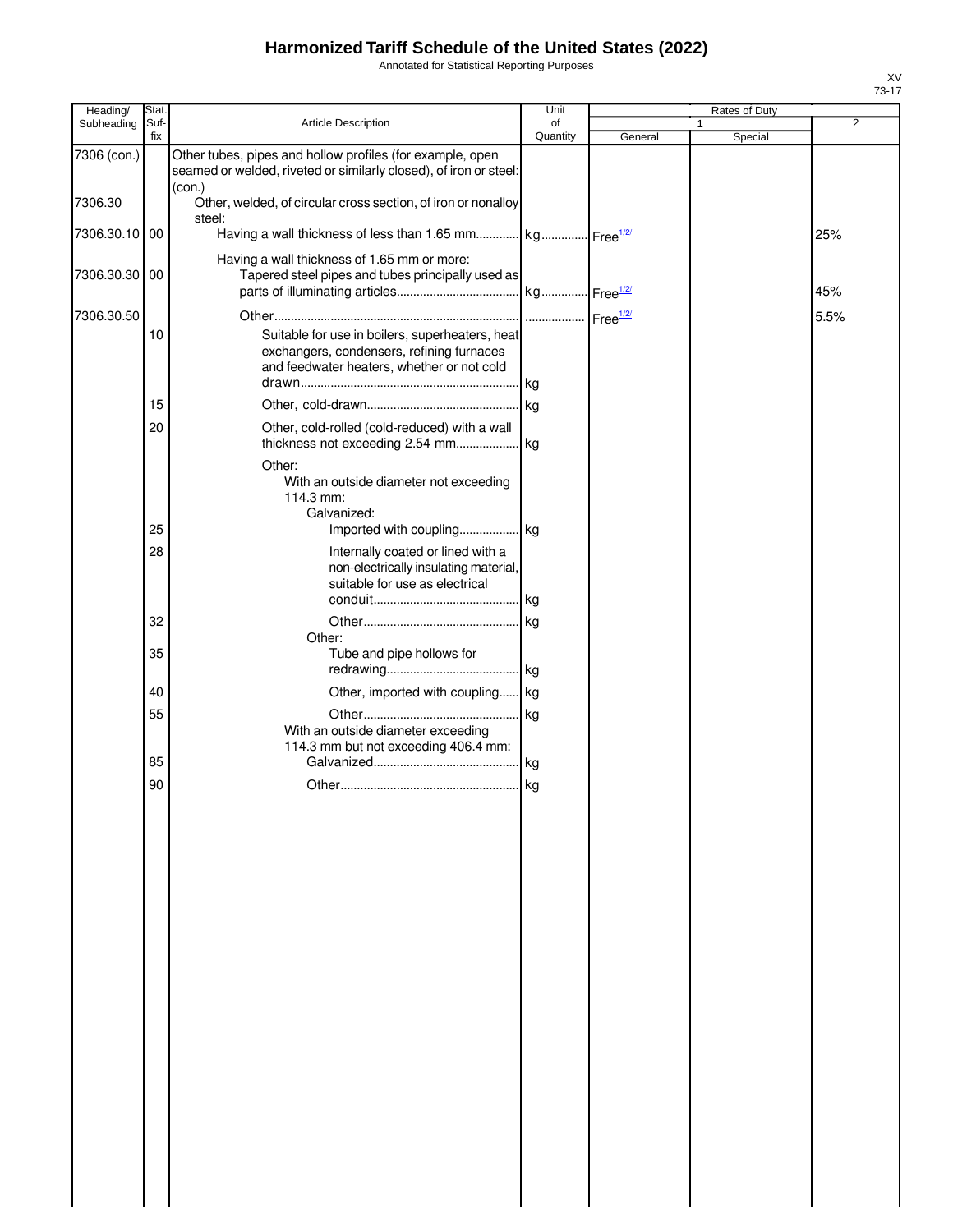Annotated for Statistical Reporting Purposes

| Heading/              | Stat.       |                                                                                                                                                       | Unit           |                      | Rates of Duty |                |
|-----------------------|-------------|-------------------------------------------------------------------------------------------------------------------------------------------------------|----------------|----------------------|---------------|----------------|
| Subheading            | Suf-<br>fix | Article Description                                                                                                                                   | of<br>Quantity | General              | 1<br>Special  | $\overline{2}$ |
| 7306 (con.)           |             | Other tubes, pipes and hollow profiles (for example, open<br>seamed or welded, riveted or similarly closed), of iron or steel:<br>(con.)              |                |                      |               |                |
| 7306.40<br>7306.40.10 |             | Other, welded, of circular cross section, of stainless steel:                                                                                         |                |                      |               | 36%            |
|                       |             | Containing more than 0.5 percent by weight of<br>nickel:                                                                                              |                |                      |               |                |
|                       | 10          | Containing more than 1.5 percent but less than<br>5 percent by weight of molybdenum kg                                                                |                |                      |               |                |
|                       | 15          |                                                                                                                                                       |                |                      |               |                |
| 7306.40.50            | 90          |                                                                                                                                                       |                | Free <sup>1/2/</sup> |               | 11%            |
|                       | 05          | Other:                                                                                                                                                |                |                      |               |                |
|                       | 15          | Suitable for use in boilers, superheaters, heat<br>exchangers, condensers, refining furnaces<br>and feedwater heaters, whether or not                 |                |                      |               |                |
|                       | 40          | Other, cold-drawn or cold-rolled (cold-<br>reduced):<br>Containing more than 0.5 percent but less<br>than 24 percent by weight of nickel kg           |                |                      |               |                |
|                       |             | Other:                                                                                                                                                |                |                      |               |                |
|                       | 42          | Containing less than 15 percent by                                                                                                                    |                |                      |               |                |
|                       | 44          | Other:<br>With an outside diameter not exceeding<br>114.3 mm:<br>Containing more than 0.5 percent but<br>less than 24 percent by weight of<br>nickel: |                |                      |               |                |
|                       | 62          | Containing more than 1.5 percent<br>but less than 5 percent by weight                                                                                 |                |                      |               |                |
|                       | 64          |                                                                                                                                                       |                |                      |               |                |
|                       | 80          | With an outside diameter exceeding                                                                                                                    |                |                      |               |                |
|                       | 85          | 114.3 mm but not exceeding 406.4 mm:<br>Containing more than 0.5 percent but<br>less than 24 percent by weight of                                     |                |                      |               |                |
|                       | 90          |                                                                                                                                                       | kg             |                      |               |                |
|                       |             |                                                                                                                                                       |                |                      |               |                |

XV 73-18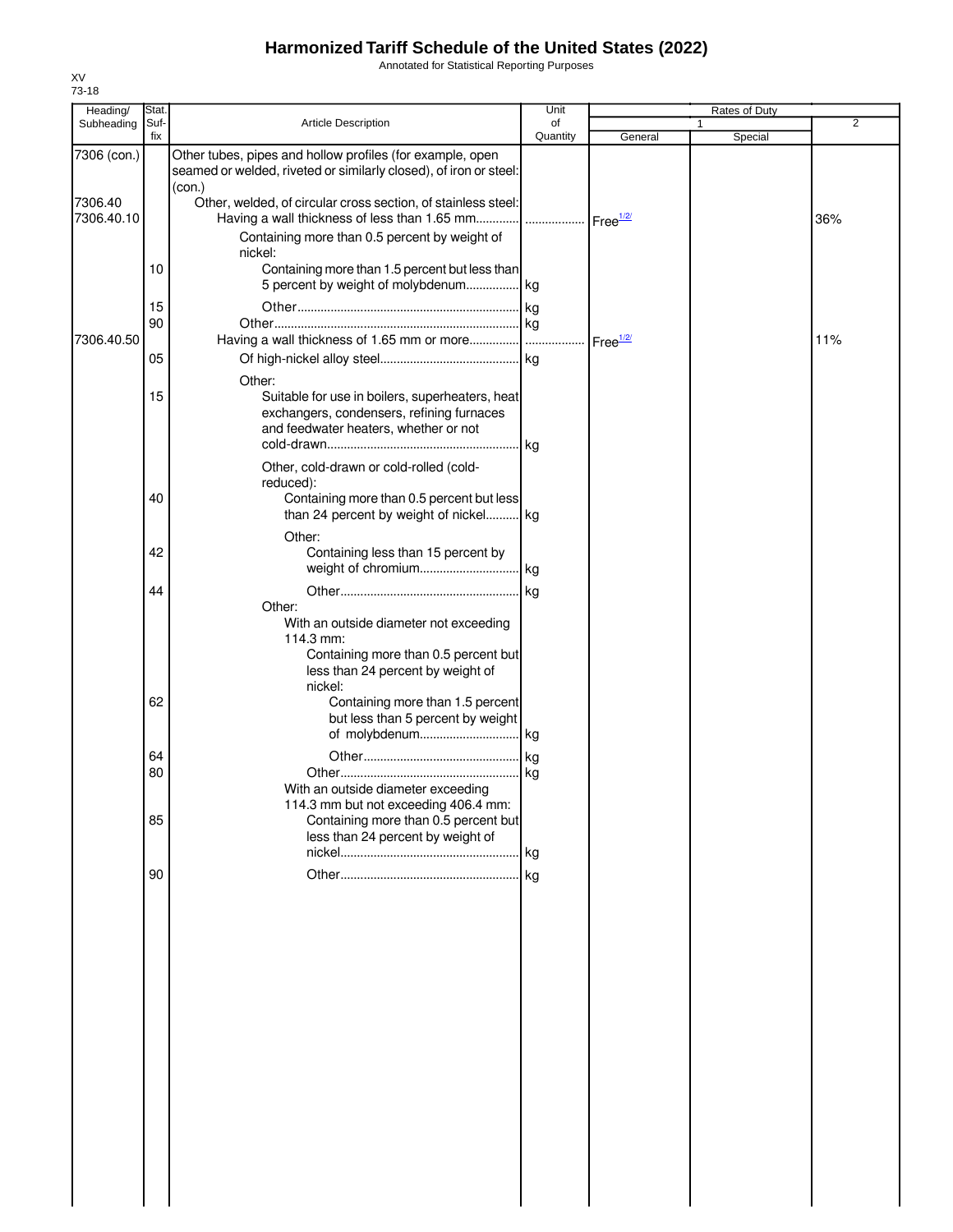Annotated for Statistical Reporting Purposes

| fix<br>Quantity<br>General<br>Special<br>7306 (con.)<br>Other tubes, pipes and hollow profiles (for example, open<br>seamed or welded, riveted or similarly closed), of iron or steel:<br>(con.)<br>7306.50<br>Other, welded, of circular cross section, of other alloy steel:<br>Having a wall thickness of less than 1.65 mm kg Free <sup>1/2/</sup><br>7306.50.10<br>00<br>35%<br>Having a wall thickness of 1.65 mm or more:<br>Tapered pipes and tubes of steel principally used<br>7306.50.30<br>00<br>45%<br>7306.50.50<br>10%<br>Suitable for use in boilers, superheaters, heat<br>10<br>exchangers, condensers, refining furnaces<br>and feedwater heaters, whether or not<br>. kg<br>Other, cold-drawn or cold-rolled (cold-<br>30<br>. kg<br>Other:<br>50<br>With an outside diameter not exceeding<br>. kg<br>70<br>With an outside diameter exceeding<br>114.3 mm but not exceeding 406.4 mm kg<br>Other, welded, of noncircular cross section:<br>7306.61<br>Of square or rectangular cross section:<br>Having a wall thickness of 4 mm or more:<br>7306.61.10<br>00<br>1%<br>7306.61.30<br>00<br>28%<br>Having a wall thickness of less than 4 mm:<br>7306.61.50<br>25%<br>00<br>7306.61.70<br>35%<br>30<br>60<br>7306.69<br>Of other noncircular cross section:<br>Having a wall thickness of 4 mm or more:<br>7306.69.10<br>00<br>1%<br>7306.69.30 00<br>28%<br>Having a wall thickness of less than 4 mm:<br>7306.69.50 00<br>25%<br>7306.69.70<br>35%<br>30<br>60<br>7306.90<br>Other:<br>7306.90.10<br>5.5%<br>00<br>7306.90.50<br>10%<br>00 | Heading/   | Stat. |                            | Unit |  | Rates of Duty |                |
|-------------------------------------------------------------------------------------------------------------------------------------------------------------------------------------------------------------------------------------------------------------------------------------------------------------------------------------------------------------------------------------------------------------------------------------------------------------------------------------------------------------------------------------------------------------------------------------------------------------------------------------------------------------------------------------------------------------------------------------------------------------------------------------------------------------------------------------------------------------------------------------------------------------------------------------------------------------------------------------------------------------------------------------------------------------------------------------------------------------------------------------------------------------------------------------------------------------------------------------------------------------------------------------------------------------------------------------------------------------------------------------------------------------------------------------------------------------------------------------------------------------------------------------------------------------------|------------|-------|----------------------------|------|--|---------------|----------------|
|                                                                                                                                                                                                                                                                                                                                                                                                                                                                                                                                                                                                                                                                                                                                                                                                                                                                                                                                                                                                                                                                                                                                                                                                                                                                                                                                                                                                                                                                                                                                                                   | Subheading | Suf-  | <b>Article Description</b> | of   |  |               | $\overline{2}$ |
|                                                                                                                                                                                                                                                                                                                                                                                                                                                                                                                                                                                                                                                                                                                                                                                                                                                                                                                                                                                                                                                                                                                                                                                                                                                                                                                                                                                                                                                                                                                                                                   |            |       |                            |      |  |               |                |
|                                                                                                                                                                                                                                                                                                                                                                                                                                                                                                                                                                                                                                                                                                                                                                                                                                                                                                                                                                                                                                                                                                                                                                                                                                                                                                                                                                                                                                                                                                                                                                   |            |       |                            |      |  |               |                |
|                                                                                                                                                                                                                                                                                                                                                                                                                                                                                                                                                                                                                                                                                                                                                                                                                                                                                                                                                                                                                                                                                                                                                                                                                                                                                                                                                                                                                                                                                                                                                                   |            |       |                            |      |  |               |                |
|                                                                                                                                                                                                                                                                                                                                                                                                                                                                                                                                                                                                                                                                                                                                                                                                                                                                                                                                                                                                                                                                                                                                                                                                                                                                                                                                                                                                                                                                                                                                                                   |            |       |                            |      |  |               |                |
|                                                                                                                                                                                                                                                                                                                                                                                                                                                                                                                                                                                                                                                                                                                                                                                                                                                                                                                                                                                                                                                                                                                                                                                                                                                                                                                                                                                                                                                                                                                                                                   |            |       |                            |      |  |               |                |
|                                                                                                                                                                                                                                                                                                                                                                                                                                                                                                                                                                                                                                                                                                                                                                                                                                                                                                                                                                                                                                                                                                                                                                                                                                                                                                                                                                                                                                                                                                                                                                   |            |       |                            |      |  |               |                |
|                                                                                                                                                                                                                                                                                                                                                                                                                                                                                                                                                                                                                                                                                                                                                                                                                                                                                                                                                                                                                                                                                                                                                                                                                                                                                                                                                                                                                                                                                                                                                                   |            |       |                            |      |  |               |                |
|                                                                                                                                                                                                                                                                                                                                                                                                                                                                                                                                                                                                                                                                                                                                                                                                                                                                                                                                                                                                                                                                                                                                                                                                                                                                                                                                                                                                                                                                                                                                                                   |            |       |                            |      |  |               |                |
|                                                                                                                                                                                                                                                                                                                                                                                                                                                                                                                                                                                                                                                                                                                                                                                                                                                                                                                                                                                                                                                                                                                                                                                                                                                                                                                                                                                                                                                                                                                                                                   |            |       |                            |      |  |               |                |
|                                                                                                                                                                                                                                                                                                                                                                                                                                                                                                                                                                                                                                                                                                                                                                                                                                                                                                                                                                                                                                                                                                                                                                                                                                                                                                                                                                                                                                                                                                                                                                   |            |       |                            |      |  |               |                |
|                                                                                                                                                                                                                                                                                                                                                                                                                                                                                                                                                                                                                                                                                                                                                                                                                                                                                                                                                                                                                                                                                                                                                                                                                                                                                                                                                                                                                                                                                                                                                                   |            |       |                            |      |  |               |                |
|                                                                                                                                                                                                                                                                                                                                                                                                                                                                                                                                                                                                                                                                                                                                                                                                                                                                                                                                                                                                                                                                                                                                                                                                                                                                                                                                                                                                                                                                                                                                                                   |            |       |                            |      |  |               |                |
|                                                                                                                                                                                                                                                                                                                                                                                                                                                                                                                                                                                                                                                                                                                                                                                                                                                                                                                                                                                                                                                                                                                                                                                                                                                                                                                                                                                                                                                                                                                                                                   |            |       |                            |      |  |               |                |
|                                                                                                                                                                                                                                                                                                                                                                                                                                                                                                                                                                                                                                                                                                                                                                                                                                                                                                                                                                                                                                                                                                                                                                                                                                                                                                                                                                                                                                                                                                                                                                   |            |       |                            |      |  |               |                |
|                                                                                                                                                                                                                                                                                                                                                                                                                                                                                                                                                                                                                                                                                                                                                                                                                                                                                                                                                                                                                                                                                                                                                                                                                                                                                                                                                                                                                                                                                                                                                                   |            |       |                            |      |  |               |                |
|                                                                                                                                                                                                                                                                                                                                                                                                                                                                                                                                                                                                                                                                                                                                                                                                                                                                                                                                                                                                                                                                                                                                                                                                                                                                                                                                                                                                                                                                                                                                                                   |            |       |                            |      |  |               |                |
|                                                                                                                                                                                                                                                                                                                                                                                                                                                                                                                                                                                                                                                                                                                                                                                                                                                                                                                                                                                                                                                                                                                                                                                                                                                                                                                                                                                                                                                                                                                                                                   |            |       |                            |      |  |               |                |
|                                                                                                                                                                                                                                                                                                                                                                                                                                                                                                                                                                                                                                                                                                                                                                                                                                                                                                                                                                                                                                                                                                                                                                                                                                                                                                                                                                                                                                                                                                                                                                   |            |       |                            |      |  |               |                |
|                                                                                                                                                                                                                                                                                                                                                                                                                                                                                                                                                                                                                                                                                                                                                                                                                                                                                                                                                                                                                                                                                                                                                                                                                                                                                                                                                                                                                                                                                                                                                                   |            |       |                            |      |  |               |                |
|                                                                                                                                                                                                                                                                                                                                                                                                                                                                                                                                                                                                                                                                                                                                                                                                                                                                                                                                                                                                                                                                                                                                                                                                                                                                                                                                                                                                                                                                                                                                                                   |            |       |                            |      |  |               |                |
|                                                                                                                                                                                                                                                                                                                                                                                                                                                                                                                                                                                                                                                                                                                                                                                                                                                                                                                                                                                                                                                                                                                                                                                                                                                                                                                                                                                                                                                                                                                                                                   |            |       |                            |      |  |               |                |
|                                                                                                                                                                                                                                                                                                                                                                                                                                                                                                                                                                                                                                                                                                                                                                                                                                                                                                                                                                                                                                                                                                                                                                                                                                                                                                                                                                                                                                                                                                                                                                   |            |       |                            |      |  |               |                |
|                                                                                                                                                                                                                                                                                                                                                                                                                                                                                                                                                                                                                                                                                                                                                                                                                                                                                                                                                                                                                                                                                                                                                                                                                                                                                                                                                                                                                                                                                                                                                                   |            |       |                            |      |  |               |                |
|                                                                                                                                                                                                                                                                                                                                                                                                                                                                                                                                                                                                                                                                                                                                                                                                                                                                                                                                                                                                                                                                                                                                                                                                                                                                                                                                                                                                                                                                                                                                                                   |            |       |                            |      |  |               |                |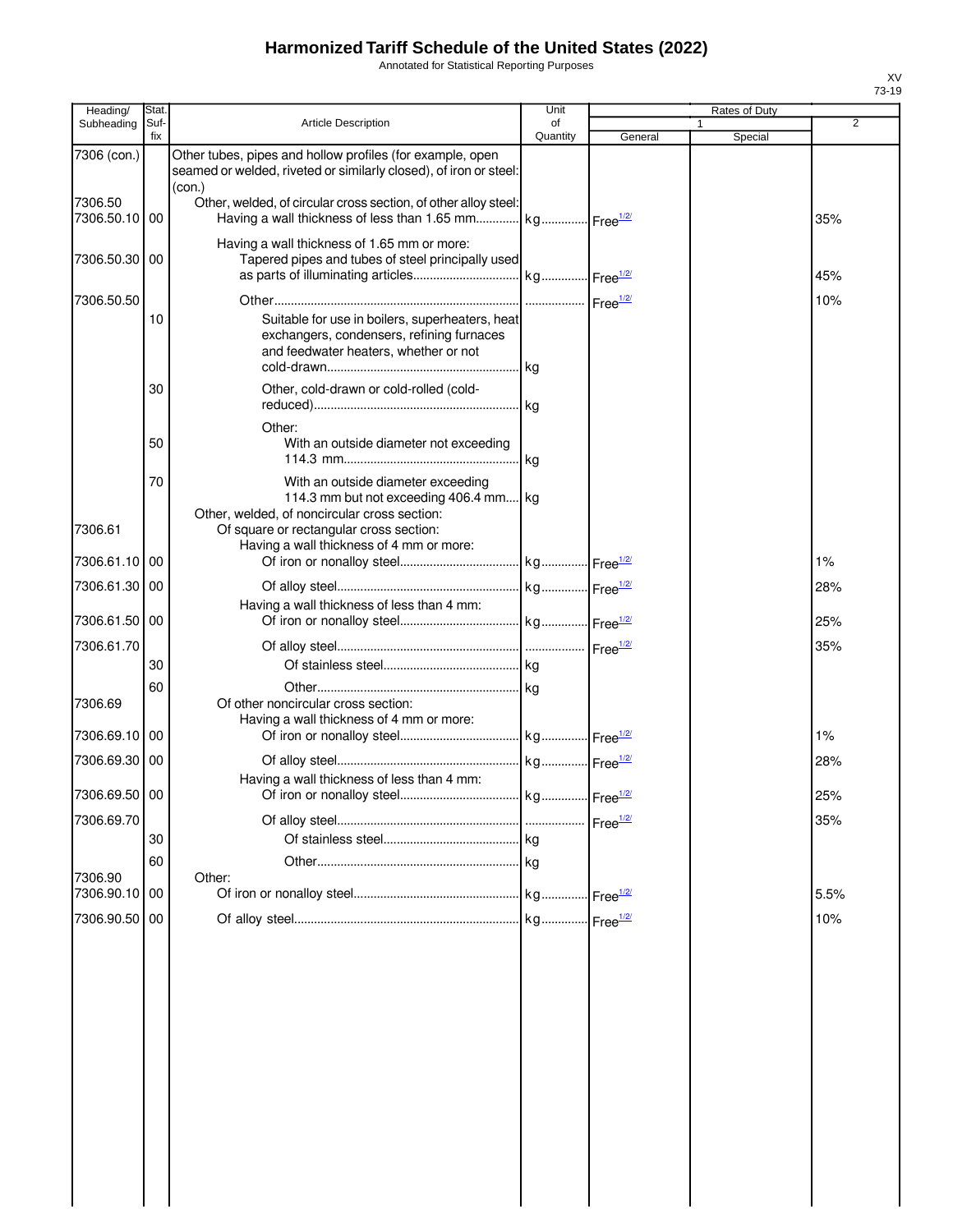Annotated for Statistical Reporting Purposes

| Heading/              | Stat.       |                                                                                       | Unit           | Rates of Duty         |                                                                                |                |
|-----------------------|-------------|---------------------------------------------------------------------------------------|----------------|-----------------------|--------------------------------------------------------------------------------|----------------|
| Subheading            | Suf-<br>fix | Article Description                                                                   | of<br>Quantity | General               | 1.<br>Special                                                                  | $\overline{2}$ |
| 7307                  |             | Tube or pipe fittings (for example, couplings, elbows, sleeves),<br>of iron or steel: |                |                       |                                                                                |                |
| 7307.11.00            |             | Cast fittings:                                                                        |                |                       | Free (A*, AU, BH,<br>CL, CO, D, E, IL,<br>JO, KR, MA, OM,                      | 25%            |
|                       | 30          |                                                                                       |                |                       | P, PA, PE, S, SG)                                                              |                |
|                       | 45<br>60    | Other:                                                                                |                |                       |                                                                                |                |
| 7307.19<br>7307.19.30 |             | Other:                                                                                |                |                       | Free (A*, AU, BH,<br>CL, CO, D, E, IL,<br>JO, KR, MA, OM,                      | 45%            |
|                       | 40          | Grooved-end fittings (including grooved<br>Other:                                     |                |                       | P, PA, PE, S, SG)                                                              |                |
|                       | 60<br>70    | With mechanical, push-on (rubber                                                      | . kg           |                       |                                                                                |                |
|                       | 85          | compression) or flanged joints attached kg                                            | .lkg           |                       |                                                                                |                |
| 7307.19.90            |             |                                                                                       |                | $6.2\%$ <sup>3/</sup> | Free (A+, AU, BH,<br>CL, CO, D, E, IL,<br>JO, KR, MA, OM,<br>P, PA, PE, S, SG) | 45%            |
|                       | 30          | Other:                                                                                |                |                       |                                                                                |                |
|                       | 40          | Grooved-end fittings (including grooved<br>Other:                                     | . kg           |                       |                                                                                |                |
|                       | 60          |                                                                                       |                |                       |                                                                                |                |
|                       | 80          |                                                                                       |                |                       |                                                                                |                |
|                       |             |                                                                                       |                |                       |                                                                                |                |
|                       |             |                                                                                       |                |                       |                                                                                |                |
|                       |             |                                                                                       |                |                       |                                                                                |                |
|                       |             |                                                                                       |                |                       |                                                                                |                |
|                       |             |                                                                                       |                |                       |                                                                                |                |
|                       |             |                                                                                       |                |                       |                                                                                |                |
|                       |             |                                                                                       |                |                       |                                                                                |                |
|                       |             |                                                                                       |                |                       |                                                                                |                |
|                       |             |                                                                                       |                |                       |                                                                                |                |
|                       |             |                                                                                       |                |                       |                                                                                |                |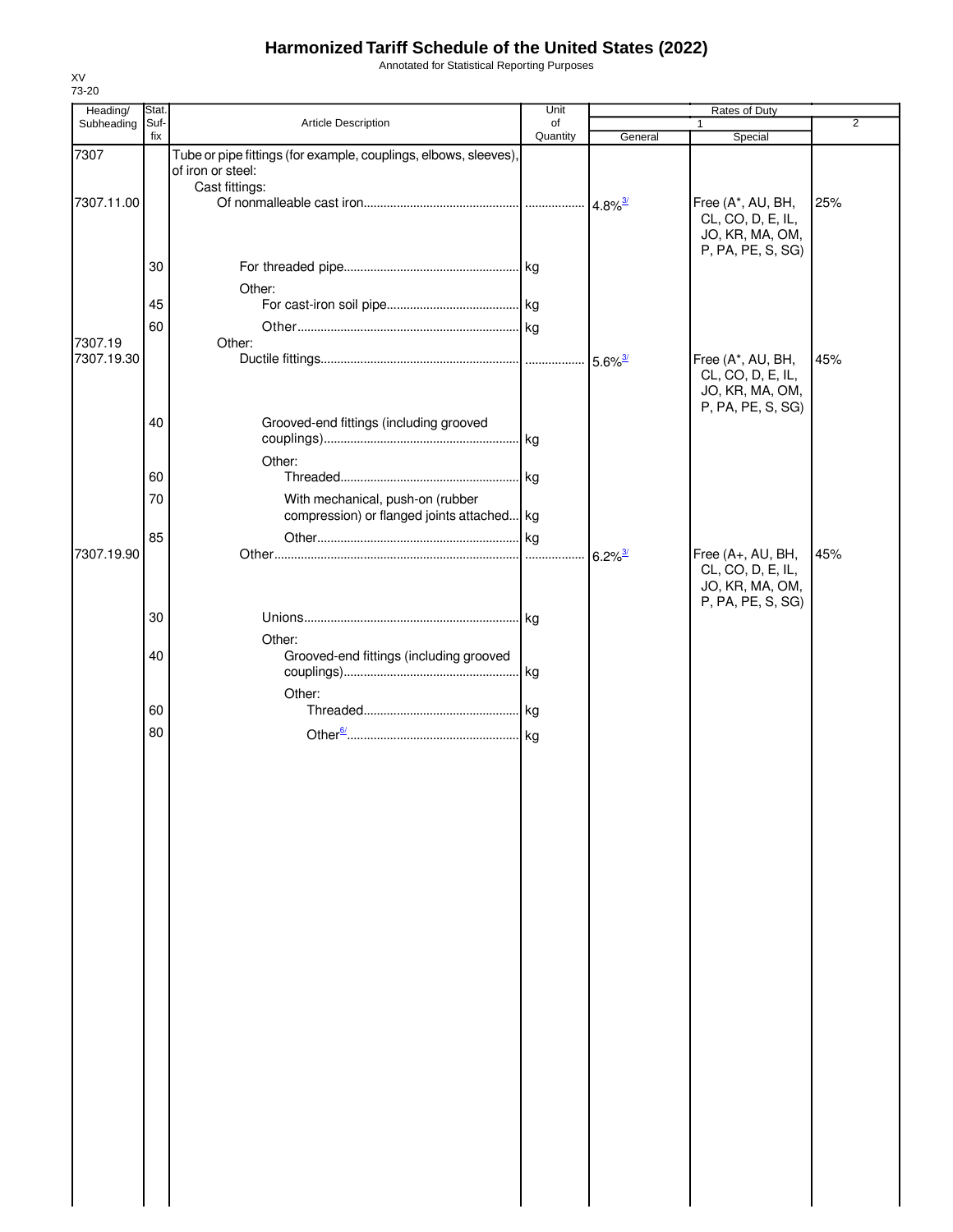Annotated for Statistical Reporting Purposes

| Heading/      | Stat. |                                                                  | Unit                    | Rates of Duty       |                                               |                |
|---------------|-------|------------------------------------------------------------------|-------------------------|---------------------|-----------------------------------------------|----------------|
| Subheading    | Suf-  | Article Description                                              | of                      |                     | 1                                             | $\overline{2}$ |
| 7307 (con.)   | fix   | Tube or pipe fittings (for example, couplings, elbows, sleeves), | Quantity                | General             | Special                                       |                |
|               |       | of iron or steel: (con.)                                         |                         |                     |                                               |                |
|               |       | Other, of stainless steel:                                       |                         |                     |                                               |                |
| 7307.21       |       | Flanges:                                                         |                         |                     |                                               |                |
| 7307.21.10 00 |       | Not machined, not tooled and not otherwise                       | . kg 3.3% <sup>3/</sup> |                     | Free (A*, AU, BH,                             | 34%            |
|               |       |                                                                  |                         |                     | CL, CO, D, E, IL,                             |                |
|               |       |                                                                  |                         |                     | JO, KR, MA, OM,                               |                |
|               |       |                                                                  |                         |                     | P, PA, PE, S, SG)                             |                |
| 7307.21.50 00 |       |                                                                  | kg 5.6% <sup>3/</sup>   |                     | Free (A*, AU, B, BH, 45%                      |                |
|               |       |                                                                  |                         |                     | CL, CO, D, E, IL,                             |                |
|               |       |                                                                  |                         |                     | JO, KR, MA, OM,<br>P, PA, PE, S, SG)          |                |
| 7307.22       |       | Threaded elbows, bends and sleeves:                              |                         |                     |                                               |                |
| 7307.22.10 00 |       |                                                                  |                         |                     |                                               | 45%            |
| 7307.22.50 00 |       |                                                                  |                         |                     | Free (A, AU, B, BH, 45%                       |                |
|               |       |                                                                  |                         |                     | CL, CO, D, E, IL,                             |                |
|               |       |                                                                  |                         |                     | JO, KR, MA, OM,                               |                |
|               |       |                                                                  |                         |                     | P, PA, PE, S, SG)                             |                |
| 7307.23.00    |       |                                                                  |                         | $5\%^{3/2}$         | Free (A*, AU, B, BH, 45%<br>CL, CO, D, E, IL, |                |
|               |       |                                                                  |                         |                     | JO, KR, MA, OM,                               |                |
|               |       |                                                                  |                         |                     | P, PA, PE, S, SG)                             |                |
|               | 30    | Not machined, not tooled and not otherwise                       |                         |                     |                                               |                |
|               |       |                                                                  |                         |                     |                                               |                |
|               | 90    |                                                                  | .lkg                    |                     |                                               |                |
| 7307.29.00    |       |                                                                  | .                       | $5\%$ <sup>3/</sup> | Free (A*, AU, B, BH, 45%<br>CL, CO, D, E, IL, |                |
|               |       |                                                                  |                         |                     | JO, KR, MA, OM,                               |                |
|               |       |                                                                  |                         |                     | P, PA, PE, S, SG)                             |                |
|               | 30    |                                                                  |                         |                     |                                               |                |
|               | 90    |                                                                  |                         |                     |                                               |                |
|               |       |                                                                  |                         |                     |                                               |                |
|               |       |                                                                  |                         |                     |                                               |                |
|               |       |                                                                  |                         |                     |                                               |                |
|               |       |                                                                  |                         |                     |                                               |                |
|               |       |                                                                  |                         |                     |                                               |                |
|               |       |                                                                  |                         |                     |                                               |                |
|               |       |                                                                  |                         |                     |                                               |                |
|               |       |                                                                  |                         |                     |                                               |                |
|               |       |                                                                  |                         |                     |                                               |                |
|               |       |                                                                  |                         |                     |                                               |                |
|               |       |                                                                  |                         |                     |                                               |                |
|               |       |                                                                  |                         |                     |                                               |                |
|               |       |                                                                  |                         |                     |                                               |                |
|               |       |                                                                  |                         |                     |                                               |                |
|               |       |                                                                  |                         |                     |                                               |                |
|               |       |                                                                  |                         |                     |                                               |                |
|               |       |                                                                  |                         |                     |                                               |                |
|               |       |                                                                  |                         |                     |                                               |                |
|               |       |                                                                  |                         |                     |                                               |                |
|               |       |                                                                  |                         |                     |                                               |                |
|               |       |                                                                  |                         |                     |                                               |                |
|               |       |                                                                  |                         |                     |                                               |                |
|               |       |                                                                  |                         |                     |                                               |                |
|               |       |                                                                  |                         |                     |                                               |                |
|               |       |                                                                  |                         |                     |                                               |                |
|               |       |                                                                  |                         |                     |                                               |                |
|               |       |                                                                  |                         |                     |                                               |                |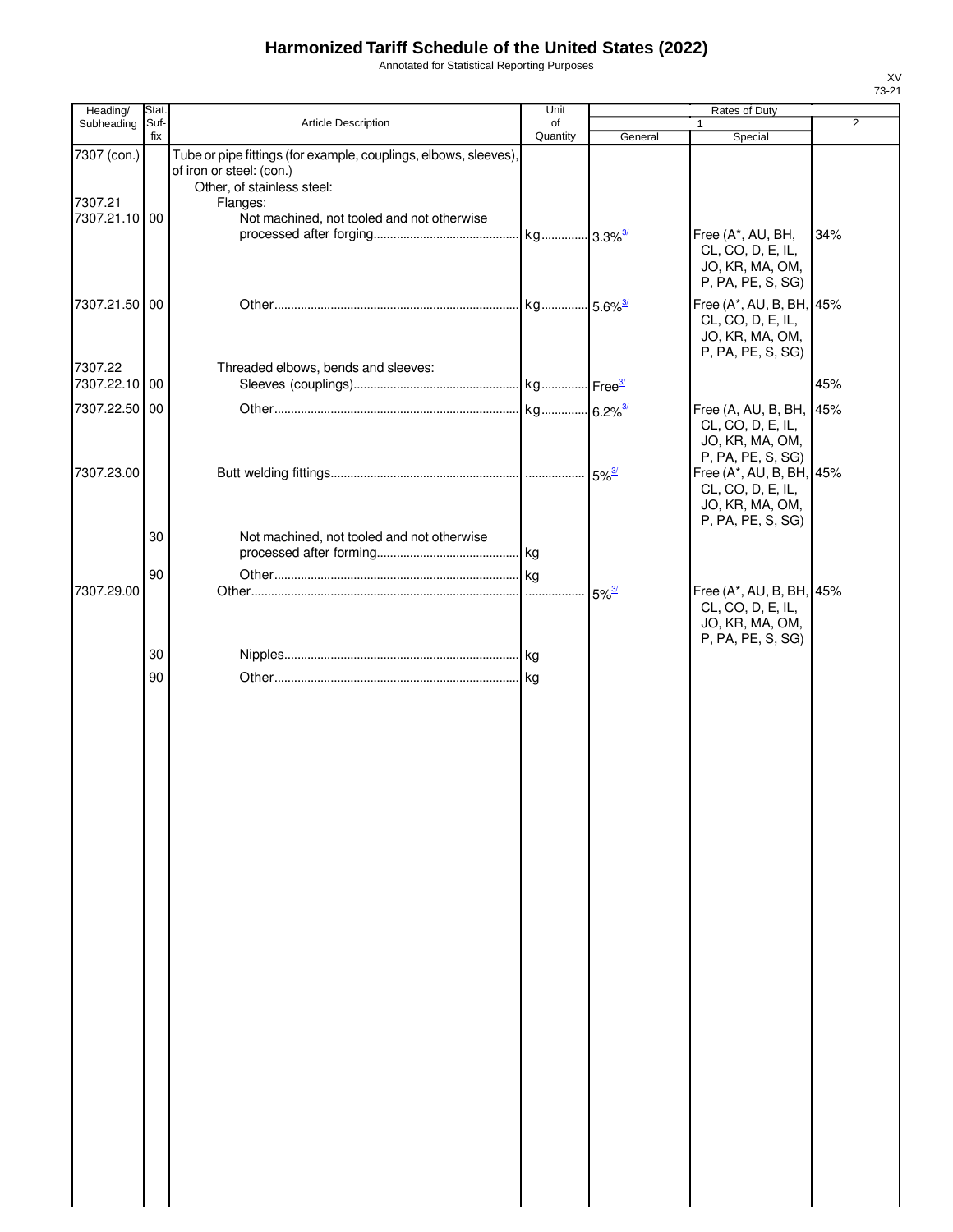Annotated for Statistical Reporting Purposes

| Heading/              | Stat.       |                                                                                                        | Unit           |                       | Rates of Duty                                                                                              |                |
|-----------------------|-------------|--------------------------------------------------------------------------------------------------------|----------------|-----------------------|------------------------------------------------------------------------------------------------------------|----------------|
| Subheading            | Suf-<br>fix | <b>Article Description</b>                                                                             | of<br>Quantity | General               | 1<br>Special                                                                                               | $\overline{2}$ |
| 7307 (con.)           |             | Tube or pipe fittings (for example, couplings, elbows, sleeves),<br>of iron or steel: (con.)<br>Other: |                |                       |                                                                                                            |                |
| 7307.91               |             | Flanges:<br>Not machined, not tooled and not otherwise<br>processed after forging:                     |                |                       |                                                                                                            |                |
| 7307.91.10 00         |             |                                                                                                        |                |                       | Free (A, AU, BH, CL, 25%<br>CO, D, E, IL, JO,<br>JP, KR, MA, OM,<br>P, PA, PE, S, SG)                      |                |
| 7307.91.30 00         |             |                                                                                                        |                |                       | Free (A*, AU, BH,<br>CL, CO, D, E, IL,<br>JO, JP, KR, MA,<br>OM, P, PA, PE, S,                             | 33%            |
| 7307.91.50            |             |                                                                                                        |                | $5.5\%$ <sup>3/</sup> | SG)<br>Free (A*, AU, B, BH, 45%<br>CL, CO, D, E, IL,<br>JO, KR, MA, OM,<br>P, PA, PE, S, SG)<br>2.75% (JP) |                |
|                       | 10          | With an inside diameter of less than 360 mm:                                                           |                |                       |                                                                                                            |                |
|                       | 30          | Of alloy steel (except stainless steel) kg                                                             |                |                       |                                                                                                            |                |
|                       |             | With an inside diameter of 360 mm or more:                                                             |                |                       |                                                                                                            |                |
|                       | 50          |                                                                                                        |                |                       |                                                                                                            |                |
| 7307.92<br>7307.92.30 | 70          | Of alloy steel (except stainless steel) kg<br>Threaded elbows, bends and sleeves:                      |                | Free <sup>3/</sup>    |                                                                                                            | 45%            |
|                       | 10          |                                                                                                        |                |                       |                                                                                                            |                |
|                       | 30          | Of alloy steel (except stainless steel) $\frac{7}{1}$ kg                                               |                |                       |                                                                                                            |                |
| 7307.92.90 00         |             |                                                                                                        |                |                       | Free (A, AU, B, BH, 45%<br>CL, CO, D, E, IL,<br>JO, KR, MA, OM,<br>P, PA, PE, S, SG)<br>$3.1\%$ (JP)       |                |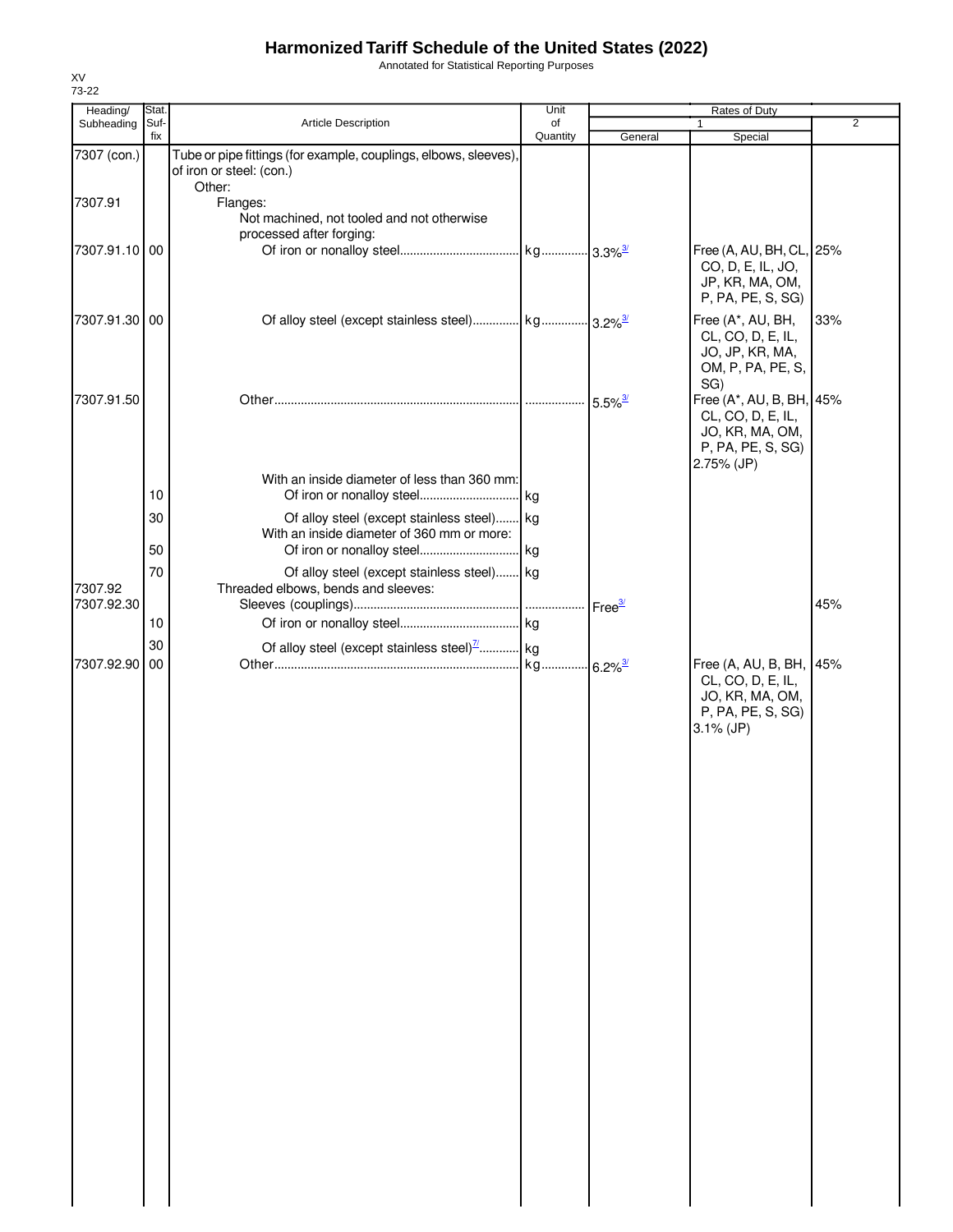Annotated for Statistical Reporting Purposes

| Heading/              | Stat.       |                                                                                                        | Unit           | Rates of Duty         |                                                                                                            |                |
|-----------------------|-------------|--------------------------------------------------------------------------------------------------------|----------------|-----------------------|------------------------------------------------------------------------------------------------------------|----------------|
| Subheading            | Suf-<br>fix | <b>Article Description</b>                                                                             | οf<br>Quantity | General               | 1<br>Special                                                                                               | $\overline{2}$ |
| 7307 (con.)           |             | Tube or pipe fittings (for example, couplings, elbows, sleeves),<br>of iron or steel: (con.)           |                |                       |                                                                                                            |                |
| 7307.93<br>7307.93.30 |             | Other: (con.)<br>Butt welding fittings:<br>With an inside diameter of less than 360 mm:                |                |                       | Free (A+, AU, B, BH, 45%<br>CL, CO, D, E, IL,<br>JO, KR, MA, OM,                                           |                |
|                       | 10          | Not machined, not tooled and not<br>otherwise processed after forging kg                               |                |                       | P, PA, PE, S, SG)                                                                                          |                |
| 7307.93.60            | 40<br>00    | Of alloy steel (except stainless steel) <sup>7</sup> kg 5.5% <sup>3/</sup>                             |                |                       | Free (A*, AU, B, BH, 45%<br>CL, CO, D, E, IL,<br>JO, KR, MA, OM,                                           |                |
| 7307.93.90            |             | With an inside diameter of 360 mm or more $\frac{1}{4.3\%^{3/2}}$                                      |                |                       | P, PA, PE, S, SG)<br>Free (A*, AU, B, BH, 45%<br>CL, CO, D, E, IL,<br>JO, KR, MA, OM,<br>P, PA, PE, S, SG) |                |
|                       | 10          | Of iron or nonalloy steel:<br>Not machined, not tooled and not<br>otherwise processed after forging kg |                |                       |                                                                                                            |                |
| 7307.99               | 40<br>60    | Of alloy steel (except stainless steel) kg<br>Other:<br>Not machined, not tooled and not otherwise     |                |                       |                                                                                                            |                |
| 7307.99.10 00         |             | processed after forging:                                                                               |                |                       | Free (A, AU, BH, CL, 25%<br>CO, D, E, IL, JO,<br>JP, KR, MA, OM,                                           |                |
| 7307.99.30 00         |             | Of alloy steel (except stainless steel) kg 3.2% <sup>3/</sup>                                          |                |                       | P, PA, PE, S, SG)<br>Free (A, AU, BH, CL, 33%<br>CO, D, E, IL, JO,<br>JP, KR, MA, OM,                      |                |
| 7307.99.50            |             |                                                                                                        |                | $4.3\%$ <sup>3/</sup> | P, PA, PE, S, SG)<br>Free (A, AU, B, BH, 45%<br>CL, CO, D, E, IL,<br>JO, JP, KR, MA,<br>OM, P, PA, PE, S,  |                |
|                       | 15          | Of iron or nonalloy steel:                                                                             |                |                       | SG)                                                                                                        |                |
|                       | 45<br>60    | Of alloy steel (except stainless steel) kg                                                             |                |                       |                                                                                                            |                |
|                       |             |                                                                                                        |                |                       |                                                                                                            |                |
|                       |             |                                                                                                        |                |                       |                                                                                                            |                |
|                       |             |                                                                                                        |                |                       |                                                                                                            |                |
|                       |             |                                                                                                        |                |                       |                                                                                                            |                |
|                       |             |                                                                                                        |                |                       |                                                                                                            |                |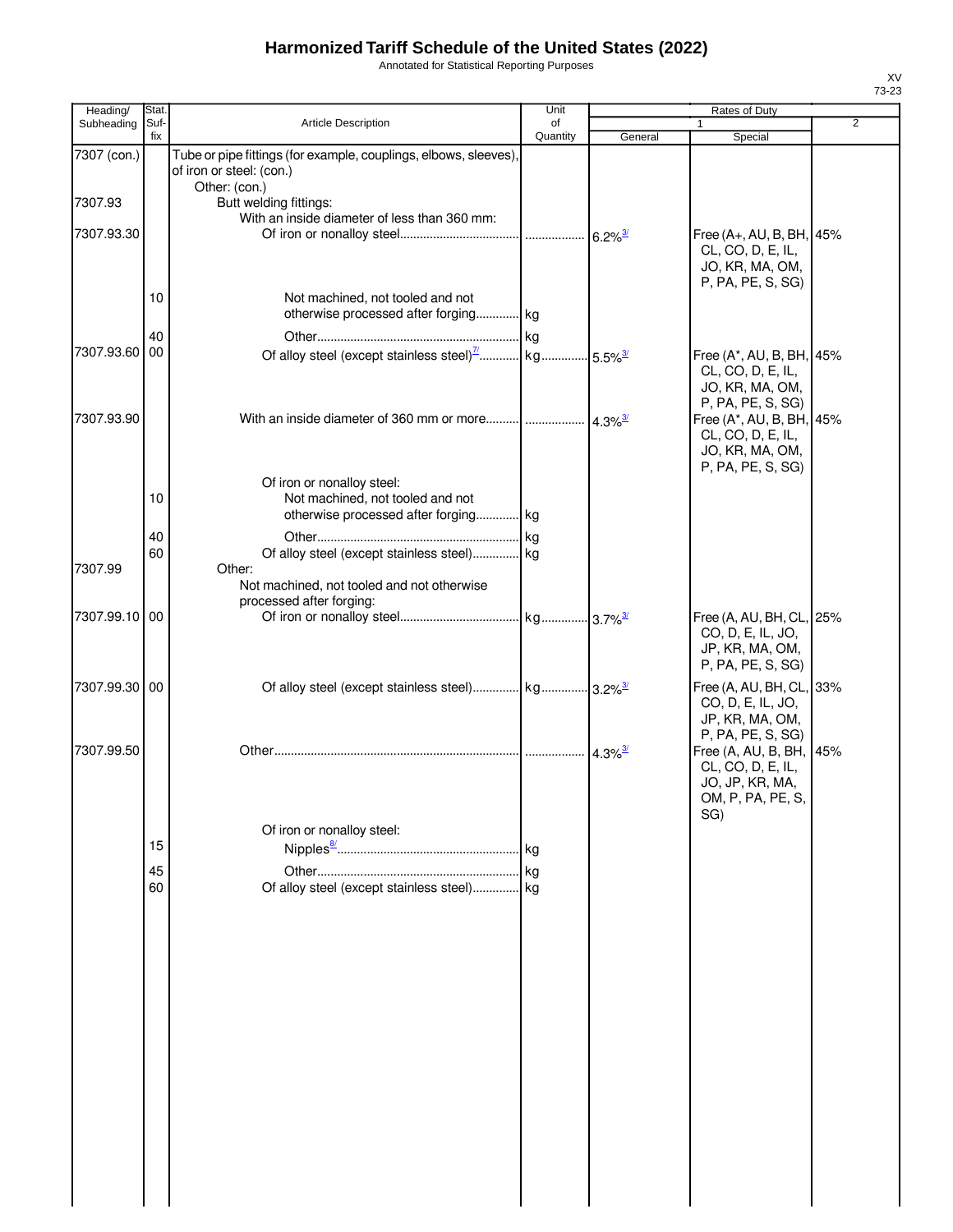Annotated for Statistical Reporting Purposes

| Heading/              | Stat. |                                                                                                                                                                                                                                                                                                                                                                                         | Unit     |                    | Rates of Duty |                |
|-----------------------|-------|-----------------------------------------------------------------------------------------------------------------------------------------------------------------------------------------------------------------------------------------------------------------------------------------------------------------------------------------------------------------------------------------|----------|--------------------|---------------|----------------|
| Subheading            | Suf-  | <b>Article Description</b>                                                                                                                                                                                                                                                                                                                                                              | οf       |                    |               | $\overline{2}$ |
| 7308                  | fix   | Structures (excluding prefabricated buildings of heading 9406)<br>and parts of structures (for example, bridges and bridge<br>sections, lock gates, towers, lattice masts, roofs, roofing<br>frameworks, doors and windows and their frames and<br>thresholds for doors, shutters, balustrades, pillars and columns)<br>of iron or steel; plates, rods, angles, shapes, sections, tubes | Quantity | General            | Special       |                |
| 7308.10.00 00         |       | and the like, prepared for use in structures, of iron or steel:                                                                                                                                                                                                                                                                                                                         |          |                    |               | 45%            |
| 7308.20.00            |       |                                                                                                                                                                                                                                                                                                                                                                                         |          |                    |               | 45%            |
|                       | 20    | Tubular, whether or not tapered, and sectional                                                                                                                                                                                                                                                                                                                                          |          |                    |               |                |
|                       | 90    |                                                                                                                                                                                                                                                                                                                                                                                         |          |                    |               |                |
| 7308.30<br>7308.30.10 | 00    | Doors, windows and their frames and thresholds for doors:                                                                                                                                                                                                                                                                                                                               |          |                    |               | 35%            |
|                       |       |                                                                                                                                                                                                                                                                                                                                                                                         |          |                    |               |                |
| 7308.30.50            |       |                                                                                                                                                                                                                                                                                                                                                                                         |          |                    |               | 25%            |
|                       | 15    |                                                                                                                                                                                                                                                                                                                                                                                         |          |                    |               |                |
|                       | 25    |                                                                                                                                                                                                                                                                                                                                                                                         |          |                    |               |                |
|                       | 50    |                                                                                                                                                                                                                                                                                                                                                                                         |          |                    |               |                |
| 7308.40.00            | 00    | Equipment for scaffolding, shuttering, propping or pit-                                                                                                                                                                                                                                                                                                                                 |          |                    |               | 45%            |
| 7308.90               |       | Other:                                                                                                                                                                                                                                                                                                                                                                                  |          |                    |               |                |
|                       |       | Columns, pillars, posts, beams, girders and similar<br>structural units:                                                                                                                                                                                                                                                                                                                |          |                    |               |                |
| 7308.90.30 00         |       |                                                                                                                                                                                                                                                                                                                                                                                         |          |                    |               | 20%            |
| 7308.90.60 00         |       |                                                                                                                                                                                                                                                                                                                                                                                         |          |                    |               | 30%            |
| 7308.90.70 00         |       | Other:                                                                                                                                                                                                                                                                                                                                                                                  |          |                    |               | 45%            |
| 7308.90.95            |       |                                                                                                                                                                                                                                                                                                                                                                                         |          |                    |               | 45%            |
|                       | 30    | Sheet-metal roofing, siding, flooring and roof                                                                                                                                                                                                                                                                                                                                          |          |                    |               |                |
|                       | 60    | Other:<br>Architectural and ornamental work kg                                                                                                                                                                                                                                                                                                                                          |          |                    |               |                |
|                       | 90    |                                                                                                                                                                                                                                                                                                                                                                                         |          |                    |               |                |
| 7309.00.00            |       | Reservoirs, tanks, vats and similar containers for any material<br>(other than compressed or liquefied gas), of iron or steel, of a<br>capacity exceeding 300 liters, whether or not lined or heat<br>insulated, but not fitted with mechanical or thermal                                                                                                                              |          | Free <sup>3/</sup> |               | 45%            |
|                       | 30    |                                                                                                                                                                                                                                                                                                                                                                                         |          |                    |               |                |
|                       |       |                                                                                                                                                                                                                                                                                                                                                                                         | kg       |                    |               |                |
|                       |       |                                                                                                                                                                                                                                                                                                                                                                                         |          |                    |               |                |
|                       | 90    |                                                                                                                                                                                                                                                                                                                                                                                         | No.      |                    |               |                |
|                       |       |                                                                                                                                                                                                                                                                                                                                                                                         | kg       |                    |               |                |
|                       |       |                                                                                                                                                                                                                                                                                                                                                                                         |          |                    |               |                |
|                       |       |                                                                                                                                                                                                                                                                                                                                                                                         |          |                    |               |                |
|                       |       |                                                                                                                                                                                                                                                                                                                                                                                         |          |                    |               |                |
|                       |       |                                                                                                                                                                                                                                                                                                                                                                                         |          |                    |               |                |
|                       |       |                                                                                                                                                                                                                                                                                                                                                                                         |          |                    |               |                |
|                       |       |                                                                                                                                                                                                                                                                                                                                                                                         |          |                    |               |                |
|                       |       |                                                                                                                                                                                                                                                                                                                                                                                         |          |                    |               |                |
|                       |       |                                                                                                                                                                                                                                                                                                                                                                                         |          |                    |               |                |
|                       |       |                                                                                                                                                                                                                                                                                                                                                                                         |          |                    |               |                |
|                       |       |                                                                                                                                                                                                                                                                                                                                                                                         |          |                    |               |                |
|                       |       |                                                                                                                                                                                                                                                                                                                                                                                         |          |                    |               |                |
|                       |       |                                                                                                                                                                                                                                                                                                                                                                                         |          |                    |               |                |
|                       |       |                                                                                                                                                                                                                                                                                                                                                                                         |          |                    |               |                |
|                       |       |                                                                                                                                                                                                                                                                                                                                                                                         |          |                    |               |                |
|                       |       |                                                                                                                                                                                                                                                                                                                                                                                         |          |                    |               |                |
|                       |       |                                                                                                                                                                                                                                                                                                                                                                                         |          |                    |               |                |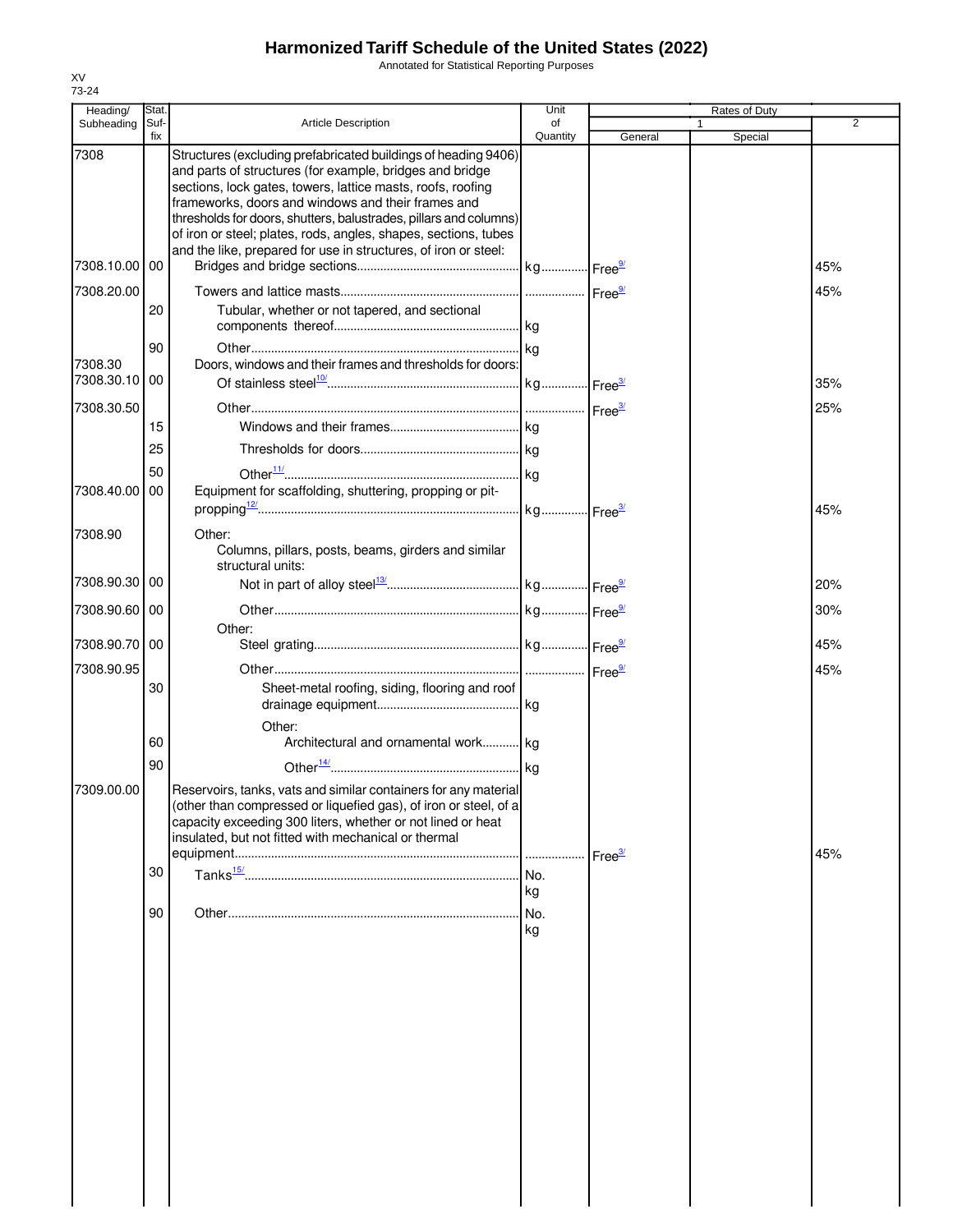Annotated for Statistical Reporting Purposes

| Heading/   | Stat |                                                                                                                                        | Unit      |                    | Rates of Duty |                |
|------------|------|----------------------------------------------------------------------------------------------------------------------------------------|-----------|--------------------|---------------|----------------|
| Subheading | Suf- | <b>Article Description</b>                                                                                                             | of        |                    |               | $\overline{2}$ |
| 7310       | fix  | Tanks, casks, drums, cans, boxes and similar containers, for                                                                           | Quantity  | General            | Special       |                |
|            |      | any material (other than compressed or liquefied gas), of iron                                                                         |           |                    |               |                |
|            |      | or steel, of a capacity not exceeding 300 liters, whether or not<br>lined or heat insulated, but not fitted with mechanical or thermal |           |                    |               |                |
|            |      | equipment:                                                                                                                             |           |                    |               |                |
| 7310.10.00 |      |                                                                                                                                        |           |                    |               | 25%            |
|            | 05   | Refillable stainless steel kegs, whether or not                                                                                        |           |                    |               |                |
|            |      | pressurized, of a kind described in statistical note 1 to                                                                              |           |                    |               |                |
|            |      |                                                                                                                                        |           |                    |               |                |
|            | 15   |                                                                                                                                        | kg        |                    |               |                |
|            |      |                                                                                                                                        |           |                    |               |                |
|            | 90   | Of a capacity of less than 50 liters:                                                                                                  |           |                    |               |                |
| 7310.21.00 |      | Cans which are to be closed by soldering or                                                                                            |           |                    |               |                |
|            |      |                                                                                                                                        |           | Free <sup>3/</sup> |               | 25%            |
|            | 25   | Containers, of circular cross section, of a volume                                                                                     |           |                    |               |                |
|            |      | capacity between 11.4 liters and 26.6 liters, of a<br>kind used for the conveyance of goods $\frac{17}{11}$ No.                        |           |                    |               |                |
|            |      |                                                                                                                                        |           |                    |               |                |
| 7310.29.00 | 50   |                                                                                                                                        |           |                    |               | 25%            |
|            |      | Containers, of circular cross section, of a volume                                                                                     |           | Free <sup>37</sup> |               |                |
|            |      | capacity between 11.4 liters and 26.6 liters, of a                                                                                     |           |                    |               |                |
|            |      | kind used for the conveyance of goods                                                                                                  |           |                    |               |                |
|            | 20   | Refillable stainless steel kegs, whether or not<br>pressurized, of a kind described in statistical                                     |           |                    |               |                |
|            |      |                                                                                                                                        |           |                    |               |                |
|            | 30   |                                                                                                                                        |           |                    |               |                |
|            |      | Other                                                                                                                                  |           |                    |               |                |
|            | 55   | Refillable stainless steel kegs, whether or not                                                                                        |           |                    |               |                |
|            |      | pressurized, of a kind described in statistical                                                                                        |           |                    |               |                |
|            | 65   |                                                                                                                                        | No.       |                    |               |                |
| 7311.00.00 |      | Containers for compressed or liquefied gas, of iron or steel      Free <sup>3/</sup>                                                   |           |                    |               | 25%            |
|            |      | Certified prior to exportation to have been made in                                                                                    |           |                    |               |                |
|            |      | accordance with the safety requirements of sections 178.36                                                                             |           |                    |               |                |
|            |      | through 178.68 of title 49 CFR or under a specific                                                                                     |           |                    |               |                |
|            | 30   | exemption to those requirements:<br>Seamless steel containers not overwrapped, marked                                                  |           |                    |               |                |
|            |      | DOT 3A, 3AX, 3AA, 3AAX, 3B, 3E, 3HT, 3T or DOT-E                                                                                       |           |                    |               |                |
|            |      | followed by a specific exemption number                                                                                                | No.       |                    |               |                |
|            |      |                                                                                                                                        | kg        |                    |               |                |
|            | 60   |                                                                                                                                        | No.       |                    |               |                |
|            | 90   |                                                                                                                                        | kg<br>No. |                    |               |                |
|            |      |                                                                                                                                        | kg        |                    |               |                |
|            |      |                                                                                                                                        |           |                    |               |                |
|            |      |                                                                                                                                        |           |                    |               |                |
|            |      |                                                                                                                                        |           |                    |               |                |
|            |      |                                                                                                                                        |           |                    |               |                |
|            |      |                                                                                                                                        |           |                    |               |                |
|            |      |                                                                                                                                        |           |                    |               |                |
|            |      |                                                                                                                                        |           |                    |               |                |
|            |      |                                                                                                                                        |           |                    |               |                |
|            |      |                                                                                                                                        |           |                    |               |                |
|            |      |                                                                                                                                        |           |                    |               |                |
|            |      |                                                                                                                                        |           |                    |               |                |
|            |      |                                                                                                                                        |           |                    |               |                |
|            |      |                                                                                                                                        |           |                    |               |                |
|            |      |                                                                                                                                        |           |                    |               |                |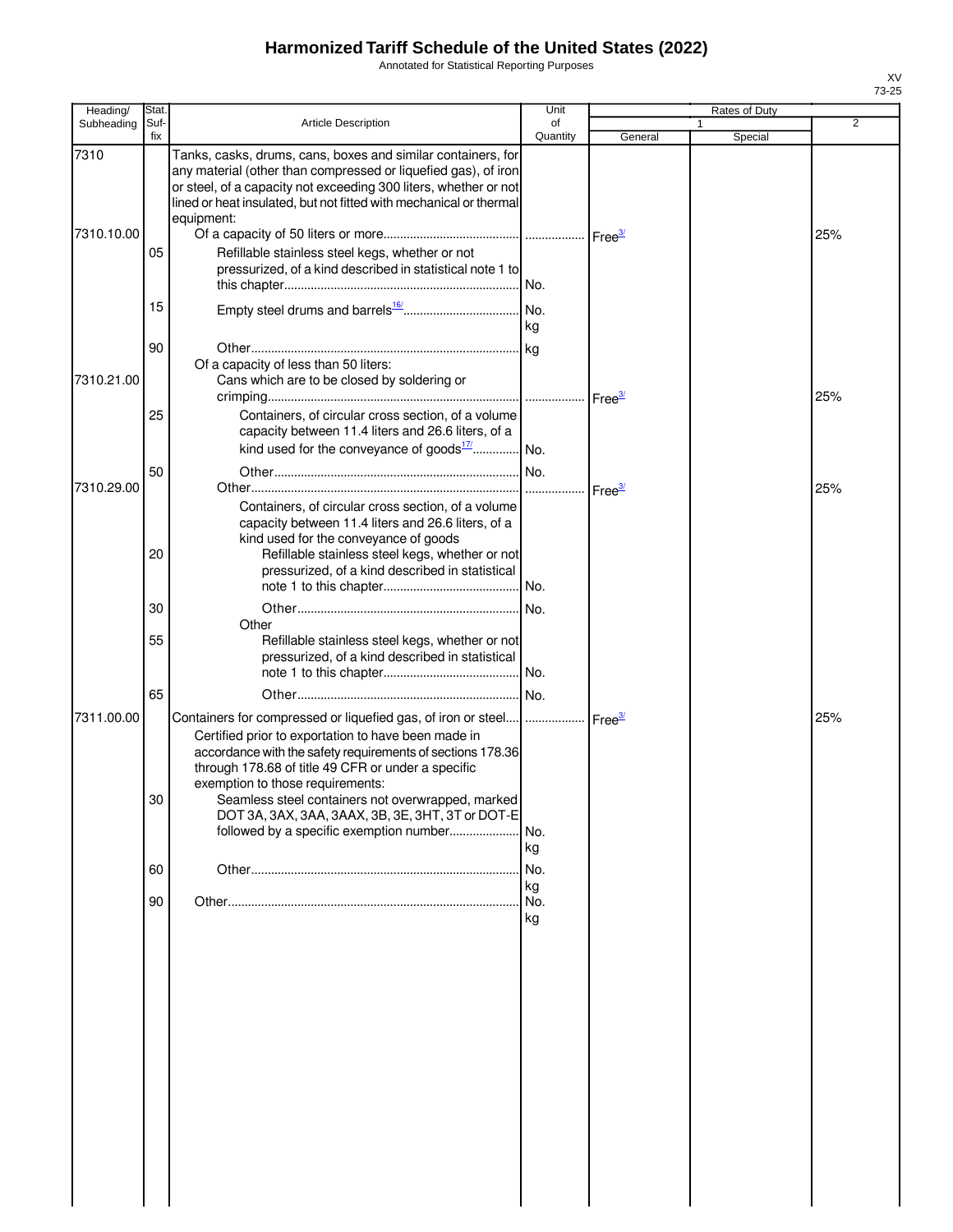Annotated for Statistical Reporting Purposes

| Heading/        | Stat.       |                                                                                                                                                        | Unit           |         | Rates of Duty |                |
|-----------------|-------------|--------------------------------------------------------------------------------------------------------------------------------------------------------|----------------|---------|---------------|----------------|
| Subheading      | Suf-<br>fix | Article Description                                                                                                                                    | of<br>Quantity | General | 1<br>Special  | $\overline{2}$ |
| 7312<br>7312.10 |             | Stranded wire, ropes, cables, plaited bands, slings and the<br>like, of iron or steel, not electrically insulated:<br>Stranded wire, ropes and cables: |                |         |               |                |
| 7312.10.05 00   |             | Stranded wire:<br>Of stainless steel:<br>Fitted with fittings or made up into articles kg Free <sup>3/</sup>                                           |                |         |               | 45%            |
| 7312.10.10      |             |                                                                                                                                                        |                |         |               | 45%            |
|                 | 30          |                                                                                                                                                        |                |         |               |                |
|                 | 50          | Other, stranded wire having a lay or twist<br>of not more than 1 revolution for a length<br>equal to the strand diameter multiplied by                 |                |         |               |                |
|                 | 70          |                                                                                                                                                        |                |         |               |                |
| 7312.10.20 00   |             | Other:<br>Fitted with fittings or made up into articles kg Free <sup>3/</sup>                                                                          |                |         |               | 45%            |
|                 |             |                                                                                                                                                        |                |         |               |                |
| 7312.10.30      | 05          |                                                                                                                                                        |                |         |               | 35%            |
|                 |             |                                                                                                                                                        |                |         |               |                |
|                 | 10          | For prestressing concrete:<br>Covered with textile or other non-                                                                                       |                |         |               |                |
|                 |             |                                                                                                                                                        | kg             |         |               |                |
|                 | 12          |                                                                                                                                                        |                |         |               |                |
|                 | 20          | Other, stranded wire having a lay or twist                                                                                                             |                |         |               |                |
|                 |             | of not more than 1 revolution for a length<br>equal to the strand diameter multiplied by                                                               |                |         |               |                |
|                 |             |                                                                                                                                                        |                |         |               |                |
|                 |             | Other:                                                                                                                                                 |                |         |               |                |
|                 | 45          |                                                                                                                                                        |                |         |               |                |
|                 |             | Other:                                                                                                                                                 |                |         |               |                |
|                 |             | Galvanized:                                                                                                                                            |                |         |               |                |
|                 | 65          |                                                                                                                                                        |                |         |               |                |
|                 |             | Other:                                                                                                                                                 |                |         |               |                |
|                 | 70          | Covered with textile or<br>other nonmetallic                                                                                                           |                |         |               |                |
|                 |             | material kg                                                                                                                                            |                |         |               |                |
|                 | 74          |                                                                                                                                                        |                |         |               |                |
|                 | 80          |                                                                                                                                                        |                |         |               |                |
|                 |             |                                                                                                                                                        |                |         |               |                |
|                 |             |                                                                                                                                                        |                |         |               |                |
|                 |             |                                                                                                                                                        |                |         |               |                |
|                 |             |                                                                                                                                                        |                |         |               |                |
|                 |             |                                                                                                                                                        |                |         |               |                |
|                 |             |                                                                                                                                                        |                |         |               |                |
|                 |             |                                                                                                                                                        |                |         |               |                |
|                 |             |                                                                                                                                                        |                |         |               |                |
|                 |             |                                                                                                                                                        |                |         |               |                |
|                 |             |                                                                                                                                                        |                |         |               |                |
|                 |             |                                                                                                                                                        |                |         |               |                |
|                 |             |                                                                                                                                                        |                |         |               |                |
|                 |             |                                                                                                                                                        |                |         |               |                |
|                 |             |                                                                                                                                                        |                |         |               |                |
|                 |             |                                                                                                                                                        |                |         |               |                |
|                 |             |                                                                                                                                                        |                |         |               |                |
|                 |             |                                                                                                                                                        |                |         |               |                |
|                 |             |                                                                                                                                                        |                |         |               |                |
|                 |             |                                                                                                                                                        |                |         |               |                |
|                 |             |                                                                                                                                                        |                |         |               |                |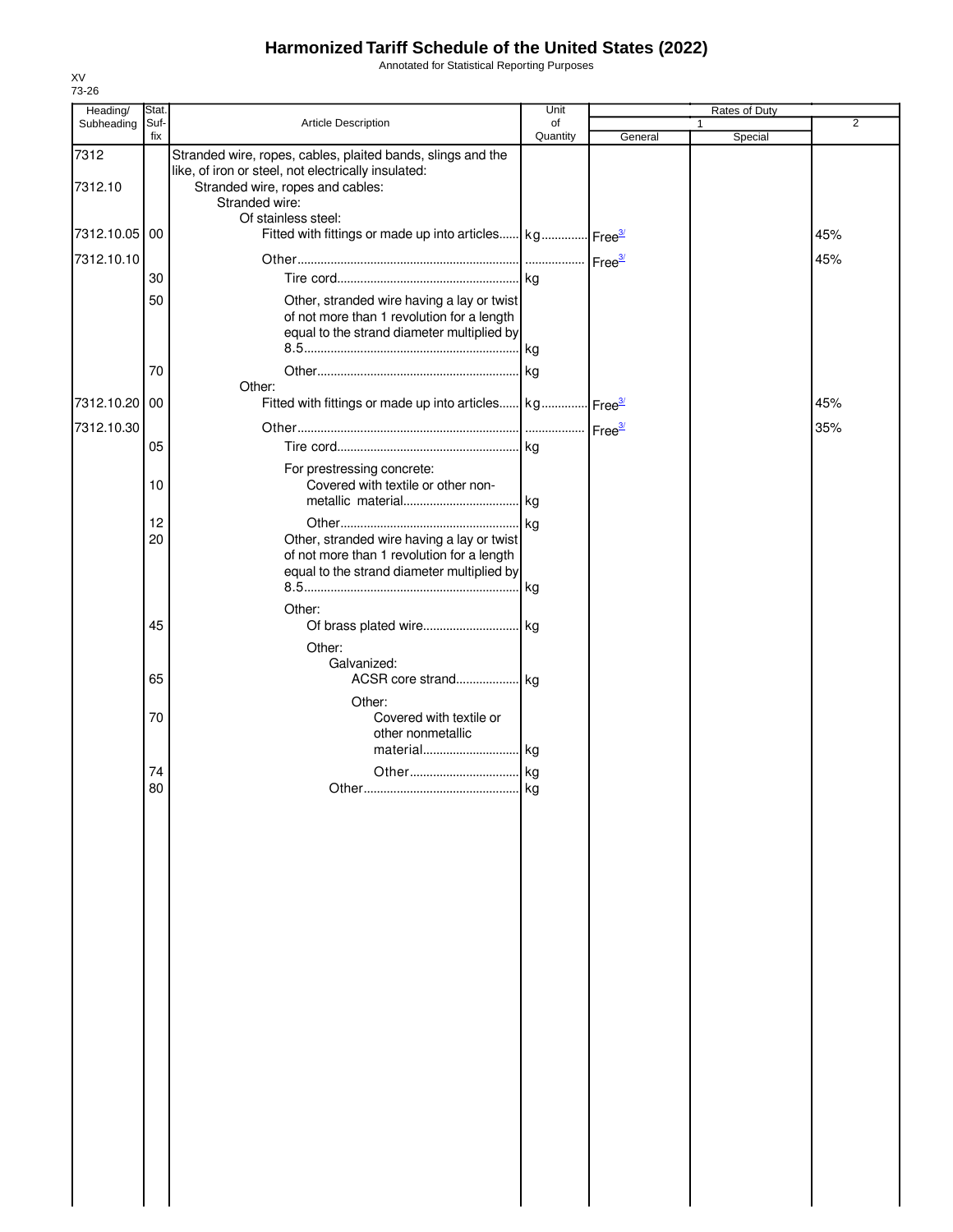Annotated for Statistical Reporting Purposes

| Heading/          | <b>Stat</b> |                                                                                                                                                     | Unit               |                    | Rates of Duty |      |
|-------------------|-------------|-----------------------------------------------------------------------------------------------------------------------------------------------------|--------------------|--------------------|---------------|------|
| Subheading        | Suf-<br>fix | <b>Article Description</b>                                                                                                                          | of<br>Quantity     | General            | 1<br>Special  | 2    |
| 7312 (con.)       |             | Stranded wire, ropes, cables, plaited bands, slings and the                                                                                         |                    |                    |               |      |
|                   |             | like, of iron or steel, not electrically insulated: (con.)                                                                                          |                    |                    |               |      |
| 7312.10<br>(con.) |             | Stranded wire, ropes and cables: (con.)                                                                                                             |                    |                    |               |      |
|                   |             | Ropes, cables and cordage other than stranded wire:<br>Of stainless steel:                                                                          |                    |                    |               |      |
| 7312.10.50        | 00          | Fitted with fittings or made up into articles kg Free <sup>34</sup>                                                                                 |                    |                    |               | 45%  |
| 7312.10.60        |             |                                                                                                                                                     |                    |                    |               | 45%  |
|                   | 30          | With a diameter not exceeding 9.5 mm kg                                                                                                             |                    |                    |               |      |
|                   | 60          |                                                                                                                                                     |                    |                    |               |      |
|                   |             | Other:                                                                                                                                              |                    |                    |               |      |
| 7312.10.70 00     |             | Fitted with fittings or made up into articles kg Free <sup>34</sup>                                                                                 |                    |                    |               | 45%  |
|                   |             | Other:                                                                                                                                              |                    |                    |               |      |
| 7312.10.80   00   |             |                                                                                                                                                     |                    |                    |               | 35%  |
| 7312.10.90        |             |                                                                                                                                                     |                    |                    |               | 35%  |
|                   | 30          | Galvanized:<br>With a diameter not exceeding                                                                                                        |                    |                    |               |      |
|                   |             |                                                                                                                                                     |                    |                    |               |      |
|                   | 60          | With a diameter exceeding                                                                                                                           |                    |                    |               |      |
|                   |             |                                                                                                                                                     |                    |                    |               |      |
| 7312.90.00        | 90<br>00    |                                                                                                                                                     |                    |                    |               | 45%  |
|                   |             |                                                                                                                                                     |                    |                    |               |      |
|                   |             | 7313.00.00   00   Barbed wire of iron or steel; twisted hoop or single flat wire,<br>barbed or not, and loosely twisted double wire, of a kind used |                    |                    |               |      |
|                   |             |                                                                                                                                                     |                    |                    |               | Free |
| 7314              |             | Cloth (including endless bands), grill, netting and fencing, of                                                                                     |                    |                    |               |      |
|                   |             | iron or steel wire; expanded metal of iron or steel:                                                                                                |                    |                    |               |      |
| 7314.12           |             | Woven cloth:                                                                                                                                        |                    |                    |               |      |
| 7314.12.10 00     |             | Endless bands for machinery, of stainless steel:<br>With meshes not finer than 12 wires to the lineal                                               |                    |                    |               |      |
|                   |             |                                                                                                                                                     | $m2$               | Free <sup>3/</sup> |               | 35%  |
|                   |             |                                                                                                                                                     | kg                 |                    |               |      |
| 7314.12.20        | 00          | With meshes finer than 12 but not finer than<br>36 wires to the lineal centimeter in warp or filling. $\left[m^2$ Free <sup>3/</sup>                |                    |                    |               | 50%  |
|                   |             |                                                                                                                                                     | kg                 |                    |               |      |
|                   |             | With meshes finer than 36 wires to the lineal                                                                                                       |                    |                    |               |      |
|                   |             | centimeter in warp or filling:                                                                                                                      |                    |                    |               |      |
|                   |             | Fourdrinier wires, seamed or not seamed,                                                                                                            |                    |                    |               |      |
| 7314.12.30 00     |             | suitable for use in papermaking machines:<br>With 94 or more wires to the lineal                                                                    |                    |                    |               |      |
|                   |             |                                                                                                                                                     | $m2$               | Free $\frac{3}{2}$ |               | 75%  |
|                   |             |                                                                                                                                                     | kg                 |                    |               |      |
| 7314.12.60 00     |             |                                                                                                                                                     | $m2$               | Free <sup>3/</sup> |               | 75%  |
| 7314.12.90 00     |             |                                                                                                                                                     | $\frac{kg}{m^2}$ . | Free <sup>3/</sup> |               | 60%  |
|                   |             |                                                                                                                                                     | kg                 |                    |               |      |
|                   |             |                                                                                                                                                     |                    |                    |               |      |
|                   |             |                                                                                                                                                     |                    |                    |               |      |
|                   |             |                                                                                                                                                     |                    |                    |               |      |
|                   |             |                                                                                                                                                     |                    |                    |               |      |
|                   |             |                                                                                                                                                     |                    |                    |               |      |
|                   |             |                                                                                                                                                     |                    |                    |               |      |
|                   |             |                                                                                                                                                     |                    |                    |               |      |
|                   |             |                                                                                                                                                     |                    |                    |               |      |
|                   |             |                                                                                                                                                     |                    |                    |               |      |
|                   |             |                                                                                                                                                     |                    |                    |               |      |
|                   |             |                                                                                                                                                     |                    |                    |               |      |
|                   |             |                                                                                                                                                     |                    |                    |               |      |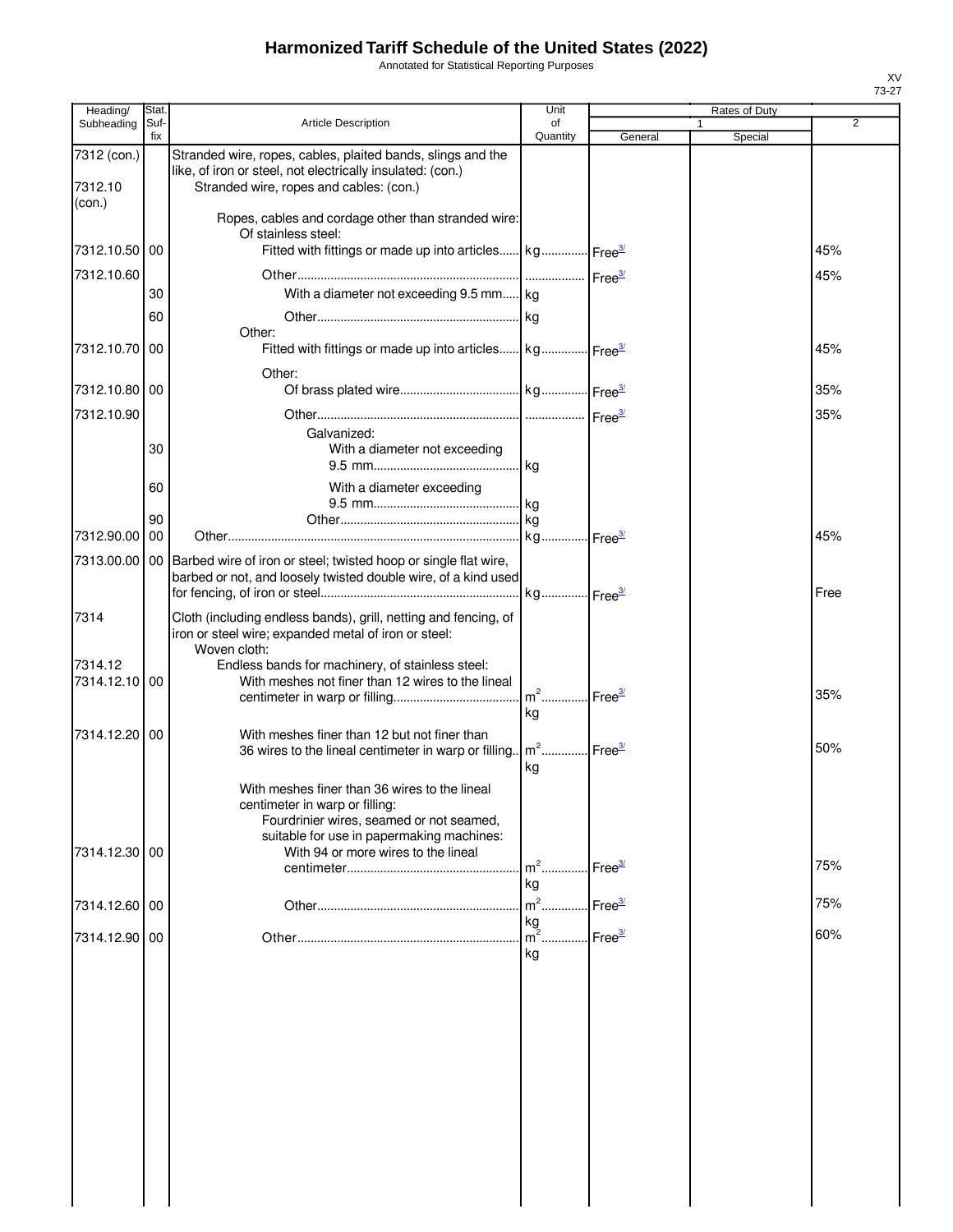Annotated for Statistical Reporting Purposes

| Heading/              | Stat.       |                                                                                                                                                  | Unit               |                         | Rates of Duty |                   |
|-----------------------|-------------|--------------------------------------------------------------------------------------------------------------------------------------------------|--------------------|-------------------------|---------------|-------------------|
| Subheading            | Suf-<br>fix | <b>Article Description</b>                                                                                                                       | of<br>Quantity     |                         |               | $\overline{2}$    |
| 7314 (con.)           |             | Cloth (including endless bands), grill, netting and fencing, of<br>iron or steel wire; expanded metal of iron or steel: (con.)                   |                    | General                 | Special       |                   |
| 7314.14               |             | Woven cloth: (con.)                                                                                                                              |                    |                         |               |                   |
| 7314.14.10            | 00          | Other woven cloth, of stainless steel:<br>With meshes not finer than 12 wires to the lineal                                                      |                    |                         |               |                   |
|                       |             |                                                                                                                                                  | $m2$               | Free <sup>3/</sup>      |               | 35%               |
|                       |             |                                                                                                                                                  | kg                 |                         |               |                   |
|                       |             |                                                                                                                                                  |                    |                         |               |                   |
| 7314.14.20            | 00          | With meshes finer than 12 but not finer than<br>36 wires to the lineal centimeter in warp or filling.                                            | $m2$ .<br>kg       | Free <sup>3/</sup>      |               | 50%               |
|                       |             | With meshes finer than 36 wires to the lineal<br>centimeter in warp or maximum:<br>Fourdrinier wires, seamed or not seamed,                      |                    |                         |               |                   |
| 7314.14.30            | 00          | suitable for use in papermaking machines:<br>With 94 or more wires to the lineal                                                                 |                    |                         |               |                   |
|                       |             |                                                                                                                                                  | $m2$               | Free <sup>3/</sup>      |               | 75%               |
|                       |             |                                                                                                                                                  | kg                 |                         |               |                   |
| 7314.14.60            | 00          |                                                                                                                                                  | $m2$               | $l$ Free $\frac{3l}{2}$ |               | 75%               |
|                       |             |                                                                                                                                                  | kg                 |                         |               |                   |
| 7314.14.90            | 00          |                                                                                                                                                  | $m^2$              | Free $\frac{3}{2}$      |               | 60%               |
|                       |             |                                                                                                                                                  | kg                 |                         |               | 60%               |
| 7314.19.01            | 00          |                                                                                                                                                  | $m^2$              | Free <sup>3/</sup>      |               |                   |
| 7314.20.00            | 00          | Grill, netting and fencing, welded at the intersection, of<br>wire with a maximum cross-sectional dimension of 3 mm                              | kg                 |                         |               |                   |
|                       |             | or more and having a mesh size of 100 cm <sup>2</sup> or more kg Free <sup>34</sup>                                                              |                    |                         |               | 45%               |
| 7314.31<br>7314.31.10 | 00          | Other grill, netting and fencing, welded at the intersection:<br>Plated or coated with zinc:<br>Wire fencing plated or coated with zinc, whether |                    |                         |               |                   |
|                       |             |                                                                                                                                                  |                    |                         |               | $1.1$ ¢/kg        |
|                       |             |                                                                                                                                                  |                    |                         |               |                   |
| 7314.31.50            |             |                                                                                                                                                  | Free <sup>3/</sup> |                         |               | 45%               |
|                       | 10          | Welded wire stucco netting, furred, not<br>reinforced with supplemental horizontal                                                               | kg                 |                         |               |                   |
|                       | 80          |                                                                                                                                                  |                    |                         |               |                   |
| 7314.39.00            | 00          |                                                                                                                                                  |                    |                         |               | 45%               |
|                       |             | Other grill, netting and fencing:                                                                                                                |                    |                         |               |                   |
| 7314.41.00            |             | Plated or coated with zinc.                                                                                                                      |                    | Free <sup>3/</sup>      |               | $1.1 \text{C/kg}$ |
|                       | 30          |                                                                                                                                                  |                    |                         |               |                   |
|                       |             |                                                                                                                                                  |                    |                         |               |                   |
|                       | 40          | Woven wire stucco netting, furred, not reinforced<br>with supplemental horizontal wire:<br>Of wire with maximum cross- sectional                 |                    |                         |               |                   |
|                       |             |                                                                                                                                                  |                    |                         |               |                   |
|                       | 45          |                                                                                                                                                  |                    |                         |               |                   |
|                       | 80          |                                                                                                                                                  |                    |                         |               |                   |
| 7314.42.00            |             |                                                                                                                                                  |                    | $I$ Free $\frac{3}{2}$  |               | $1.1 \text{C/kg}$ |
|                       | 30          |                                                                                                                                                  |                    |                         |               |                   |
|                       | 60          |                                                                                                                                                  |                    |                         |               |                   |
| 7314.49               |             | Other:                                                                                                                                           |                    |                         |               |                   |
| 7314.49.30            | 00          |                                                                                                                                                  |                    |                         |               | 45%               |
| 7314.49.60            | 00          |                                                                                                                                                  |                    |                         |               | 35%               |
|                       |             |                                                                                                                                                  |                    |                         |               |                   |
|                       |             |                                                                                                                                                  |                    |                         |               |                   |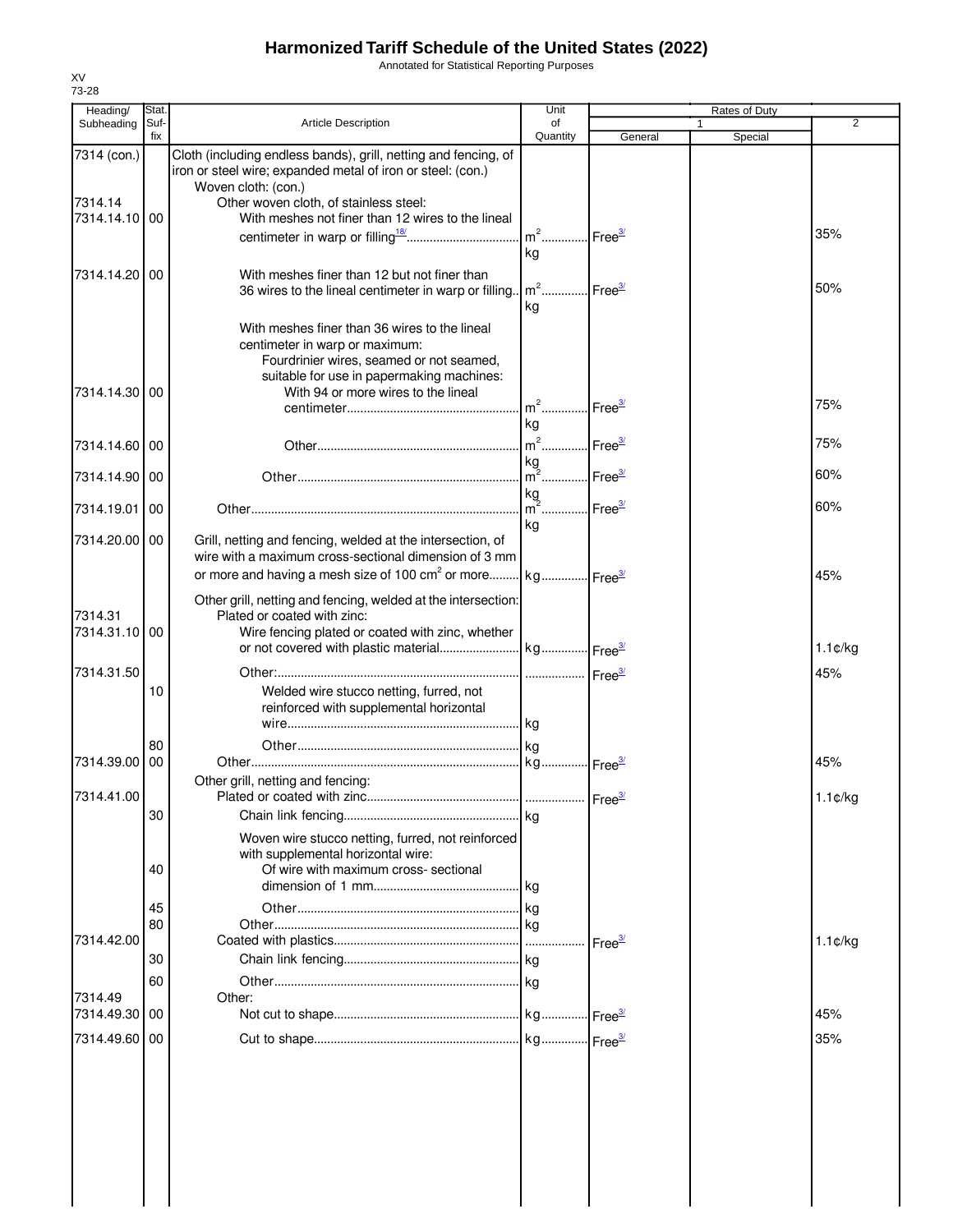Annotated for Statistical Reporting Purposes

| Heading/                     | Stat.       |                                                                                                                                | Unit                                    |                    | Rates of Duty                                                                         |            |
|------------------------------|-------------|--------------------------------------------------------------------------------------------------------------------------------|-----------------------------------------|--------------------|---------------------------------------------------------------------------------------|------------|
| Subheading                   | Suf-<br>fix | <b>Article Description</b>                                                                                                     | of<br>Quantity                          | General            | 1<br>Special                                                                          | 2          |
| 7314 (con.)<br>7314.50.00 00 |             | Cloth (including endless bands), grill, netting and fencing, of<br>iron or steel wire; expanded metal of iron or steel: (con.) | m <sup>2</sup> Free <sup>3/</sup><br>kg |                    |                                                                                       | 45%        |
| 7315                         |             | Chain and parts thereof, of iron or steel:                                                                                     |                                         |                    |                                                                                       |            |
| 7315.11.00                   |             | Articulated link chain and parts thereof:                                                                                      |                                         |                    |                                                                                       | 40%        |
|                              | 05<br>10    | Other:<br>Of not over 50 mm pitch and containing more<br>than 3 parts per pitch:                                               | kg                                      |                    |                                                                                       |            |
| 7315.12.00                   | 45<br>60    |                                                                                                                                |                                         | Free <sup>3/</sup> |                                                                                       | 40%        |
|                              | 20          | Of not over 50 mm pitch and containing more than<br>Other:                                                                     |                                         |                    |                                                                                       |            |
|                              | 40<br>60    |                                                                                                                                |                                         |                    |                                                                                       |            |
| 7315.19.00<br>7315.20        | 80<br>00    | Skid chain:                                                                                                                    |                                         |                    |                                                                                       | 40%        |
| 7315.20.10                   | 00          |                                                                                                                                |                                         |                    |                                                                                       | 10%        |
| 7315.20.50 00                |             |                                                                                                                                |                                         |                    |                                                                                       | $2.5$ ¢/kg |
| 7315.81.00 00                |             | Other chain:                                                                                                                   |                                         |                    |                                                                                       | $4.4$ ¢/kg |
| 7315.82                      |             | Other, welded link:<br>Of alloy steel:                                                                                         |                                         |                    |                                                                                       |            |
| 7315.82.10 00                |             |                                                                                                                                |                                         |                    |                                                                                       | 10%        |
| 7315.82.30 00                |             | Of iron or nonalloy steel:                                                                                                     |                                         |                    |                                                                                       | 10%        |
| 7315.82.50 00                |             |                                                                                                                                |                                         |                    |                                                                                       | 10%        |
| 7315.82.70 00<br>7315.89     |             | Other:<br>With links of essentially round cross sections:                                                                      |                                         |                    |                                                                                       | 10%        |
| 7315.89.10 00                |             |                                                                                                                                |                                         |                    | Free (A, AU, B, BH,<br>CL, CO, D, E, IL,<br>JO, KR, MA, OM,<br>P, PA, PE, S, SG)      | 10%        |
| 7315.89.30 00                |             |                                                                                                                                |                                         |                    |                                                                                       | 4.7¢/kg    |
| 7315.89.50                   | 00          |                                                                                                                                |                                         |                    | Free (A, AU, B, BH,<br>CL, CO, D, E, IL,<br>JO, KR, MA, OM,<br>P, PA, PE, S, SG)      | 45%        |
| 7315.90.00 00                |             |                                                                                                                                |                                         |                    | Free (A*, AU, B, BH, 45%<br>CL, CO, D, E, IL,<br>JO, KR, MA, OM,<br>P, PA, PE, S, SG) |            |
|                              |             | 7316.00.00   00   Anchors, grapnels and parts thereof, of iron or steel No Free <sup>31</sup>                                  | kg                                      |                    |                                                                                       | 25%        |
|                              |             |                                                                                                                                |                                         |                    |                                                                                       |            |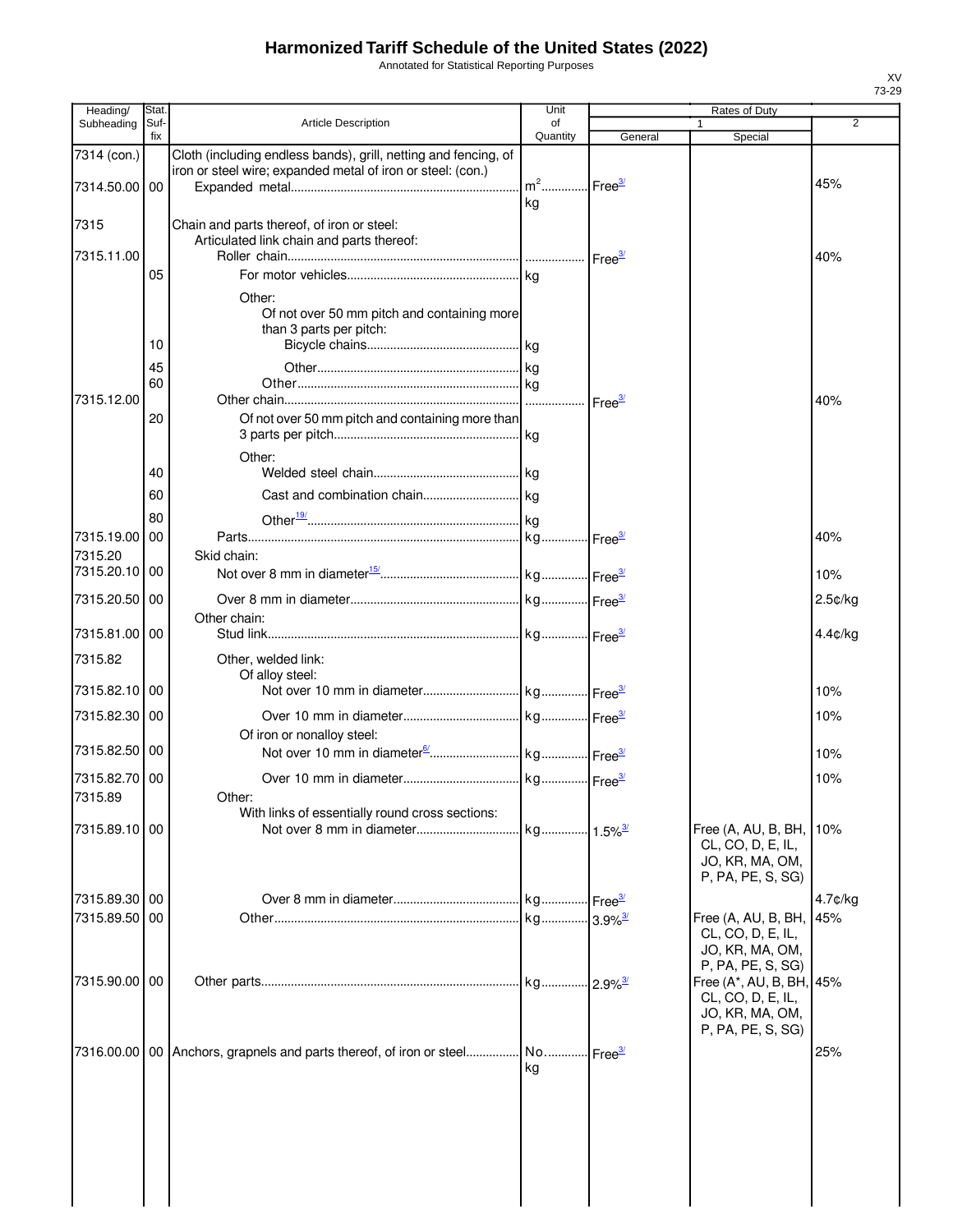Annotated for Statistical Reporting Purposes

| Heading/      | Stat. |                                                                                                                                   | Unit     |                    | Rates of Duty |         |
|---------------|-------|-----------------------------------------------------------------------------------------------------------------------------------|----------|--------------------|---------------|---------|
| Subheading    | Suf-  | <b>Article Description</b>                                                                                                        | of       |                    |               | 2       |
|               | fix   |                                                                                                                                   | Quantity | General            | Special       |         |
| 7317.00       |       | Nails, tacks, drawing pins, corrugated nails, staples (other                                                                      |          |                    |               |         |
|               |       | than those of heading 8305) and similar articles, of iron or<br>steel, whether or not with heads of other material, but excluding |          |                    |               |         |
|               |       | such articles with heads of copper:                                                                                               |          |                    |               |         |
| 7317.00.10    | 00    |                                                                                                                                   |          |                    |               | 4%      |
|               |       |                                                                                                                                   |          |                    |               |         |
|               |       | Other, suitable for use in powder-actuated handtools:                                                                             |          |                    |               |         |
| 7317.00.20    | 00    |                                                                                                                                   |          |                    |               | 1.5¢/kg |
| 7317.00.30 00 |       |                                                                                                                                   |          |                    |               | 45%     |
|               |       | Other:                                                                                                                            |          |                    |               |         |
|               |       | Of one piece construction:                                                                                                        |          |                    |               |         |
| 7317.00.55    |       |                                                                                                                                   |          |                    |               | 3.5%    |
|               |       | Collated nails:                                                                                                                   |          |                    |               |         |
|               | 01    | Collated roofing nails with a length of                                                                                           |          |                    |               |         |
|               |       | 20.6 mm to 46.1 mm, a head diameter of                                                                                            |          |                    |               |         |
|               |       | 8.3 mm to 10.6 mm, a shank diameter of                                                                                            |          |                    |               |         |
|               |       | 2.5 mm to 3.2 mm, whether or not                                                                                                  |          |                    |               |         |
|               |       |                                                                                                                                   |          |                    |               |         |
|               |       | Other:                                                                                                                            |          |                    |               |         |
|               |       | Assembled in a wire coil:                                                                                                         |          |                    |               |         |
|               | 02    |                                                                                                                                   |          |                    |               |         |
|               |       |                                                                                                                                   |          |                    |               |         |
|               | 03    | Assembled in a plastic strip:                                                                                                     |          |                    |               |         |
|               | 05    |                                                                                                                                   |          |                    |               |         |
|               |       |                                                                                                                                   |          |                    |               |         |
|               | 07    |                                                                                                                                   |          |                    |               |         |
|               | 08    | Assembled in a paper strip kg                                                                                                     |          |                    |               |         |
|               | 11    |                                                                                                                                   |          |                    |               |         |
|               | 18    |                                                                                                                                   |          |                    |               |         |
|               |       | Other:                                                                                                                            |          |                    |               |         |
|               | 19    | With a length of less than 25.4 mm and                                                                                            |          |                    |               |         |
|               |       | with a diameter of less than 1.65 mm kg                                                                                           |          |                    |               |         |
|               |       | Other:                                                                                                                            |          |                    |               |         |
|               |       | Smooth shank:                                                                                                                     |          |                    |               |         |
|               | 20    | Not coated, plated or painted kg                                                                                                  |          |                    |               |         |
|               |       | Coated, plated or painted:                                                                                                        |          |                    |               |         |
|               | 30    |                                                                                                                                   |          |                    |               |         |
|               |       |                                                                                                                                   |          |                    |               |         |
|               | 40    | Vinyl, resin or cement                                                                                                            | kg       |                    |               |         |
|               |       |                                                                                                                                   |          |                    |               |         |
|               | 50    |                                                                                                                                   |          |                    |               |         |
|               |       | Other:                                                                                                                            |          |                    |               |         |
|               | 60    | Not coated, plated or painted kg                                                                                                  |          |                    |               |         |
|               |       | Coated, plated or painted:                                                                                                        |          |                    |               |         |
|               | 70    | Galvanized kg                                                                                                                     |          |                    |               |         |
|               | 80    | Vinyl, resin or cement                                                                                                            |          |                    |               |         |
|               |       |                                                                                                                                   |          |                    |               |         |
|               | 90    |                                                                                                                                   |          |                    |               |         |
| 7317.00.65    |       |                                                                                                                                   |          | Free $\frac{3}{2}$ |               | 5.5%    |
|               | 30    |                                                                                                                                   |          |                    |               |         |
|               | 60    |                                                                                                                                   |          |                    |               |         |
| 7317.00.75    | 00    |                                                                                                                                   |          |                    |               | 8%      |
|               |       |                                                                                                                                   |          | Free <sup>37</sup> |               |         |
|               |       |                                                                                                                                   |          |                    |               |         |
|               |       |                                                                                                                                   |          |                    |               |         |
|               |       |                                                                                                                                   |          |                    |               |         |
|               |       |                                                                                                                                   |          |                    |               |         |
|               |       |                                                                                                                                   |          |                    |               |         |
|               |       |                                                                                                                                   |          |                    |               |         |
|               |       |                                                                                                                                   |          |                    |               |         |
|               |       |                                                                                                                                   |          |                    |               |         |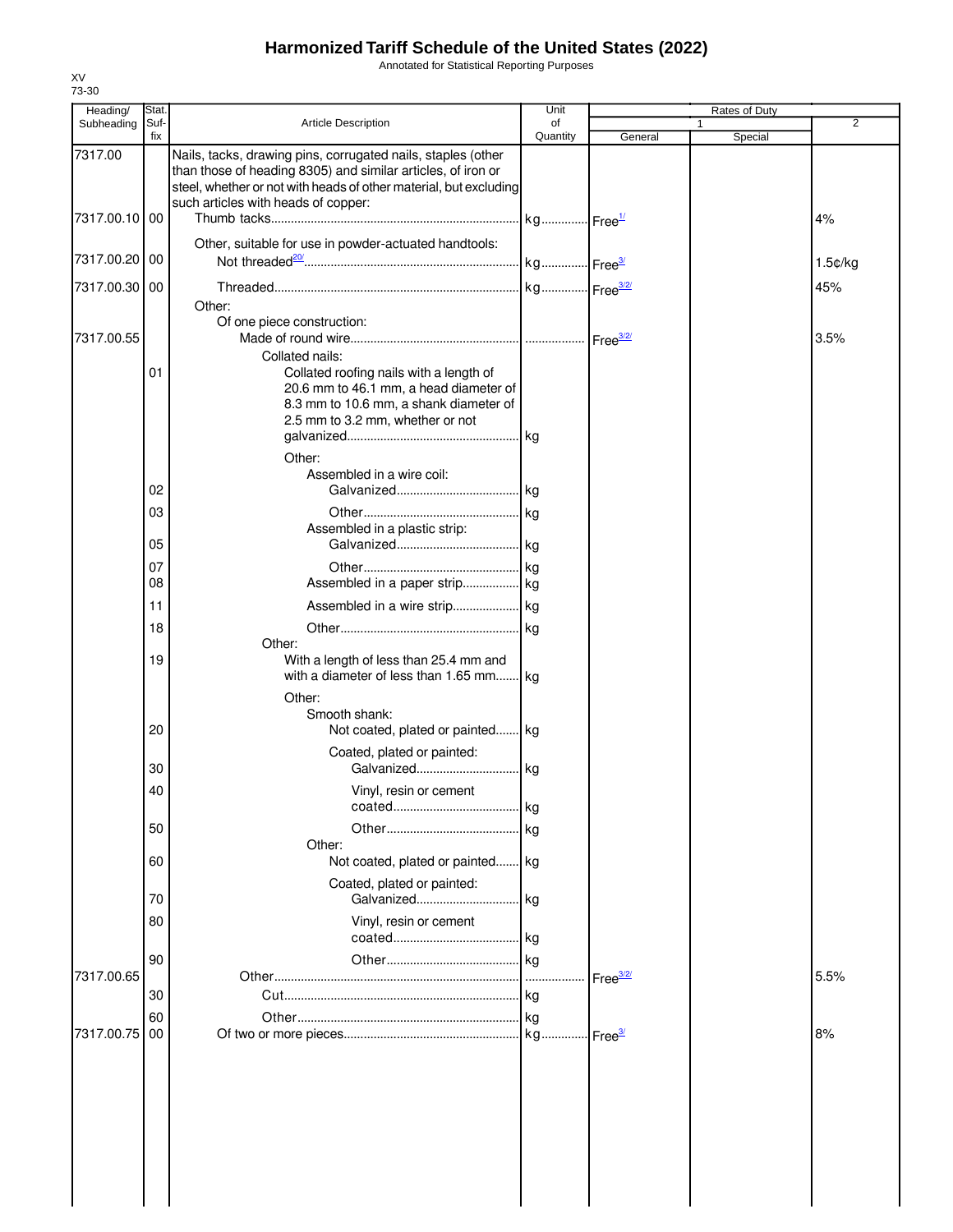Annotated for Statistical Reporting Purposes

| Suf-<br><b>Article Description</b><br>Subheading<br>of<br>$\mathbf{1}$<br>fix<br>Quantity<br>General<br>Special<br>7318<br>Screws, bolts, nuts, coach screws, screw hooks, rivets, cotters,<br>cotter pins, washers (including spring washers) and similar<br>articles, of iron or steel:<br>Threaded articles:<br>7318.11.00 00<br>Free (A+, AU, B, BH, 25%<br>CL, CO, D, E, IL,<br>JO, KR, MA, OM,<br>P, PA, PE, S, SG)<br>7318.12.00 00<br>Free (A*, AU, B, BH, 25%<br>CL, CO, D, E, IL,<br>JO, KR, MA, OM,<br>P, PA, PE, S, SG)<br>Free (A, AU, B, BH, 45%<br>7318.13.00<br>CL, CO, D, E, IL,<br>JO, KR, MA, OM,<br>P, PA, PE, S, SG)<br>30<br>Having shanks or threads with a diameter of less<br>60<br>Having shanks or threads with a diameter of 6 mm<br>7318.14<br>Self-tapping screws:<br>Having shanks or threads with a diameter of less<br>7318.14.10<br>Free (A+, AU, B, BH, 45%<br>$6.2\%$ <sup>3/</sup><br>CL, CO, D, E, IL,<br>JO, KR, MA, OM,<br>P, PA, PE, S, SG)<br>$3.1\%$ (JP)<br>30 |                |
|------------------------------------------------------------------------------------------------------------------------------------------------------------------------------------------------------------------------------------------------------------------------------------------------------------------------------------------------------------------------------------------------------------------------------------------------------------------------------------------------------------------------------------------------------------------------------------------------------------------------------------------------------------------------------------------------------------------------------------------------------------------------------------------------------------------------------------------------------------------------------------------------------------------------------------------------------------------------------------------------------------|----------------|
|                                                                                                                                                                                                                                                                                                                                                                                                                                                                                                                                                                                                                                                                                                                                                                                                                                                                                                                                                                                                            | $\overline{2}$ |
|                                                                                                                                                                                                                                                                                                                                                                                                                                                                                                                                                                                                                                                                                                                                                                                                                                                                                                                                                                                                            |                |
|                                                                                                                                                                                                                                                                                                                                                                                                                                                                                                                                                                                                                                                                                                                                                                                                                                                                                                                                                                                                            |                |
|                                                                                                                                                                                                                                                                                                                                                                                                                                                                                                                                                                                                                                                                                                                                                                                                                                                                                                                                                                                                            |                |
|                                                                                                                                                                                                                                                                                                                                                                                                                                                                                                                                                                                                                                                                                                                                                                                                                                                                                                                                                                                                            |                |
|                                                                                                                                                                                                                                                                                                                                                                                                                                                                                                                                                                                                                                                                                                                                                                                                                                                                                                                                                                                                            |                |
|                                                                                                                                                                                                                                                                                                                                                                                                                                                                                                                                                                                                                                                                                                                                                                                                                                                                                                                                                                                                            |                |
|                                                                                                                                                                                                                                                                                                                                                                                                                                                                                                                                                                                                                                                                                                                                                                                                                                                                                                                                                                                                            |                |
|                                                                                                                                                                                                                                                                                                                                                                                                                                                                                                                                                                                                                                                                                                                                                                                                                                                                                                                                                                                                            |                |
| 60                                                                                                                                                                                                                                                                                                                                                                                                                                                                                                                                                                                                                                                                                                                                                                                                                                                                                                                                                                                                         |                |
| 7318.14.50<br>Having shanks or threads with a diameter of 6 mm<br>Free (A+, AU, B, BH, 45%<br>$8.6\%$ <sup>21/</sup><br>CL, CO, D, E, IL,<br>JO, KR, MA, OM,<br>P, PA, PE, S, SG)<br>4.3% (JP)                                                                                                                                                                                                                                                                                                                                                                                                                                                                                                                                                                                                                                                                                                                                                                                                             |                |
| 20                                                                                                                                                                                                                                                                                                                                                                                                                                                                                                                                                                                                                                                                                                                                                                                                                                                                                                                                                                                                         |                |
| 80                                                                                                                                                                                                                                                                                                                                                                                                                                                                                                                                                                                                                                                                                                                                                                                                                                                                                                                                                                                                         |                |
|                                                                                                                                                                                                                                                                                                                                                                                                                                                                                                                                                                                                                                                                                                                                                                                                                                                                                                                                                                                                            |                |
|                                                                                                                                                                                                                                                                                                                                                                                                                                                                                                                                                                                                                                                                                                                                                                                                                                                                                                                                                                                                            |                |
|                                                                                                                                                                                                                                                                                                                                                                                                                                                                                                                                                                                                                                                                                                                                                                                                                                                                                                                                                                                                            |                |
|                                                                                                                                                                                                                                                                                                                                                                                                                                                                                                                                                                                                                                                                                                                                                                                                                                                                                                                                                                                                            |                |
|                                                                                                                                                                                                                                                                                                                                                                                                                                                                                                                                                                                                                                                                                                                                                                                                                                                                                                                                                                                                            |                |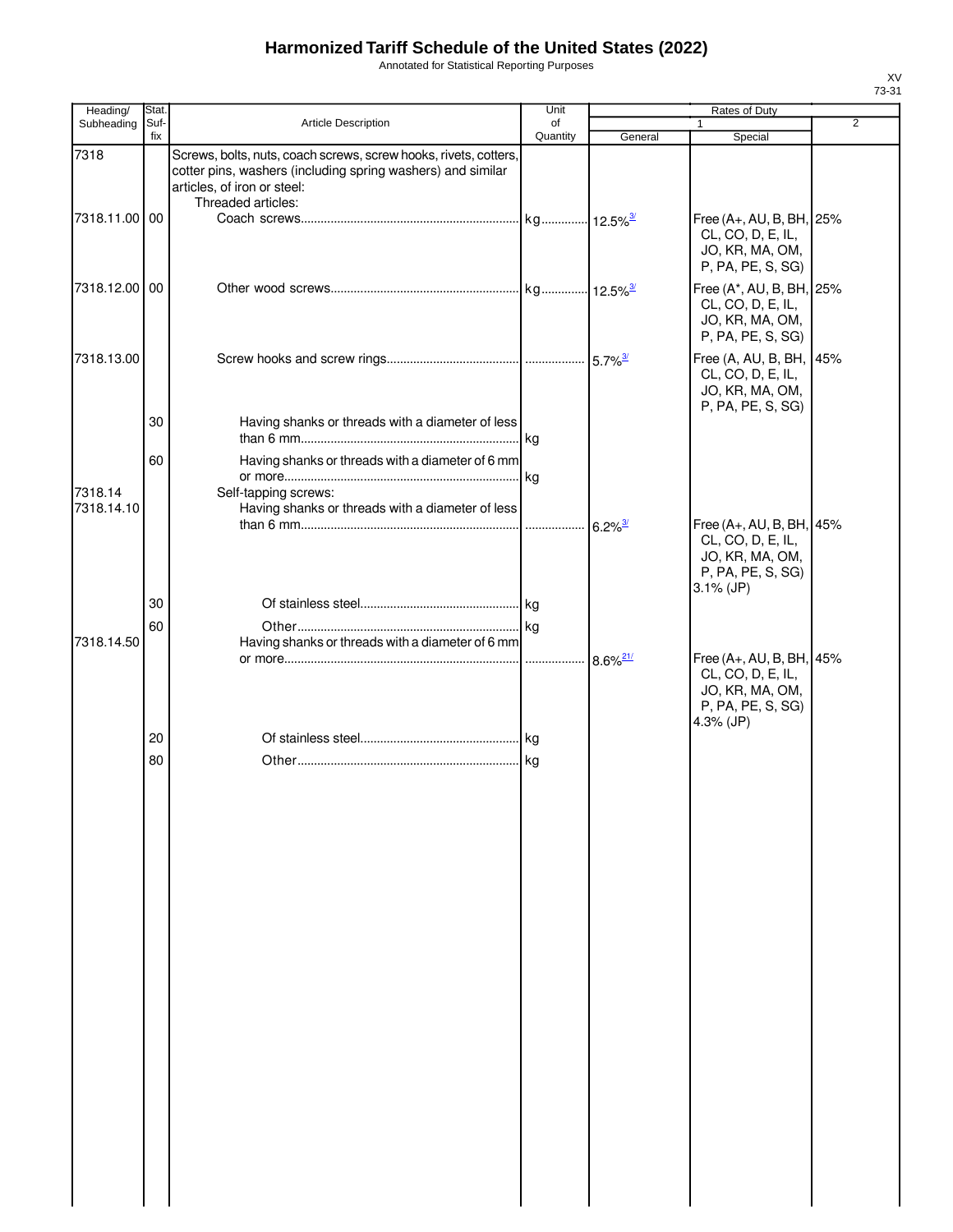Annotated for Statistical Reporting Purposes

| Heading/    | Stat.    |                                                                                                                                                                                                    | Unit     |         | Rates of Duty |         |
|-------------|----------|----------------------------------------------------------------------------------------------------------------------------------------------------------------------------------------------------|----------|---------|---------------|---------|
| Subheading  | Suf-     | Article Description                                                                                                                                                                                | of       |         | 1             | 2       |
|             | fix      |                                                                                                                                                                                                    | Quantity | General | Special       |         |
| 7318 (con.) |          | Screws, bolts, nuts, coach screws, screw hooks, rivets, cotters,<br>cotter pins, washers (including spring washers) and similar<br>articles, of iron or steel: (con.)<br>Threaded articles: (con.) |          |         |               |         |
| 7318.15     |          | Other screws and bolts, whether or not with their nuts<br>or washers:                                                                                                                              |          |         |               |         |
| 7318.15.20  |          | Bolts and bolts and their nuts or washers entered                                                                                                                                                  |          |         |               | 3.5%    |
|             | 10       | Having shanks or threads with a diameter of                                                                                                                                                        |          |         |               |         |
|             | 20       | Having shanks or threads with a diameter of<br>6 mm or more:                                                                                                                                       |          |         |               |         |
|             |          |                                                                                                                                                                                                    |          |         |               |         |
|             | 30       |                                                                                                                                                                                                    |          |         |               |         |
|             | 41       | Bent bolts:                                                                                                                                                                                        |          |         |               |         |
|             | 46       | Other:                                                                                                                                                                                             |          |         |               |         |
|             | 51       | With round heads:                                                                                                                                                                                  |          |         |               |         |
|             | 55       | With hexagonal heads:                                                                                                                                                                              |          |         |               |         |
|             | 61       | Of stainless steel  kg                                                                                                                                                                             |          |         |               |         |
|             | 65       | Other:                                                                                                                                                                                             |          |         |               |         |
|             | 91       |                                                                                                                                                                                                    |          |         |               |         |
| 7318.15.40  | 95<br>00 | Machine screws 9.5 mm or more in length and<br>3.2 mm or more in diameter (not including cap                                                                                                       |          |         |               | 2.2¢/kg |
|             |          |                                                                                                                                                                                                    |          |         |               |         |
| 7318.15.50  |          |                                                                                                                                                                                                    |          |         |               | 45%     |
|             | 30       |                                                                                                                                                                                                    |          |         |               |         |
|             |          | Other:                                                                                                                                                                                             |          |         |               |         |
|             |          | Continuously threaded rod:                                                                                                                                                                         |          |         |               |         |
|             | 51       |                                                                                                                                                                                                    |          |         |               |         |
|             | 56       |                                                                                                                                                                                                    |          |         |               |         |
|             | 90       |                                                                                                                                                                                                    | kg       |         |               |         |
|             |          |                                                                                                                                                                                                    |          |         |               |         |
|             |          |                                                                                                                                                                                                    |          |         |               |         |
|             |          |                                                                                                                                                                                                    |          |         |               |         |
|             |          |                                                                                                                                                                                                    |          |         |               |         |
|             |          |                                                                                                                                                                                                    |          |         |               |         |
|             |          |                                                                                                                                                                                                    |          |         |               |         |
|             |          |                                                                                                                                                                                                    |          |         |               |         |
|             |          |                                                                                                                                                                                                    |          |         |               |         |
|             |          |                                                                                                                                                                                                    |          |         |               |         |
|             |          |                                                                                                                                                                                                    |          |         |               |         |
|             |          |                                                                                                                                                                                                    |          |         |               |         |
|             |          |                                                                                                                                                                                                    |          |         |               |         |
|             |          |                                                                                                                                                                                                    |          |         |               |         |
|             |          |                                                                                                                                                                                                    |          |         |               |         |
|             |          |                                                                                                                                                                                                    |          |         |               |         |
|             |          |                                                                                                                                                                                                    |          |         |               |         |
|             |          |                                                                                                                                                                                                    |          |         |               |         |
|             |          |                                                                                                                                                                                                    |          |         |               |         |
|             |          |                                                                                                                                                                                                    |          |         |               |         |
|             |          |                                                                                                                                                                                                    |          |         |               |         |
|             |          |                                                                                                                                                                                                    |          |         |               |         |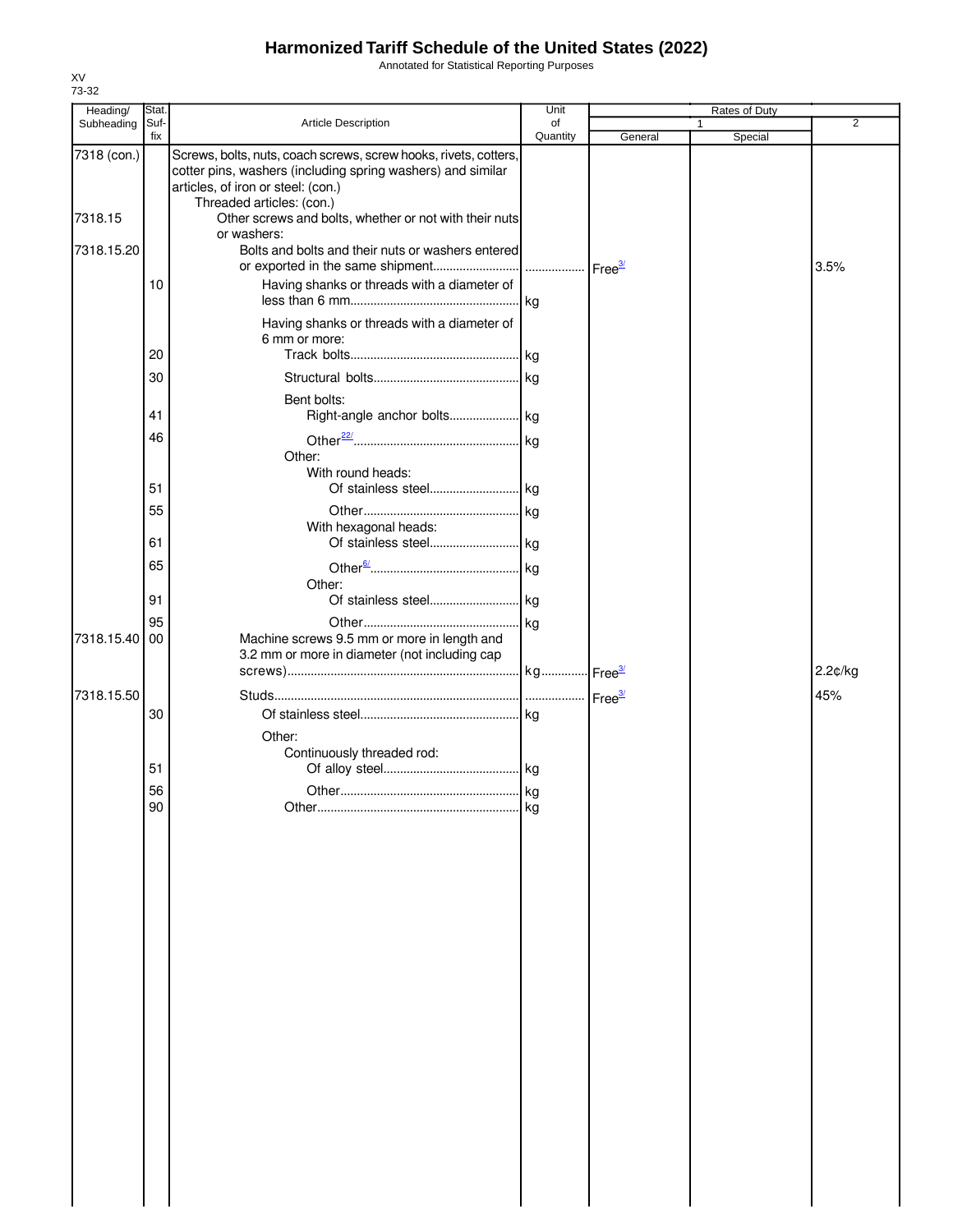Annotated for Statistical Reporting Purposes

| Heading/    | Stat.       |                                                                                                                                                                       | Unit           | Rates of Duty          |                                                                                       |                |
|-------------|-------------|-----------------------------------------------------------------------------------------------------------------------------------------------------------------------|----------------|------------------------|---------------------------------------------------------------------------------------|----------------|
| Subheading  | Suf-<br>fix | Article Description                                                                                                                                                   | of<br>Quantity | General                | 1<br>Special                                                                          | $\overline{2}$ |
| 7318 (con.) |             | Screws, bolts, nuts, coach screws, screw hooks, rivets, cotters,<br>cotter pins, washers (including spring washers) and similar<br>articles, of iron or steel: (con.) |                |                        |                                                                                       |                |
|             |             | Threaded articles: (con.)                                                                                                                                             |                |                        |                                                                                       |                |
| 7318.15     |             | Other screws and bolts, whether or not with their nuts                                                                                                                |                |                        |                                                                                       |                |
| (con.)      |             | or washers: (con.)<br>Other:                                                                                                                                          |                |                        |                                                                                       |                |
| 7318.15.60  |             | Having shanks or threads with a diameter of                                                                                                                           |                | $6.2\%$ <sup>3/</sup>  | Free (A*, AU, B, BH, 45%                                                              |                |
|             |             |                                                                                                                                                                       |                |                        | CL, CO, D, E, IL,<br>JO, KR, MA, OM,<br>P, PA, PE, S, SG)                             |                |
|             |             | Socket screws:                                                                                                                                                        |                |                        |                                                                                       |                |
|             | 10          |                                                                                                                                                                       |                |                        |                                                                                       |                |
|             | 40          | Other:                                                                                                                                                                |                |                        |                                                                                       |                |
|             | 70          |                                                                                                                                                                       |                |                        |                                                                                       |                |
|             | 80          |                                                                                                                                                                       |                |                        |                                                                                       |                |
| 7318.15.80  |             | Having shanks or threads with a diameter of                                                                                                                           |                |                        |                                                                                       |                |
|             |             |                                                                                                                                                                       |                | $8.5\%$ <sup>3/</sup>  | Free (A*, AU, B, BH, 45%<br>CL, CO, D, E, IL,<br>JO, KR, MA, OM,<br>P, PA, PE, S, SG) |                |
|             | 20          |                                                                                                                                                                       |                |                        |                                                                                       |                |
|             |             | Other:                                                                                                                                                                |                |                        |                                                                                       |                |
|             |             | Socket screws:                                                                                                                                                        |                |                        |                                                                                       |                |
|             | 30          |                                                                                                                                                                       |                |                        |                                                                                       |                |
|             | 45          |                                                                                                                                                                       |                |                        |                                                                                       |                |
|             |             | Other:<br>With hexagonal heads:                                                                                                                                       |                |                        |                                                                                       |                |
|             | 55          |                                                                                                                                                                       |                |                        |                                                                                       |                |
|             |             | Other:                                                                                                                                                                |                |                        |                                                                                       |                |
|             | 66          |                                                                                                                                                                       |                |                        |                                                                                       |                |
|             | 69          | Other:                                                                                                                                                                |                |                        |                                                                                       |                |
|             | 82          |                                                                                                                                                                       |                |                        |                                                                                       |                |
|             | 85          |                                                                                                                                                                       |                |                        |                                                                                       |                |
| 7318.16.00  |             | Nuts                                                                                                                                                                  |                |                        |                                                                                       | 0.5%           |
|             |             | Lugnuts:                                                                                                                                                              |                |                        |                                                                                       |                |
|             | 15          |                                                                                                                                                                       |                |                        |                                                                                       |                |
|             | 30          |                                                                                                                                                                       |                |                        |                                                                                       |                |
|             | 45          |                                                                                                                                                                       |                |                        |                                                                                       |                |
|             |             | Other:                                                                                                                                                                |                |                        |                                                                                       |                |
|             | 60          |                                                                                                                                                                       |                |                        |                                                                                       |                |
|             | 85          |                                                                                                                                                                       | kg             |                        |                                                                                       |                |
| 7318.19.00  | 00          |                                                                                                                                                                       |                | $-5.7\%$ <sup>3/</sup> | Free (A*, AU, B, BH, 45%<br>CL, CO, D, E, IL,                                         |                |
|             |             |                                                                                                                                                                       |                |                        | JO, KR, MA, OM,                                                                       |                |
|             |             |                                                                                                                                                                       |                |                        | P, PA, PE, S, SG)                                                                     |                |
|             |             |                                                                                                                                                                       |                |                        | 2.85% (JP)                                                                            |                |
|             |             |                                                                                                                                                                       |                |                        |                                                                                       |                |
|             |             |                                                                                                                                                                       |                |                        |                                                                                       |                |
|             |             |                                                                                                                                                                       |                |                        |                                                                                       |                |
|             |             |                                                                                                                                                                       |                |                        |                                                                                       |                |
|             |             |                                                                                                                                                                       |                |                        |                                                                                       |                |
|             |             |                                                                                                                                                                       |                |                        |                                                                                       |                |
|             |             |                                                                                                                                                                       |                |                        |                                                                                       |                |
|             |             |                                                                                                                                                                       |                |                        |                                                                                       |                |
|             |             |                                                                                                                                                                       |                |                        |                                                                                       |                |
|             |             |                                                                                                                                                                       |                |                        |                                                                                       |                |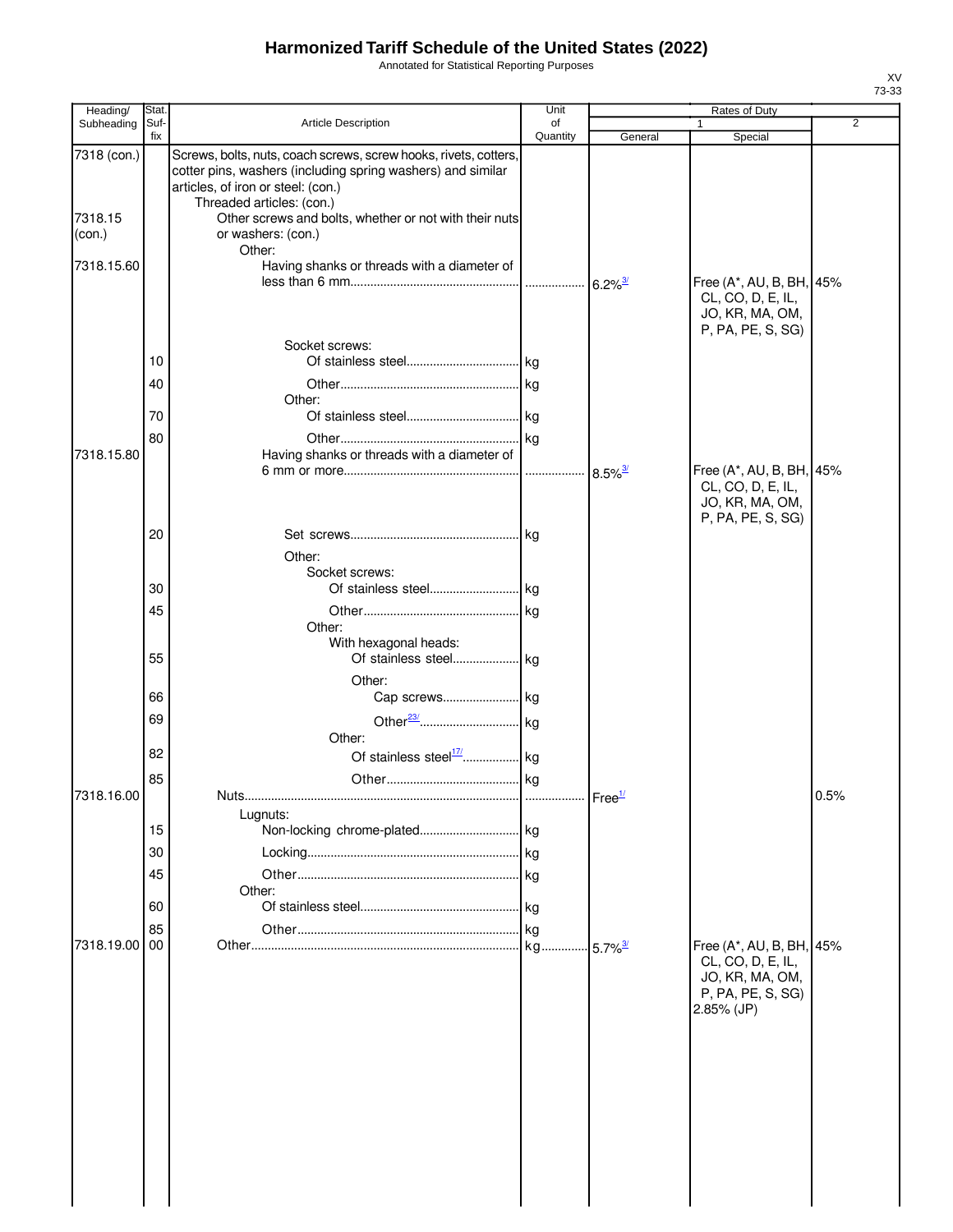Annotated for Statistical Reporting Purposes

| Heading/                  | Stat.       |                                                                                                                                                                                                                                       | Unit                  | <b>Rates of Duty</b>  |                                                                                             |                |
|---------------------------|-------------|---------------------------------------------------------------------------------------------------------------------------------------------------------------------------------------------------------------------------------------|-----------------------|-----------------------|---------------------------------------------------------------------------------------------|----------------|
| Subheading                | Suf-<br>fix | <b>Article Description</b>                                                                                                                                                                                                            | of<br>Quantity        | General               | 1<br>Special                                                                                | $\overline{2}$ |
| 7318 (con.)<br>7318.21.00 |             | Screws, bolts, nuts, coach screws, screw hooks, rivets, cotters,<br>cotter pins, washers (including spring washers) and similar<br>articles, of iron or steel: (con.)<br>Non-threaded articles:                                       |                       |                       | Free (A, AU, B, BH, 35%                                                                     |                |
|                           |             |                                                                                                                                                                                                                                       |                       |                       | CL, CO, D, E, IL,<br>JO, KR, MA, OM,<br>P, PA, PE, S, SG)<br>$2.9\%$ (JP)                   |                |
|                           | 30          |                                                                                                                                                                                                                                       |                       |                       |                                                                                             |                |
| 7318.22.00 00             | 90          |                                                                                                                                                                                                                                       |                       |                       |                                                                                             | 1.3¢/kg        |
|                           |             |                                                                                                                                                                                                                                       |                       |                       |                                                                                             |                |
| 7318.23.00 00             |             |                                                                                                                                                                                                                                       |                       |                       |                                                                                             | 2.2¢/kg        |
| 7318.24.00 00             |             |                                                                                                                                                                                                                                       |                       |                       | Free (A, AU, B, BH, 45%<br>CL, CO, D, E, IL,<br>JO, JP, KR, MA,<br>OM, P, PA, PE, S,<br>SG) |                |
| 7318.29.00 00             |             |                                                                                                                                                                                                                                       |                       |                       | Free (A, AU, B, BH, 45%<br>CL, CO, D, E, IL,<br>JO, JP, KR, MA,<br>OM, P, PA, PE, S,<br>SG) |                |
| 7319                      |             | Sewing needles, knitting needles, bodkins, crochet hooks,<br>embroidery stilettos and similar articles for use in the hand, of<br>iron or steel; safety pins and other pins of iron or steel, not<br>elsewhere specified or included: |                       |                       |                                                                                             |                |
| 7319.40                   |             | Safety pins and other pins:                                                                                                                                                                                                           |                       |                       |                                                                                             |                |
| 7319.40.20                |             |                                                                                                                                                                                                                                       |                       | $4.5\%$ <sup>1/</sup> | Free (A, AU, BH, CL, 35%<br>CO, D, E, IL, JO,<br>KR, MA, OM, P,<br>PA, PE, S, SG)           |                |
|                           | 10          |                                                                                                                                                                                                                                       |                       |                       |                                                                                             |                |
| 7319.40.30                | 50<br>00    |                                                                                                                                                                                                                                       |                       |                       | Free (A, AU, BH, CL, 35%                                                                    |                |
|                           |             |                                                                                                                                                                                                                                       |                       |                       | CO, D, E, IL, JO,<br>KR, MA, OM, P,<br>PA, PE, S, SG)                                       |                |
| 7319.40.50                |             |                                                                                                                                                                                                                                       |                       | Free <sup>1/</sup>    |                                                                                             | 35%            |
|                           | 10          |                                                                                                                                                                                                                                       |                       |                       |                                                                                             |                |
|                           | 50          |                                                                                                                                                                                                                                       |                       |                       |                                                                                             |                |
| 7319.90<br>7319.90.10 00  |             | Other:                                                                                                                                                                                                                                |                       |                       |                                                                                             | Free           |
| 7319.90.90 00             |             |                                                                                                                                                                                                                                       | No 2.9% <sup>1/</sup> |                       | Free (A, AU, BH, CL, 45%                                                                    |                |
|                           |             |                                                                                                                                                                                                                                       |                       |                       | CO, D, E, IL, JO,<br>KR, MA, OM, P,<br>PA, PE, S, SG)                                       |                |
|                           |             |                                                                                                                                                                                                                                       |                       |                       |                                                                                             |                |
|                           |             |                                                                                                                                                                                                                                       |                       |                       |                                                                                             |                |
|                           |             |                                                                                                                                                                                                                                       |                       |                       |                                                                                             |                |
|                           |             |                                                                                                                                                                                                                                       |                       |                       |                                                                                             |                |
|                           |             |                                                                                                                                                                                                                                       |                       |                       |                                                                                             |                |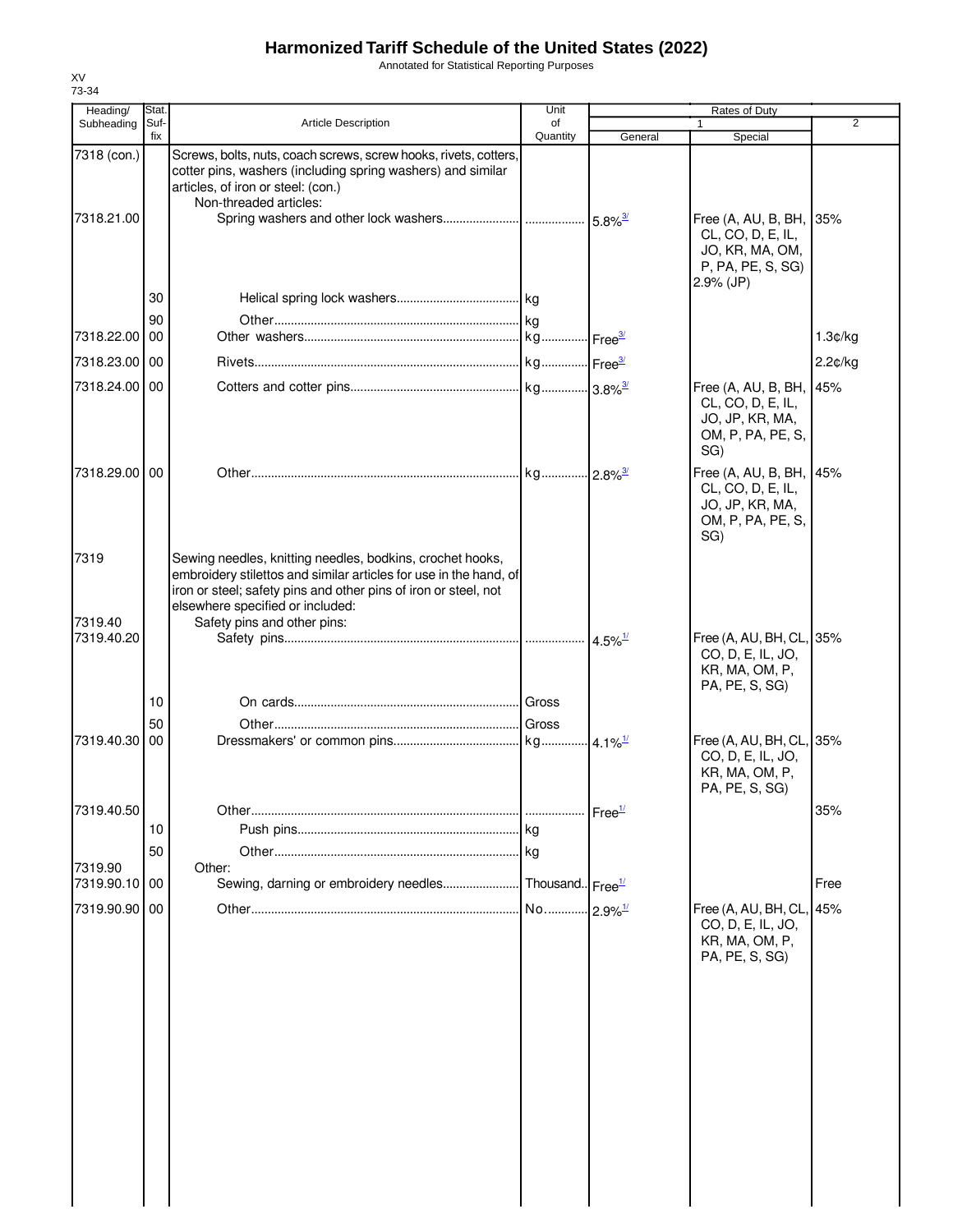Annotated for Statistical Reporting Purposes

| Heading/                 | Stat.          |                                                                                                                                  | Unit           | Rates of Duty         |                                                                                       | $\overline{2}$ |  |
|--------------------------|----------------|----------------------------------------------------------------------------------------------------------------------------------|----------------|-----------------------|---------------------------------------------------------------------------------------|----------------|--|
| Subheading               | Suf-<br>fix    | <b>Article Description</b>                                                                                                       | of<br>Quantity | General               | Special                                                                               |                |  |
| 7320<br>7320.10          |                | Springs and leaves for springs, of iron or steel:<br>Leaf springs and leaves therefor:<br>Suitable for motor vehicle suspension: |                |                       |                                                                                       |                |  |
| 7320.10.30 00            |                | To be used in motor vehicles having a G.V.W. not                                                                                 |                |                       | Free (A*, AU, B, BH, 25%<br>CL, CO, D, E, IL,<br>JO, KR, MA, OM,                      |                |  |
| 7320.10.60               |                |                                                                                                                                  |                | $3.2\%$ <sup>3/</sup> | P, PA, PE, S, SG)<br>Free (A+, AU, B, BH, 25%<br>CL, CO, D, E, IL,<br>JO, KR, MA, OM, |                |  |
|                          | 15             | Leaf springs having individual leaves with a<br>thickness of 1.6 mm or more and leaves                                           | . kg           |                       | P, PA, PE, S, SG)                                                                     |                |  |
| 7320.10.90               | 60             |                                                                                                                                  |                | $3.2\%$ <sup>3/</sup> | Free (A*, AU, B, BH, 25%<br>CL, CO, D, E, IL,<br>JO, JP, KR, MA,                      |                |  |
|                          | 15             | Leaf springs having individual leaves with a<br>thickness of 1.6 mm or more and leaves                                           | lkg.           |                       | OM, P, PA, PE, S,<br>SG)                                                              |                |  |
| 7320.20                  | 60             | Helical springs:                                                                                                                 |                |                       |                                                                                       |                |  |
| 7320.20.10               | 00             |                                                                                                                                  |                |                       | Free (A, AU, B, BH,<br>CL, CO, D, E, IL,<br>JO, KR, MA, OM,<br>P, PA, PE, S, SG)      | 25%            |  |
| 7320.20.50               |                |                                                                                                                                  |                | $3.9\%$ <sup>1/</sup> | Free (A, AU, B, BH,<br>CL, CO, D, E, IL,<br>JO, KR, MA, OM,<br>P, PA, PE, S, SG)      | 45%            |  |
|                          | 10             | Helical springs, of wire having a cross-sectional<br>dimension of less than 5.1 mm:<br>Suitable for use in mattress supports and |                |                       |                                                                                       |                |  |
|                          | 20<br>45       | Helical springs, of wire having a cross-sectional<br>dimension of 5.1 mm or more but less than                                   | . kg<br>.lkg   |                       |                                                                                       |                |  |
| 7320.90                  | 60             | Other:                                                                                                                           | . kg           |                       |                                                                                       |                |  |
| 7320.90.10<br>7320.90.50 | 00             |                                                                                                                                  |                |                       | Free (A*, AU, B, BH,<br>CL, CO, D, E, IL,<br>JO, JP, KR, MA,                          | 65%<br>45%     |  |
|                          | 10<br>20<br>60 | Of wire:<br>Suitable for use in mattress supports and                                                                            | kg<br>. kg     |                       | OM, P, PA, PE, S,<br>SG)                                                              |                |  |
|                          |                |                                                                                                                                  |                |                       |                                                                                       |                |  |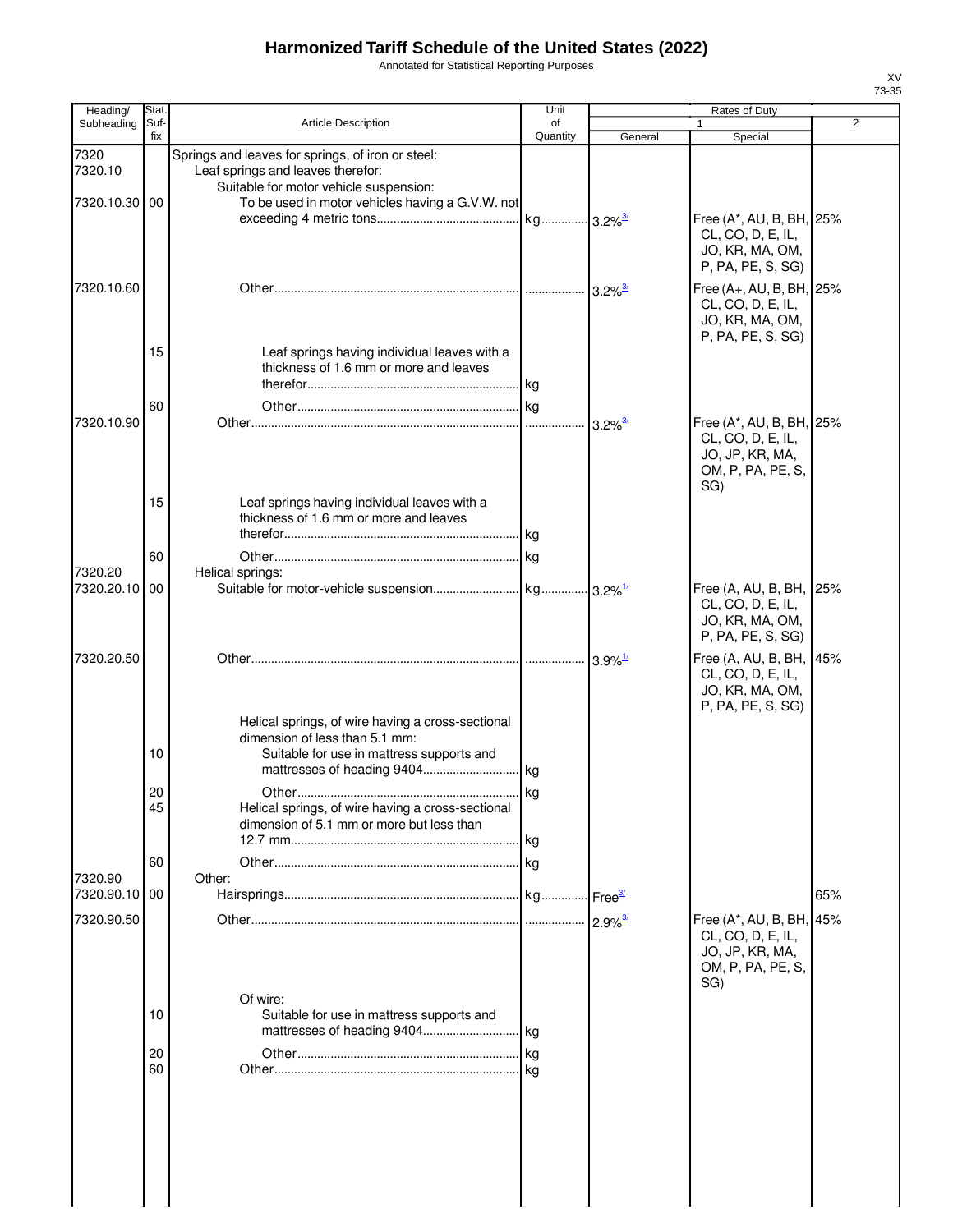Annotated for Statistical Reporting Purposes

| Heading/                      | Stat.       |                                                                                                                                                                                                                                                                                                                                   | Unit                  | Rates of Duty      |                                                                                   |                |
|-------------------------------|-------------|-----------------------------------------------------------------------------------------------------------------------------------------------------------------------------------------------------------------------------------------------------------------------------------------------------------------------------------|-----------------------|--------------------|-----------------------------------------------------------------------------------|----------------|
| Subheading                    | Suf-<br>fix | <b>Article Description</b>                                                                                                                                                                                                                                                                                                        | of<br>Quantity        | General            |                                                                                   | $\overline{2}$ |
| 7321<br>7321.11<br>7321.11.10 |             | Stoves, ranges, grates, cookers (including those with<br>subsidiary boilers for central heating), barbecues, braziers,<br>gas rings, plate warmers and similar nonelectric domestic<br>appliances, and parts thereof, of iron or steel:<br>Cooking appliances and plate warmers:<br>For gas fuel or for both gas and other fuels: |                       |                    | Special<br>Free (A, AU, BH, CL, 45%                                               |                |
|                               | 30<br>60    |                                                                                                                                                                                                                                                                                                                                   |                       |                    | CO, D, E, IL, JO,<br>KR, MA, OM, P,<br>PA, PE, S, SG)                             |                |
| 7321.11.30                    |             | Other:                                                                                                                                                                                                                                                                                                                            |                       |                    |                                                                                   | 45%            |
|                               | 10          | Of a maximum width not exceeding                                                                                                                                                                                                                                                                                                  | No.                   |                    |                                                                                   |                |
|                               | 20          | Of a maximum width exceeding 70 but not<br>exceeding 80 centimeters                                                                                                                                                                                                                                                               | No.                   |                    |                                                                                   |                |
| 7321.11.60 00                 | 50          | Of a maximum width exceeding                                                                                                                                                                                                                                                                                                      | . No.                 |                    |                                                                                   | 45%            |
| 7321.12.00 00                 |             |                                                                                                                                                                                                                                                                                                                                   |                       |                    |                                                                                   | 45%            |
| 7321.19.00                    |             | Portable:                                                                                                                                                                                                                                                                                                                         |                       |                    |                                                                                   | 45%            |
|                               | 20          |                                                                                                                                                                                                                                                                                                                                   |                       |                    |                                                                                   |                |
|                               | 40          | Other:                                                                                                                                                                                                                                                                                                                            |                       |                    |                                                                                   |                |
|                               | 60          |                                                                                                                                                                                                                                                                                                                                   |                       |                    |                                                                                   |                |
| 7321.81                       | 80          | Other appliances:<br>For gas fuel or for both gas and other fuels:                                                                                                                                                                                                                                                                | No.                   |                    |                                                                                   |                |
| 7321.81.10 00                 |             |                                                                                                                                                                                                                                                                                                                                   |                       |                    | Free (A*, AU, BH,<br>CL, CO, D, E, IL,<br>JO, KR, MA, OM,<br>P, PA, PE, S, SG)    | 45%            |
| 7321.81.50 00                 |             |                                                                                                                                                                                                                                                                                                                                   | No Free <sup>1/</sup> |                    |                                                                                   | 45%            |
| 7321.82                       |             | For liquid fuel:                                                                                                                                                                                                                                                                                                                  |                       |                    |                                                                                   |                |
| 7321.82.10 00                 |             |                                                                                                                                                                                                                                                                                                                                   | No 2.9% <sup>1/</sup> |                    | Free (A, AU, BH, CL, 45%<br>CO, D, E, IL, JO,<br>KR, MA, OM, P,<br>PA, PE, S, SG) |                |
| 7321.82.50 00                 |             |                                                                                                                                                                                                                                                                                                                                   | No                    | Free <sup>1/</sup> |                                                                                   | 45%            |
| 7321.89.00                    |             | Other, including appliances for solid fuel                                                                                                                                                                                                                                                                                        |                       | Free <sup>1/</sup> |                                                                                   | 45%            |
|                               | 10          |                                                                                                                                                                                                                                                                                                                                   | No.                   |                    |                                                                                   |                |
|                               | 50          |                                                                                                                                                                                                                                                                                                                                   | No.                   |                    |                                                                                   |                |
|                               |             |                                                                                                                                                                                                                                                                                                                                   |                       |                    |                                                                                   |                |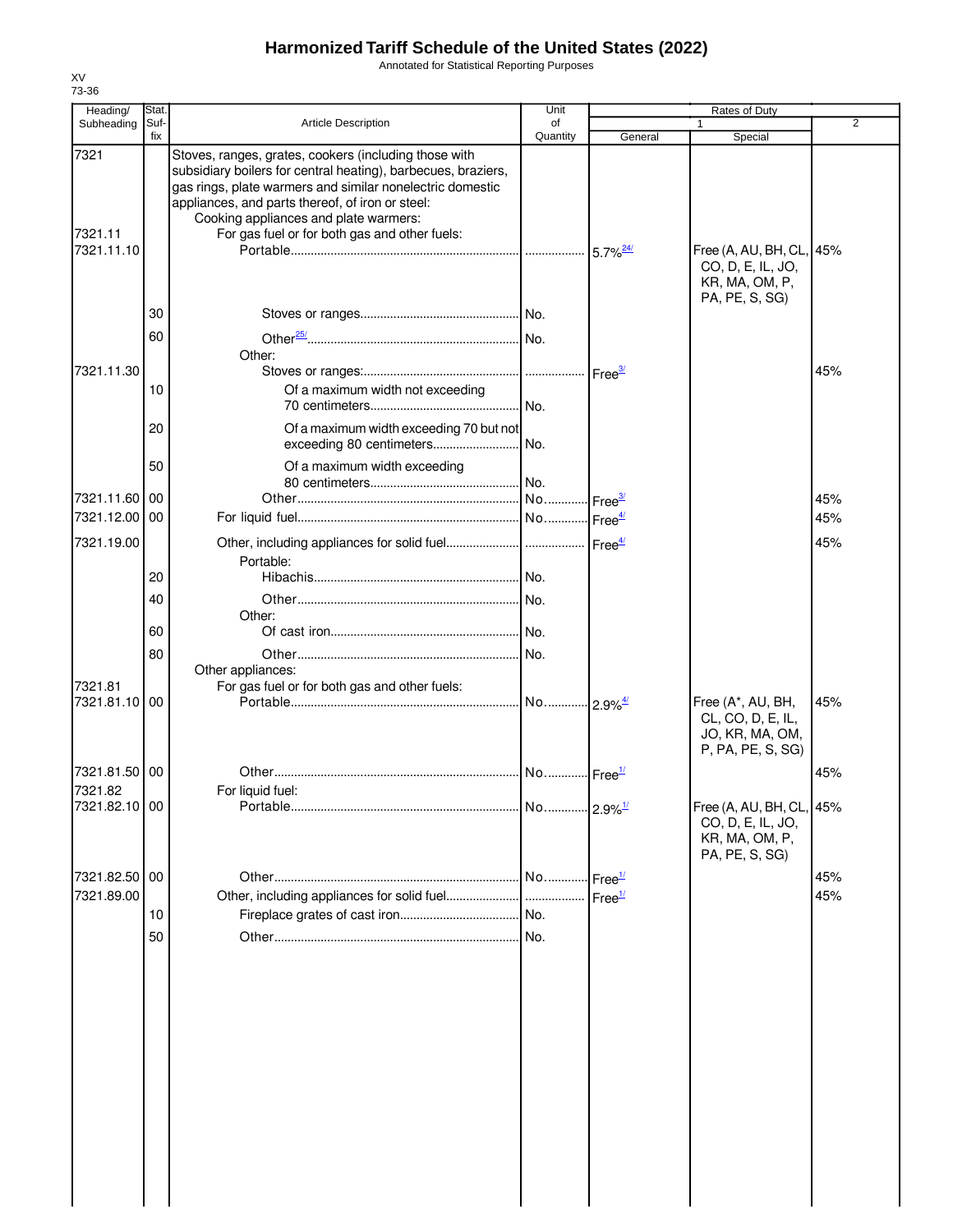Annotated for Statistical Reporting Purposes

| Heading/      | Stat.       |                                                                                                                                                                                                                                                                                                                                                                      | Unit                        |         | Rates of Duty |                |
|---------------|-------------|----------------------------------------------------------------------------------------------------------------------------------------------------------------------------------------------------------------------------------------------------------------------------------------------------------------------------------------------------------------------|-----------------------------|---------|---------------|----------------|
| Subheading    | Suf-<br>fix | Article Description                                                                                                                                                                                                                                                                                                                                                  | of<br>Quantity              | General |               | $\overline{2}$ |
| 7321 (con.)   |             | Stoves, ranges, grates, cookers (including those with<br>subsidiary boilers for central heating), barbecues, braziers,<br>gas rings, plate warmers and similar nonelectric domestic                                                                                                                                                                                  |                             |         | Special       |                |
| 7321.90       |             | appliances, and parts thereof, of iron or steel: (con.)<br>Parts:                                                                                                                                                                                                                                                                                                    |                             |         |               |                |
| 7321.90.10 00 |             | Of articles in subheading 7321.11.30:<br>Cooking chambers, whether or not                                                                                                                                                                                                                                                                                            |                             |         |               |                |
|               |             |                                                                                                                                                                                                                                                                                                                                                                      | kg                          |         |               | 45%            |
| 7321.90.20    | 00          | Top surface panels with or without burners or                                                                                                                                                                                                                                                                                                                        | No Free <sup>3/</sup><br>kg |         |               | 45%            |
| 7321.90.40    | 00          | Door assemblies, incorporating more than one of<br>the following: inner panel, outer panel, window,                                                                                                                                                                                                                                                                  | No Free <sup>3/</sup>       |         |               | 45%            |
|               |             |                                                                                                                                                                                                                                                                                                                                                                      | kg                          |         |               |                |
| 7321.90.50 00 |             |                                                                                                                                                                                                                                                                                                                                                                      | No Free <sup>3/</sup><br>kg |         |               | 45%            |
| 7321.90.60    |             | Of cooking appliances and plate warmers:                                                                                                                                                                                                                                                                                                                             | Free <sup>3/</sup>          |         |               | 45%            |
|               | 40          | Shelving and racks for cooking ovens                                                                                                                                                                                                                                                                                                                                 | No.<br>kg                   |         |               |                |
|               | 60          |                                                                                                                                                                                                                                                                                                                                                                      | No.<br>kg                   |         |               |                |
|               | 90          |                                                                                                                                                                                                                                                                                                                                                                      | No.<br>kg                   |         |               |                |
| 7322          |             | Radiators for central heating, not electrically heated, and parts<br>thereof, of iron or steel; air heaters and hot air distributors<br>(including distributors which can also distribute fresh or<br>conditioned air), not electrically heated, incorporating a<br>motor-driven fan or blower, and parts thereof, of iron or steel:<br>Radiators and parts thereof: |                             |         |               |                |
| 7322.11.00 00 |             |                                                                                                                                                                                                                                                                                                                                                                      |                             |         |               | 45%            |
| 7322.19.00 00 |             |                                                                                                                                                                                                                                                                                                                                                                      |                             |         |               | 45%            |
| 7322.90.00    |             |                                                                                                                                                                                                                                                                                                                                                                      |                             |         |               | 45%            |
|               | 15          | Air heaters, not electrically heated, incorporating a                                                                                                                                                                                                                                                                                                                |                             |         |               |                |
|               |             |                                                                                                                                                                                                                                                                                                                                                                      | kg                          |         |               |                |
|               | 30          | Hot air distributors, not electrically heated,                                                                                                                                                                                                                                                                                                                       |                             |         |               |                |
|               |             | incorporating a motor-driven fan or blower                                                                                                                                                                                                                                                                                                                           | No.<br>kg                   |         |               |                |
|               | 45          | Parts of air heaters and hot air distributors                                                                                                                                                                                                                                                                                                                        | No.                         |         |               |                |
|               |             |                                                                                                                                                                                                                                                                                                                                                                      |                             |         |               |                |
|               |             |                                                                                                                                                                                                                                                                                                                                                                      |                             |         |               |                |
|               |             |                                                                                                                                                                                                                                                                                                                                                                      |                             |         |               |                |
|               |             |                                                                                                                                                                                                                                                                                                                                                                      |                             |         |               |                |
|               |             |                                                                                                                                                                                                                                                                                                                                                                      |                             |         |               |                |
|               |             |                                                                                                                                                                                                                                                                                                                                                                      |                             |         |               |                |
|               |             |                                                                                                                                                                                                                                                                                                                                                                      |                             |         |               |                |
|               |             |                                                                                                                                                                                                                                                                                                                                                                      |                             |         |               |                |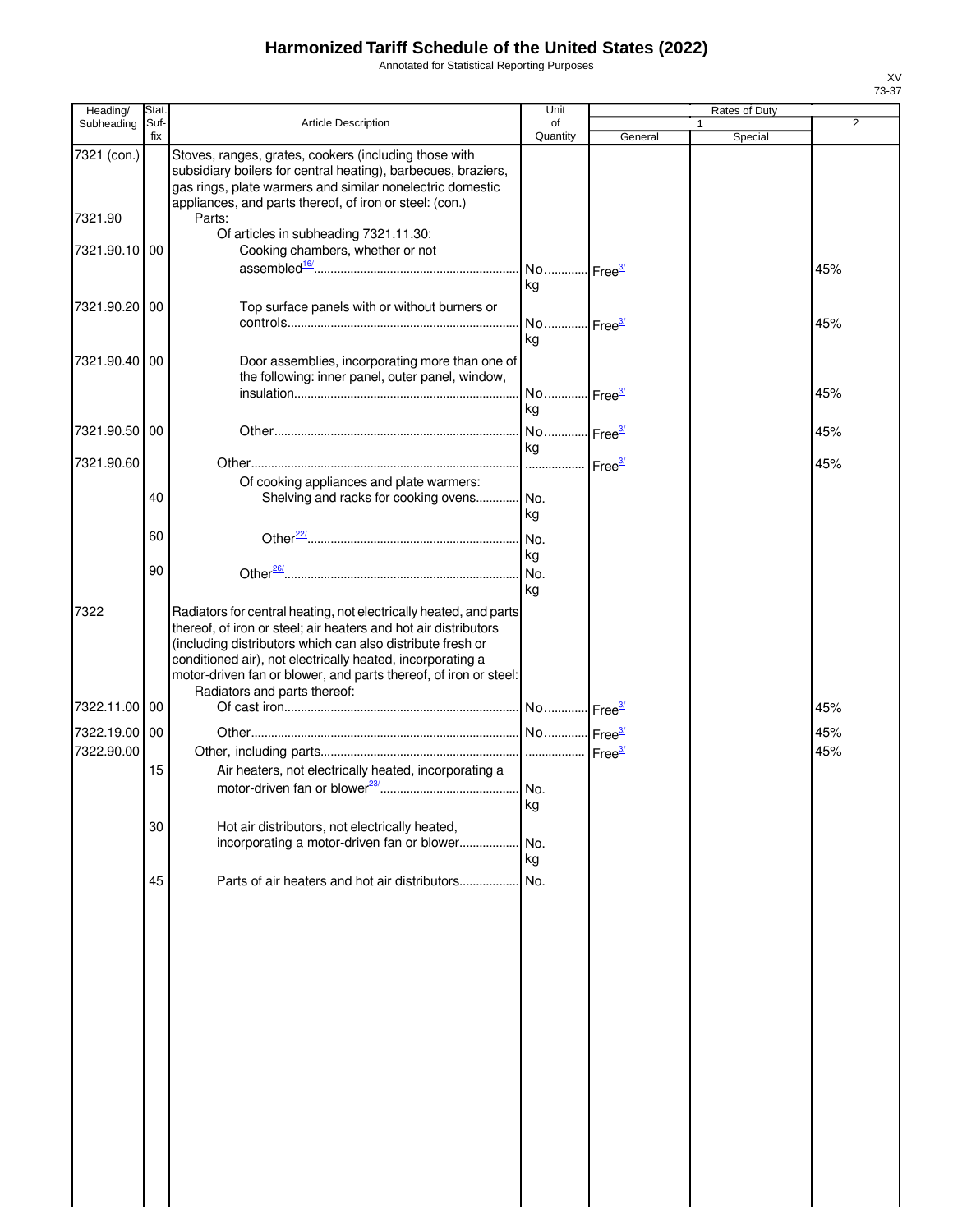Annotated for Statistical Reporting Purposes

| Heading/                 | Stat.       |                                                                                                                                  | Unit             |                     | Rates of Duty                                                                  |                |
|--------------------------|-------------|----------------------------------------------------------------------------------------------------------------------------------|------------------|---------------------|--------------------------------------------------------------------------------|----------------|
| Subheading               | Suf-<br>fix | Article Description                                                                                                              | of<br>Quantity   | General             | $\mathbf{1}$<br>Special                                                        | $\overline{2}$ |
| 7323                     |             | Table, kitchen or other household articles and parts thereof,<br>of iron or steel; iron or steel wool; pot scourers and scouring |                  |                     |                                                                                |                |
| 7323.10.00 00            |             | or polishing pads, gloves and the like, of iron or steel:<br>Iron or steel wool; pot scourers and scouring or polishing          |                  |                     |                                                                                | 22¢/kg + 30%   |
| 7323.91<br>7323.91.10 00 |             | Other:<br>Of cast iron, not enameled:<br>Coated or plated with precious metal No Free <sup>1/</sup>                              |                  |                     |                                                                                | 20%            |
| 7323.91.50               |             |                                                                                                                                  | ka               |                     | Free (A*, AU, BH,                                                              | 40%            |
|                          |             |                                                                                                                                  |                  |                     | CL, CO, D, E, IL,<br>JO, KR, MA, OM,<br>P, PA, PE, S, SG)                      |                |
|                          | 20          | Bakeware (cookware not suitable for stove top                                                                                    | No.<br>kg        |                     |                                                                                |                |
|                          | 40          |                                                                                                                                  | No.<br>kg        |                     |                                                                                |                |
| 7323.92.00               | 20          | Bakeware (cookware not suitable for stove top                                                                                    | .<br>No.         | Free <sup>1/</sup>  |                                                                                | 35.5%          |
|                          | 40          |                                                                                                                                  | kg<br>kg         |                     |                                                                                |                |
| 7323.93.00               |             |                                                                                                                                  |                  | $2\%^{\frac{27}{}}$ | Free (A*, AU, BH,<br>CL, CO, D, E, IL,<br>JO, KR, MA, OM,<br>P, PA, PE, S, SG) | 40%            |
|                          | 15          | Cooking and kitchen ware:                                                                                                        | kg               |                     |                                                                                |                |
|                          | 35          | Other:<br>Cooking ware:<br>Bakeware (cookware not suitable for                                                                   |                  |                     |                                                                                |                |
|                          |             |                                                                                                                                  | kg               |                     |                                                                                |                |
|                          | 45          |                                                                                                                                  | No.<br>kg        |                     |                                                                                |                |
|                          | 60<br>80    |                                                                                                                                  | No.<br>kg<br>No. |                     |                                                                                |                |
|                          |             |                                                                                                                                  | kg               |                     |                                                                                |                |
|                          |             |                                                                                                                                  |                  |                     |                                                                                |                |
|                          |             |                                                                                                                                  |                  |                     |                                                                                |                |
|                          |             |                                                                                                                                  |                  |                     |                                                                                |                |
|                          |             |                                                                                                                                  |                  |                     |                                                                                |                |
|                          |             |                                                                                                                                  |                  |                     |                                                                                |                |
|                          |             |                                                                                                                                  |                  |                     |                                                                                |                |
|                          |             |                                                                                                                                  |                  |                     |                                                                                |                |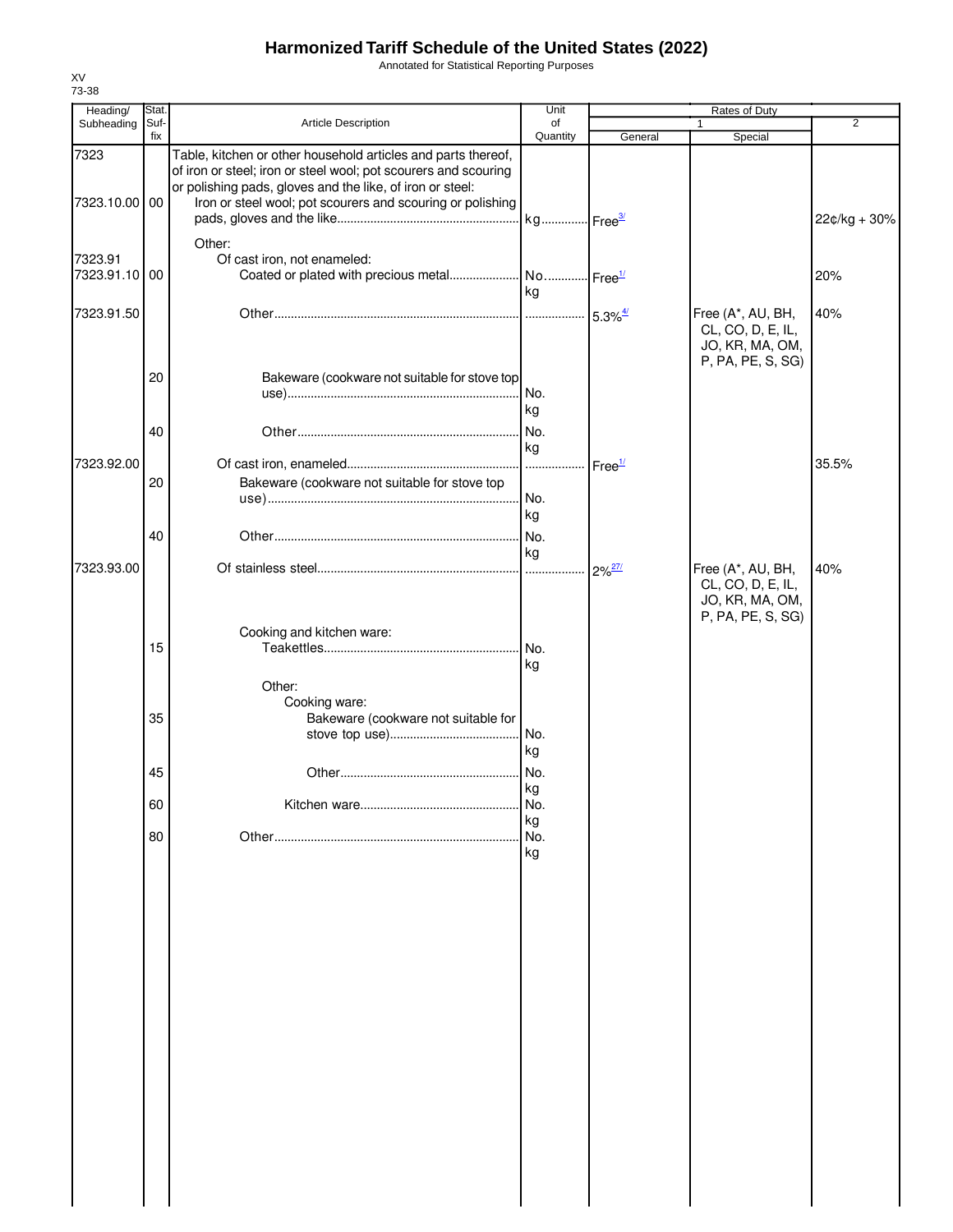Annotated for Statistical Reporting Purposes

| Heading/    | Stat. |                                                                                                                                                                                                                       | Unit            |         | Rates of Duty                                                                       |                |
|-------------|-------|-----------------------------------------------------------------------------------------------------------------------------------------------------------------------------------------------------------------------|-----------------|---------|-------------------------------------------------------------------------------------|----------------|
| Subheading  | Suf-  | Article Description                                                                                                                                                                                                   | of              |         | 1                                                                                   | $\overline{2}$ |
| 7323 (con.) | fix   | Table, kitchen or other household articles and parts thereof,<br>of iron or steel; iron or steel wool; pot scourers and scouring<br>or polishing pads, gloves and the like, of iron or steel: (con.)<br>Other: (con.) | Quantity        | General | Special                                                                             |                |
| 7323.94.00  |       |                                                                                                                                                                                                                       |                 |         | Free (A, AU, BH, CL, 35.5%<br>CO, D, E, IL, JO,<br>KR, MA, OM, P,<br>PA, PE, S, SG) |                |
|             | 10    | Cooking and kitchen ware:<br>Of steel:                                                                                                                                                                                | No.             |         |                                                                                     |                |
|             |       | Other:                                                                                                                                                                                                                | kg              |         |                                                                                     |                |
|             | 21    | Cooking ware:<br>Bakeware (cookware not suitable                                                                                                                                                                      |                 |         |                                                                                     |                |
|             | 26    |                                                                                                                                                                                                                       | kg<br>No.       |         |                                                                                     |                |
|             | 30    |                                                                                                                                                                                                                       | kg<br>No.       |         |                                                                                     |                |
|             | 40    |                                                                                                                                                                                                                       | kg<br>No.<br>kg |         |                                                                                     |                |
|             | 80    |                                                                                                                                                                                                                       | No.<br>kg       |         |                                                                                     |                |
|             |       |                                                                                                                                                                                                                       |                 |         |                                                                                     |                |
|             |       |                                                                                                                                                                                                                       |                 |         |                                                                                     |                |
|             |       |                                                                                                                                                                                                                       |                 |         |                                                                                     |                |
|             |       |                                                                                                                                                                                                                       |                 |         |                                                                                     |                |
|             |       |                                                                                                                                                                                                                       |                 |         |                                                                                     |                |
|             |       |                                                                                                                                                                                                                       |                 |         |                                                                                     |                |
|             |       |                                                                                                                                                                                                                       |                 |         |                                                                                     |                |
|             |       |                                                                                                                                                                                                                       |                 |         |                                                                                     |                |
|             |       |                                                                                                                                                                                                                       |                 |         |                                                                                     |                |
|             |       |                                                                                                                                                                                                                       |                 |         |                                                                                     |                |
|             |       |                                                                                                                                                                                                                       |                 |         |                                                                                     |                |
|             |       |                                                                                                                                                                                                                       |                 |         |                                                                                     |                |
|             |       |                                                                                                                                                                                                                       |                 |         |                                                                                     |                |
|             |       |                                                                                                                                                                                                                       |                 |         |                                                                                     |                |
|             |       |                                                                                                                                                                                                                       |                 |         |                                                                                     |                |
|             |       |                                                                                                                                                                                                                       |                 |         |                                                                                     |                |
|             |       |                                                                                                                                                                                                                       |                 |         |                                                                                     |                |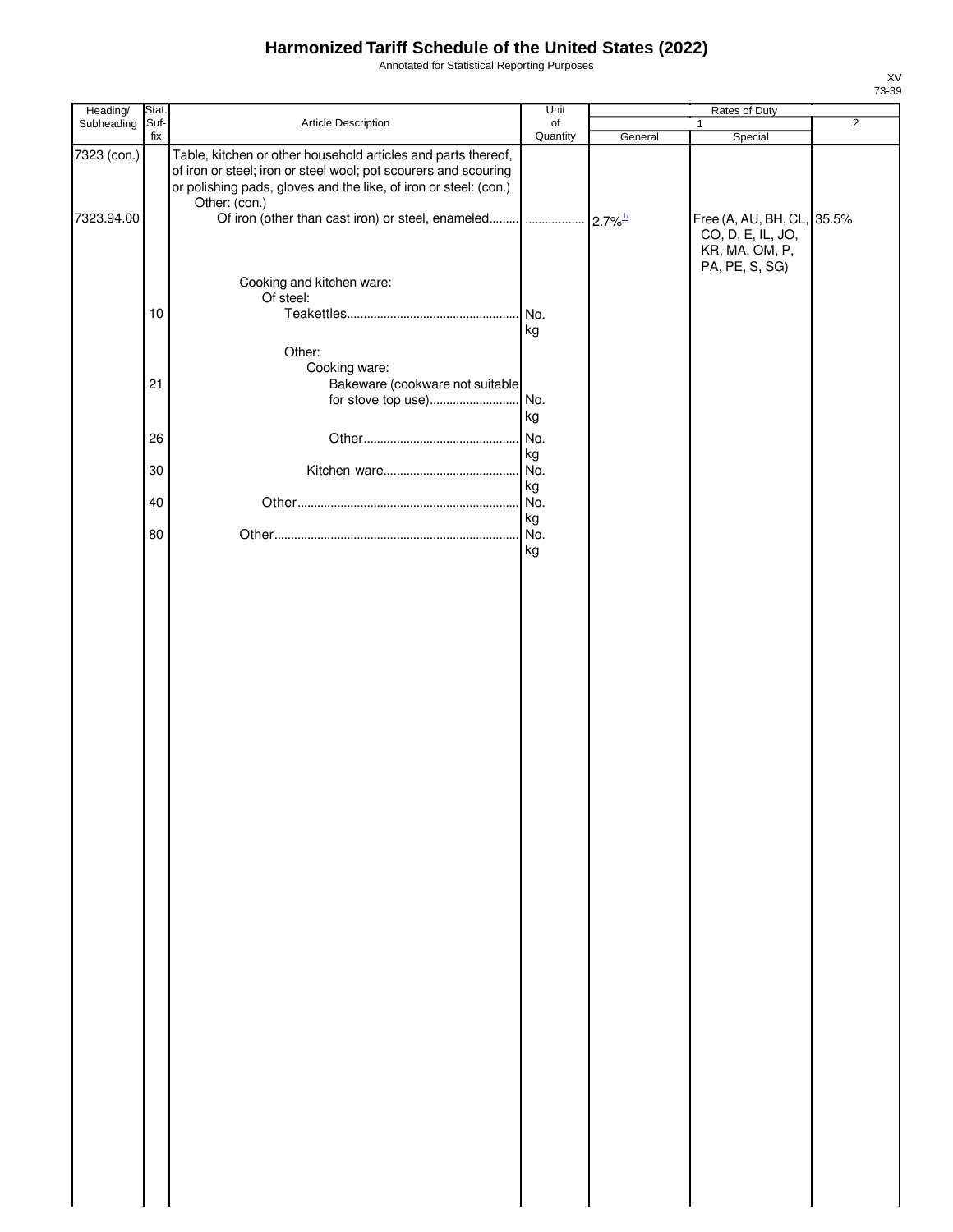Annotated for Statistical Reporting Purposes

| Heading/                 | Stat.       |                                                                                                                                                                                                                       | Unit                        | Rates of Duty          |                                                                                       |                |
|--------------------------|-------------|-----------------------------------------------------------------------------------------------------------------------------------------------------------------------------------------------------------------------|-----------------------------|------------------------|---------------------------------------------------------------------------------------|----------------|
| Subheading               | Suf-<br>fix | Article Description                                                                                                                                                                                                   | of<br>Quantity              | General                | 1<br>Special                                                                          | $\overline{2}$ |
| 7323 (con.)              |             | Table, kitchen or other household articles and parts thereof,<br>of iron or steel; iron or steel wool; pot scourers and scouring<br>or polishing pads, gloves and the like, of iron or steel: (con.)<br>Other: (con.) |                             |                        |                                                                                       |                |
| 7323.99                  |             | Other:<br>Coated or plated with precious metal:                                                                                                                                                                       |                             |                        |                                                                                       |                |
| 7323.99.10 00            |             |                                                                                                                                                                                                                       | kg                          |                        |                                                                                       | 50%            |
| 7323.99.30 00            |             |                                                                                                                                                                                                                       | No 8.2% <sup>4/</sup><br>kg |                        | Free (A*, AU, BH,<br>CL, CO, D, E, IL,<br>JO, KR, MA, OM,<br>P, PA, PE, S, SG)        | 65%            |
| 7323.99.50               |             | Not coated or plated with precious metal:                                                                                                                                                                             |                             |                        |                                                                                       | 40%            |
|                          | 30          | Kitchen or tableware suitable for food or                                                                                                                                                                             | No.<br>kg                   |                        |                                                                                       |                |
|                          | 60          | Other:                                                                                                                                                                                                                | kg                          |                        |                                                                                       |                |
| 7323.99.70 00            |             |                                                                                                                                                                                                                       | ka                          |                        | Free (A*, AU, BH,<br>CL, CO, D, E, IL,<br>JO, KR, MA, OM,<br>P, PA, PE, S, SG)        | 40%            |
| 7323.99.90               |             |                                                                                                                                                                                                                       |                             | $3.4\%$ <sup>28/</sup> | Free (A*, AU, BH,<br>CL, CO, D, E, IL,<br>JO, KR, MA, OM,<br>P, PA, PE, S, SG)        | 40%            |
|                          | 30          | Kitchen or tableware suitable for food                                                                                                                                                                                | kg                          |                        |                                                                                       |                |
|                          | 40          | Gates for confining children or                                                                                                                                                                                       |                             |                        |                                                                                       |                |
|                          | 80          |                                                                                                                                                                                                                       |                             |                        |                                                                                       |                |
| 7324<br>7324.10.00       |             | Sanitary ware and parts thereof, of iron or steel:                                                                                                                                                                    |                             |                        | Free (A*, AU, BH, C, 40%<br>CL, CO, D, E, IL,<br>JO, KR, MA, OM,<br>P, PA, PE, S, SG) |                |
|                          | 10          | Stainless steel sinks with one or more drawn bowls                                                                                                                                                                    |                             |                        |                                                                                       |                |
|                          | 50          | Baths:                                                                                                                                                                                                                |                             |                        |                                                                                       |                |
| 7324.21<br>7324.21.10 00 |             | Of cast iron, whether or not enamelled:                                                                                                                                                                               |                             |                        |                                                                                       | 20%            |
| 7324.21.50 00            |             |                                                                                                                                                                                                                       |                             |                        |                                                                                       | 40%            |
| 7324.29.00 00            |             |                                                                                                                                                                                                                       |                             |                        |                                                                                       | 40%            |
| 7324.90.00 00            |             |                                                                                                                                                                                                                       |                             |                        |                                                                                       | 40%            |
|                          |             |                                                                                                                                                                                                                       |                             |                        |                                                                                       |                |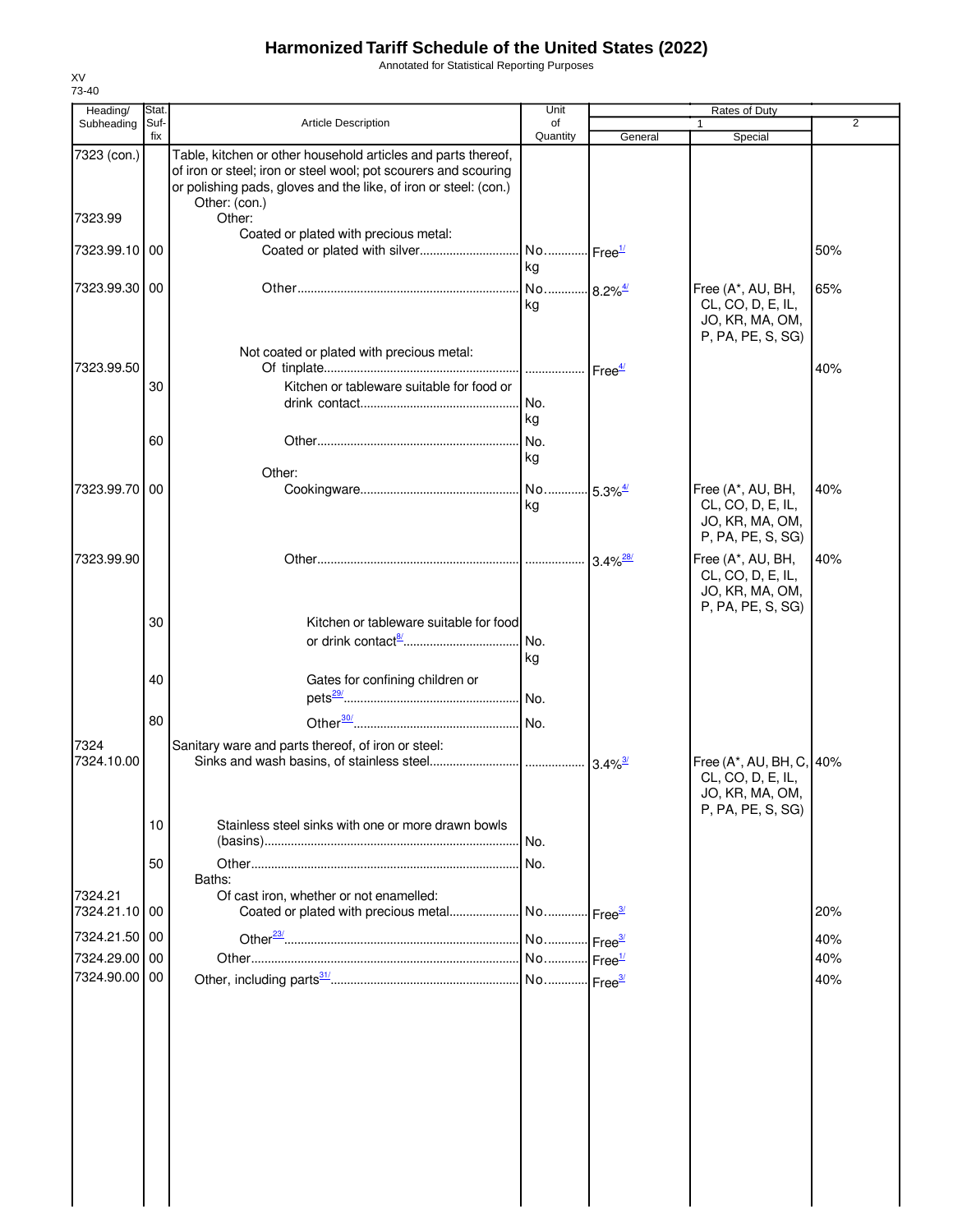Annotated for Statistical Reporting Purposes

| Heading/      | Stat.       |                                                                                | Unit           |                            | Rates of Duty                                                                           |                |
|---------------|-------------|--------------------------------------------------------------------------------|----------------|----------------------------|-----------------------------------------------------------------------------------------|----------------|
| Subheading    | Suf-<br>fix | <b>Article Description</b>                                                     | of<br>Quantity | General                    | Special                                                                                 | $\overline{2}$ |
| 7325          |             | Other cast articles of iron or steel:                                          |                |                            |                                                                                         |                |
| 7325.10.00    | 10          |                                                                                |                | Free <sup>3/</sup>         |                                                                                         | 10%            |
|               | 20          |                                                                                |                |                            |                                                                                         |                |
|               | 25          |                                                                                |                |                            |                                                                                         |                |
|               | 30          |                                                                                |                |                            |                                                                                         |                |
|               | 35          |                                                                                |                |                            |                                                                                         |                |
|               | 80          |                                                                                |                |                            |                                                                                         |                |
|               |             | Other:                                                                         |                |                            |                                                                                         |                |
| 7325.91.00 00 |             |                                                                                |                |                            | Free (A, AU, BH, CL, 45%<br>CO, D, E, IL, JO,<br>KR, MA, OM, P,<br>PA, PE, S, SG)       |                |
| 7325.99       |             | Other:                                                                         |                |                            |                                                                                         |                |
| 7325.99.10 00 |             |                                                                                |                |                            |                                                                                         | 20%            |
| 7325.99.50 00 |             |                                                                                |                |                            | Free (A, AU, B, BH, 45%                                                                 |                |
|               |             |                                                                                |                |                            | CL, CO, D, E, IL,<br>JO, KR, MA, OM,<br>P, PA, PE, S, SG)                               |                |
| 7326          |             | Other articles of iron or steel:<br>Forged or stamped, but not further worked: |                |                            |                                                                                         |                |
| 7326.11.00 00 |             |                                                                                |                |                            |                                                                                         | 27.5%          |
| 7326.19.00    |             |                                                                                |                |                            | Free (A, AU, B, BH, 45%                                                                 |                |
|               |             |                                                                                |                |                            | CL, CO, D, E, IL,<br>JO, KR, MA, OM,<br>P, PA, PE, S, SG)                               |                |
|               | 10          |                                                                                |                |                            |                                                                                         |                |
|               | 80          |                                                                                |                |                            |                                                                                         |                |
| 7326.20.00    |             |                                                                                |                | $\cdot$ 3.9% $\frac{3}{2}$ | Free (A, AU, B, BH, 45%<br>C, CL, CO, D, E, IL,<br>JO, KR, MA, OM,<br>P, PA, PE, S, SG) |                |
|               | 10          |                                                                                |                |                            |                                                                                         |                |
|               | 20          |                                                                                | No.            |                            |                                                                                         |                |
|               | 30          | Sod staples, U staples, irrigation staples, ground                             | No.            |                            |                                                                                         |                |
|               | 40          | Double loop bar ties and double loop wire ties                                 | No.            |                            |                                                                                         |                |
|               | 55          |                                                                                | No.            |                            |                                                                                         |                |
|               | 90          |                                                                                | No.            |                            |                                                                                         |                |
|               |             |                                                                                |                |                            |                                                                                         |                |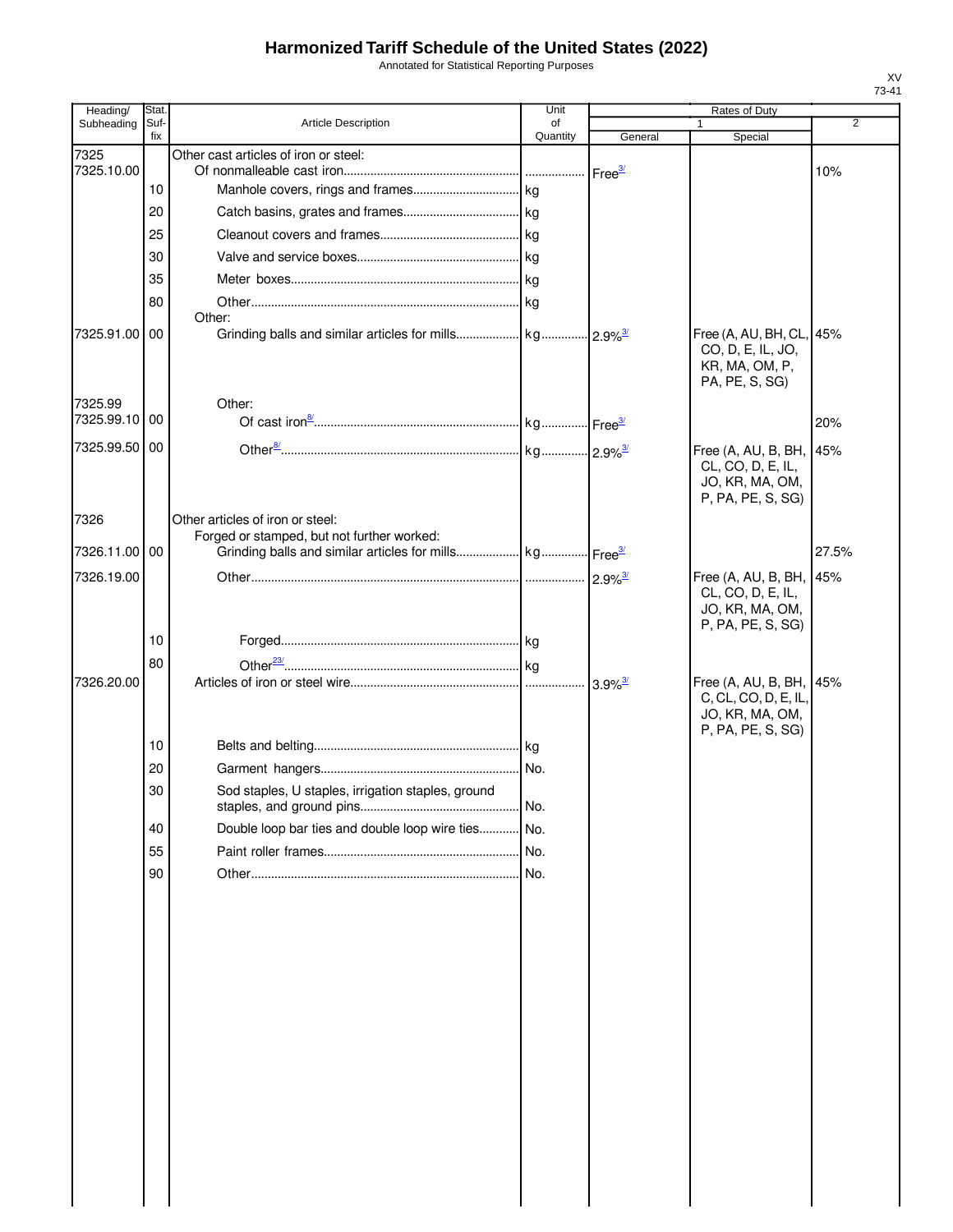Annotated for Statistical Reporting Purposes

| Heading/                 | Stat.       |                                                            | Unit                   |                        | Rates of Duty                        |                |
|--------------------------|-------------|------------------------------------------------------------|------------------------|------------------------|--------------------------------------|----------------|
| Subheading               | Suf-<br>fix | <b>Article Description</b>                                 | of<br>Quantity         | General                | 1<br>Special                         | $\overline{2}$ |
| 7326 (con.)              |             | Other articles of iron or steel: (con.)                    |                        |                        |                                      |                |
| 7326.90<br>7326.90.10 00 |             | Other:                                                     | No Free <sup>3/</sup>  |                        |                                      | 45%            |
|                          |             |                                                            | kg                     |                        |                                      |                |
|                          |             | Other:                                                     |                        |                        |                                      |                |
| 7326.90.25 00            |             | Cable or inner wire for caliper and cantilever             |                        |                        |                                      |                |
|                          |             | brakes and casing therefor, whether or not cut to          |                        |                        |                                      | 45%            |
| 7326.90.35 00            |             | Containers of a kind normally carried on the               |                        |                        |                                      |                |
|                          |             | person, in the pocket or in the handbag                    | doz 7.8% <sup>3/</sup> |                        | Free (AU, BH, CL,                    | 110%           |
|                          |             |                                                            |                        |                        | CO, D, E, IL, JO,<br>KR, MA, OM, P,  |                |
|                          |             |                                                            |                        |                        | PA, PE, S, SG)                       |                |
| 7326.90.45 00            |             |                                                            |                        |                        |                                      | 10%            |
|                          |             | Other:                                                     |                        |                        |                                      |                |
| 7326.90.60 00            |             | Coated or plated with precious metal No 8.6% <sup>3/</sup> |                        |                        | Free (A, AU, BH, CL, 65%             |                |
|                          |             |                                                            | kg                     |                        | CO, D, E, IL, JO,<br>KR, MA, OM, P,  |                |
|                          |             |                                                            |                        |                        | PA, PE, S, SG)                       |                |
| 7326.90.86               |             |                                                            |                        | $2.9\%$ <sup>32/</sup> | Free (A, AU, B, BH,                  | 45%            |
|                          |             |                                                            |                        |                        | CL, CO, D, E, IL,<br>JO, JP, KR, MA, |                |
|                          |             |                                                            |                        |                        | OM, P, PA, PE, S,                    |                |
|                          | 05          |                                                            |                        |                        | SG)                                  |                |
|                          |             | Laminated goods consisting of two or more                  |                        |                        |                                      |                |
|                          | 10          | flat-rolled sheets of iron or steel held                   |                        |                        |                                      |                |
|                          |             | together with an adhesive or having a core                 |                        |                        |                                      |                |
|                          |             |                                                            |                        |                        |                                      |                |
|                          | 30          | Hangers and similar supports for tubes                     |                        |                        |                                      |                |
|                          | 35          | Fence posts, studded with corrugations,                    |                        |                        |                                      |                |
|                          |             | knobs, studs, notches or similar                           |                        |                        |                                      |                |
|                          |             | protrusions, with or without anchor                        |                        |                        |                                      |                |
|                          | 45          |                                                            |                        |                        |                                      |                |
|                          | 60          |                                                            | I No.                  |                        |                                      |                |
|                          | 75          | Paint roller frames (other than of iron or                 |                        |                        |                                      |                |
|                          |             |                                                            |                        |                        |                                      |                |
|                          | 76          | Metal handles for brooms, mops, paint                      |                        |                        |                                      |                |
|                          |             | applicators and similar products No.                       |                        |                        |                                      |                |
|                          | 77          |                                                            |                        |                        |                                      |                |
|                          | 88          |                                                            |                        |                        |                                      |                |
|                          |             |                                                            |                        |                        |                                      |                |
|                          |             |                                                            |                        |                        |                                      |                |
|                          |             |                                                            |                        |                        |                                      |                |
|                          |             |                                                            |                        |                        |                                      |                |
|                          |             |                                                            |                        |                        |                                      |                |
|                          |             |                                                            |                        |                        |                                      |                |
|                          |             |                                                            |                        |                        |                                      |                |
|                          |             |                                                            |                        |                        |                                      |                |
|                          |             |                                                            |                        |                        |                                      |                |
|                          |             |                                                            |                        |                        |                                      |                |
|                          |             |                                                            |                        |                        |                                      |                |
|                          |             |                                                            |                        |                        |                                      |                |